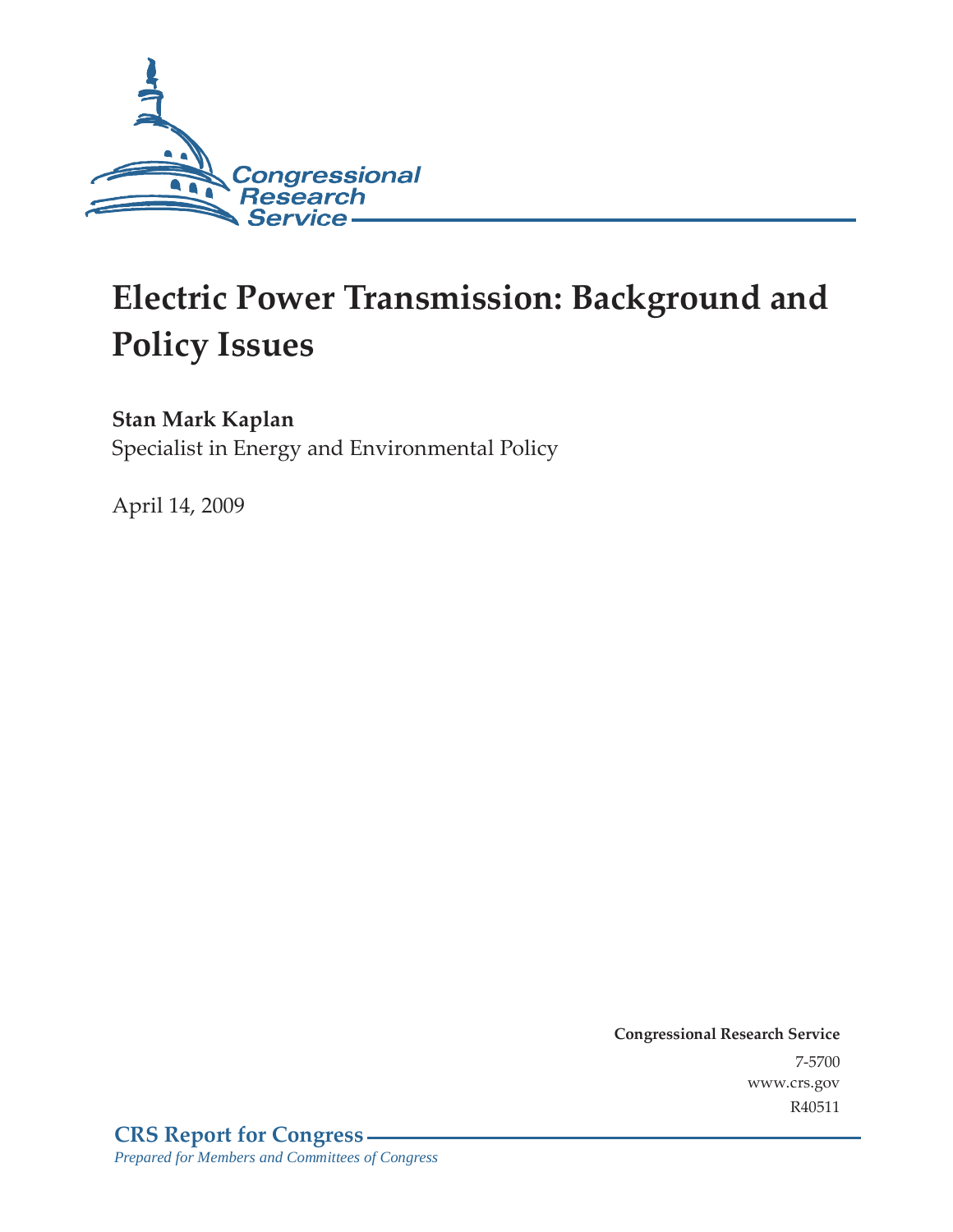## **Summary**

This report provides background information on electric power transmission and related policy issues. Proposals for changing federal transmission policy before the  $111<sup>th</sup>$  Congress include S. 539, the Clean Renewable Energy and Economic Development Act, introduced on March 5, 2009; and the March 9, 2009, majority staff transmission siting draft of the Senate Energy and Natural Resources Committee. The policy issues identified and discussed in this report include:

*Federal Transmission Planning***:** several current proposals call for the federal government to sponsor and supervise large scale, on-going transmission planning programs. Issues for Congress to consider are the objectives of the planning process (e.g., a focus on supporting the development of renewable power or on a broader set of transmission goals), determining how much authority new interconnection-wide planning entities should be granted, the degree to which transmission planning needs to consider non-transmission solutions to power market needs, what resources the executive agencies will need to oversee the planning process, and whether the benefits for projects included in the transmission plans (e.g., a federal permitting option) will motivate developers to add unnecessary features and costs to qualify proposals for the plan.

*Permitting of Transmission Lines***:** a contentious issue is whether the federal government should assume from the states the primary role in permitting new transmission lines. Related issues include whether Congress should view management and expansion of the grid as primarily a state or national issue, whether national authority over grid reliability (which Congress established in the Energy Policy Act of 2005) can be effectively exercised without federal authority over permitting, if it is important to accelerate the construction of new transmission lines (which is one of the assumed benefits of federal permitting), and whether the executive agencies are equipped to take on the task of permitting transmission lines.

*Transmission Line Funding and Cost Allocation***:** the primary issues are whether the federal government should help pay for new transmission lines, and if Congress should establish a national standard for allocating the costs of interstate transmission lines to ratepayers.

*Transmission Modernization and the Smart Grid***:** issues include the need for Congressional oversight of existing federal smart grid research, development, demonstration, and grant programs; and oversight over whether the smart grid is actually proving to be a good investment for taxpayers and ratepayers.

*Transmission System Reliability***:** it is not clear whether Congress and the executive branch have the information needed to evaluate the reliability of the transmission system. Congress may also want to review whether the power industry is striking the right balance between modernization and new construction as a means of enhancing transmission reliability, and whether the reliability standards being developed for the transmission system are appropriate for a rapidly changing power system.

This report will be updated as warranted.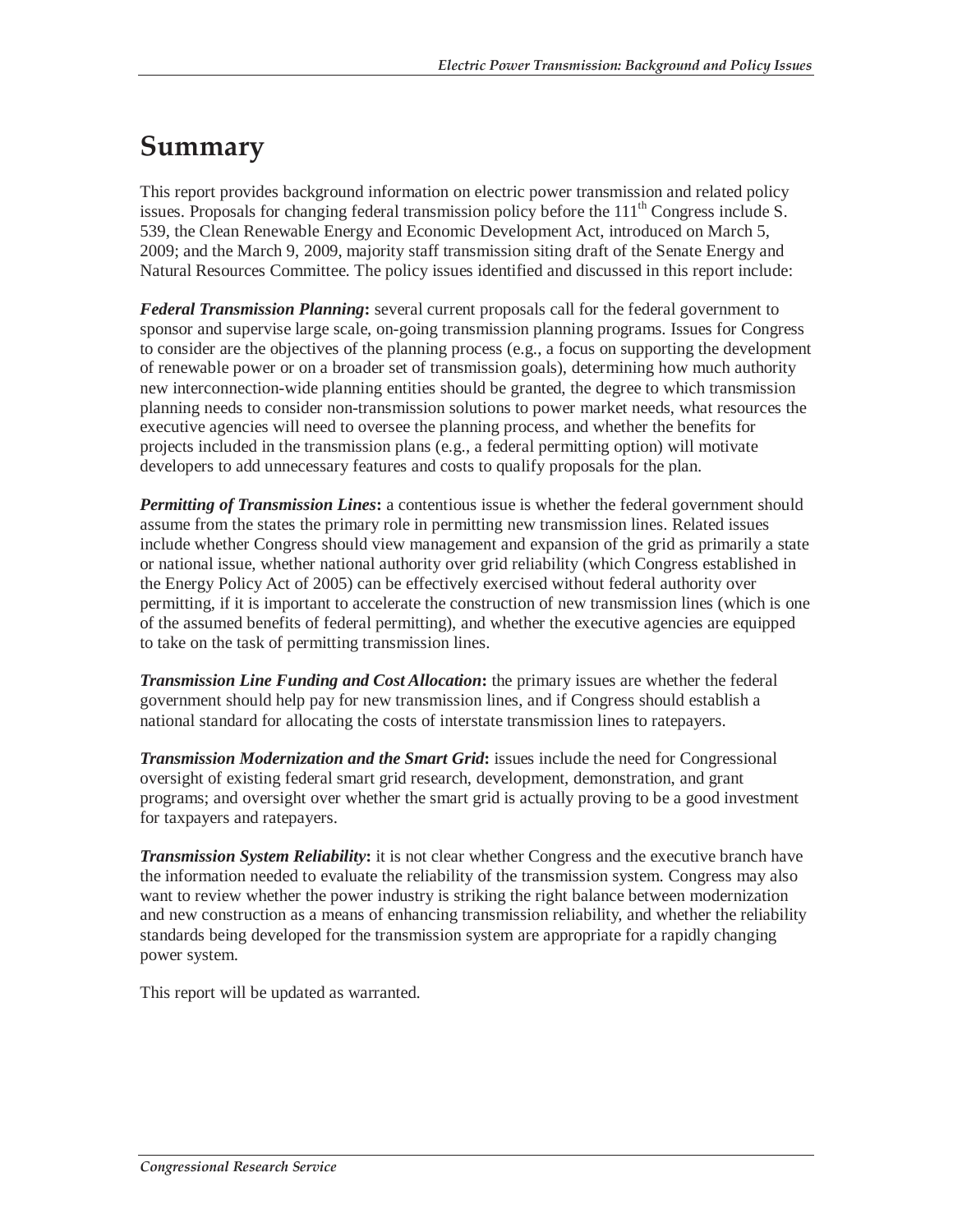## **Contents**

| Federal Regulation of Electric Power Transmission and Power System Reliability  6 |  |
|-----------------------------------------------------------------------------------|--|
|                                                                                   |  |
|                                                                                   |  |
|                                                                                   |  |
|                                                                                   |  |
|                                                                                   |  |
|                                                                                   |  |
|                                                                                   |  |
|                                                                                   |  |
|                                                                                   |  |
|                                                                                   |  |
|                                                                                   |  |
|                                                                                   |  |
|                                                                                   |  |
|                                                                                   |  |
|                                                                                   |  |
|                                                                                   |  |
|                                                                                   |  |
|                                                                                   |  |
|                                                                                   |  |
|                                                                                   |  |
|                                                                                   |  |
|                                                                                   |  |
|                                                                                   |  |
|                                                                                   |  |
|                                                                                   |  |
|                                                                                   |  |
|                                                                                   |  |
|                                                                                   |  |
|                                                                                   |  |
|                                                                                   |  |
|                                                                                   |  |
|                                                                                   |  |
|                                                                                   |  |

### **Figures**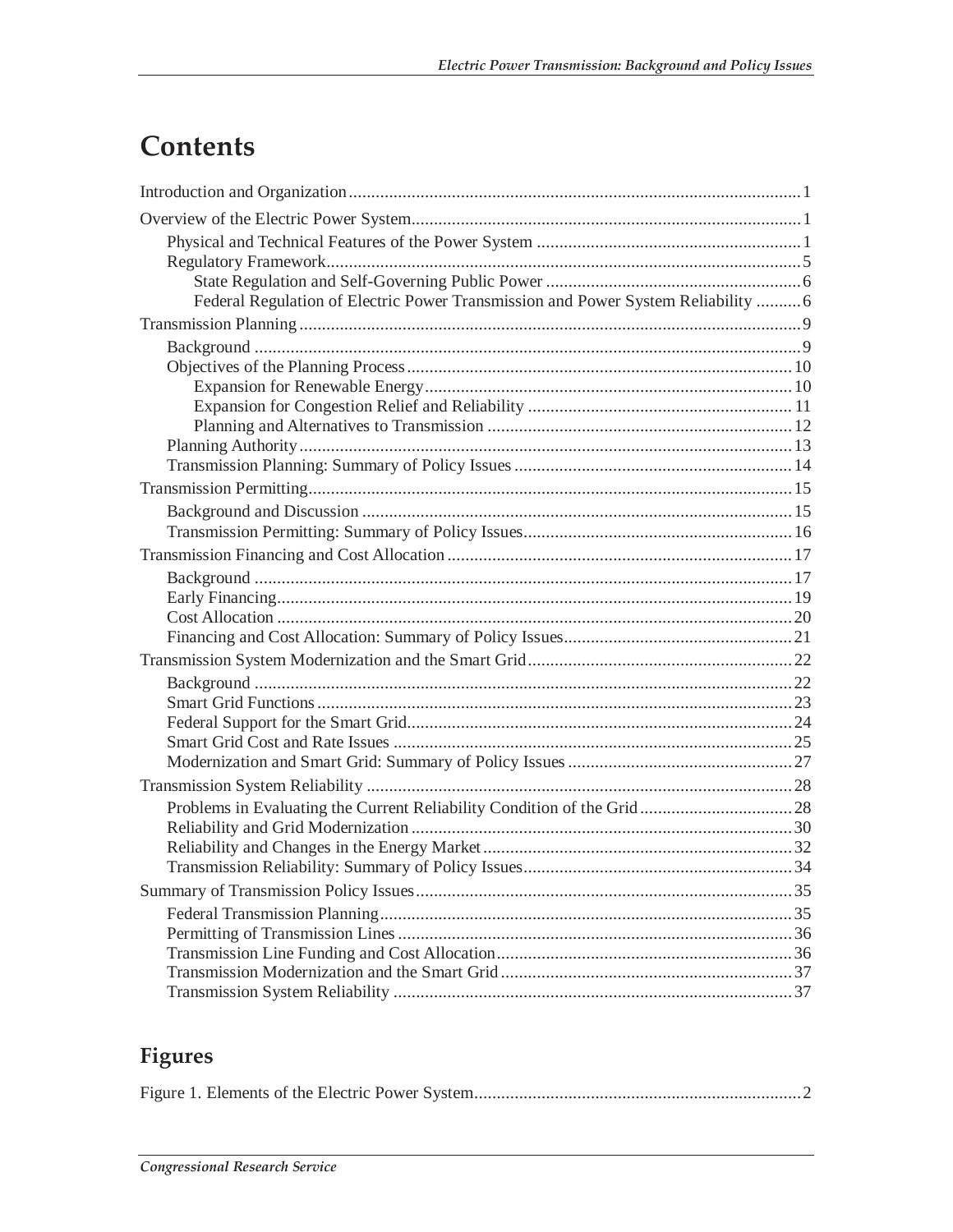### **Tables**

#### **Contacts**

|--|--|--|--|--|--|--|--|--|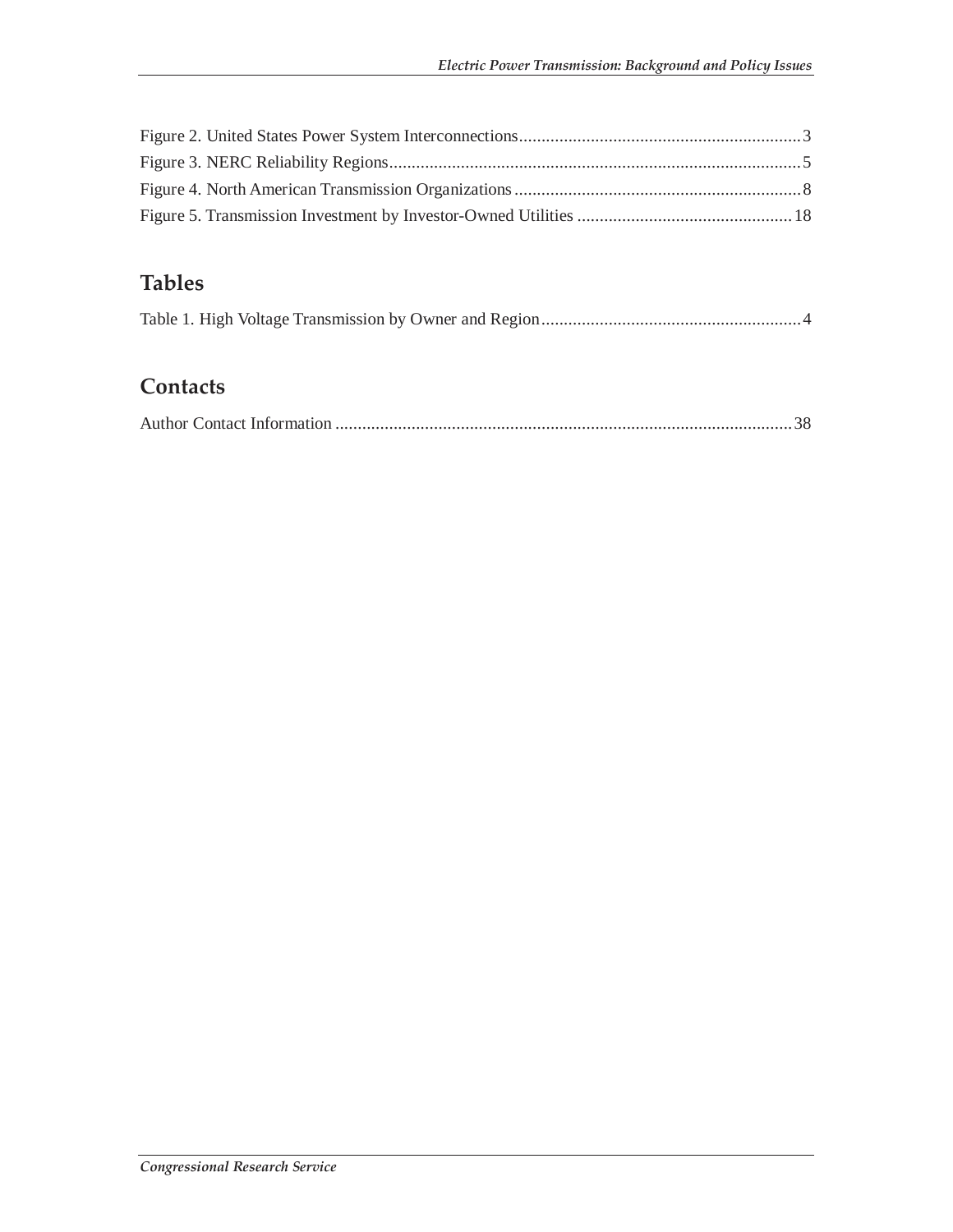## **Introduction and Organization**

This report discusses electric power transmission and related policy issues. Transmission is a prominent federal issue because of a perceived need to improve reliability and reduce costs, transmission's role in meeting national energy goals (such as increased use of renewable electricity), and the potential efficiency advantages of "smart grid" modernization. Proposals before the 111<sup>th</sup> Congress for changing federal transmission law and regulations to meet these and other objectives include S. 539, the Clean Renewable Energy and Economic Development Act, introduced on March 5, 2009; and the March 9, 2009, majority staff transmission siting draft of the Senate Energy and Natural Resources Committee (the "Senate Energy Majority Draft").<sup>1</sup>

Transmission development and regulation are complex and sometimes contentious policy areas. In addition to an overview of the electric power system, this report reviews six major transmission policy topics:

- Transmission planning.
- Transmission permitting.
- Financing and cost allocation.
- System modernization and the smart grid.
- Transmission system reliability.

A concluding section summarizes the policy issues identified in the report.

## **Overview of the Electric Power System**

This section discusses the physical and technical characteristics of the nation's power system, and then regulation of electric power transmission.

### **Physical and Technical Features of the Power System**

**Figure 1** illustrates the major components of the electric power system. In brief:

 $\overline{a}$ <sup>1</sup> S. 539 is available at http://www.congress.gov/cgi-lis/bdquery/z?d111:S.539: (in the Legislative Information System). The Senate Energy Majority Draft is at http://energy.senate.gov/public/index.cfm?FuseAction=IssueItems.View& IssueItem\_ID=6a7e4b50-e86d-452b-b0eb-630b2c7c10d1. Other transmission-related proposals as of March 2009 include the WIRES Group proposal (http://www.wiresgroup.com/); the American Electric Power /Mesa Power legislation draft (hard copy only; for related information see http://www.aep.com/about/transmission/); Energy Future Coalition proposal (http://www.energyfuturecoalition.org/editorsblog/EFC-Announces-Vision-Clean-Energy-Smart-Grid); the American Wind Energy and Solar Energy Industry Associations joint proposal (http://www.awea.org/ GreenPowerSuperhighways.pdf); the Center for American Progress proposal (http://www.americanprogress.org/issues/ 2009/04/wired\_for\_progress2.0.html); the Manhattan Institute report, *The Million-Volt Answer to Oil* (http://www.manhattan-institute.org/html/cepe\_10-14-08.htm); and the Institute for 21st Century Energy of the U.S. Chamber of Commerce study, *Blueprint for Securing America's Energy Future*, (http://energyxxi.org/pages/ reports.aspx).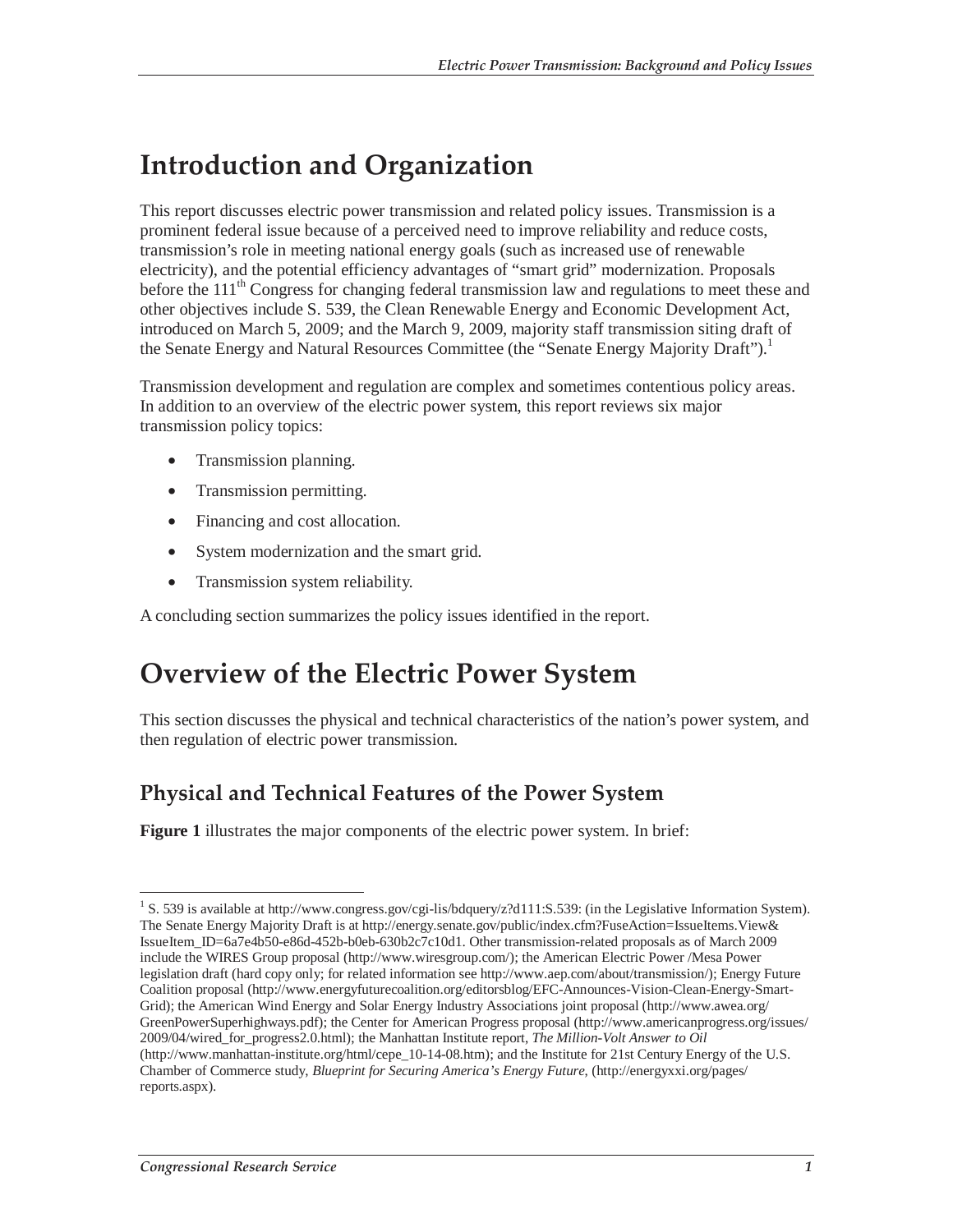- Generating plants produce electricity, using either combustible fuels such as coal, natural gas, and biomass; or non-combustible energy sources such as wind, solar energy, and nuclear fuel.
- Transmission lines carry electricity from the power plant to demand centers. The higher the voltage of a transmission line the more power it can carry. Current policy discussions focus on the high voltage network (230 kilovolts (kV) rating and greater) used to move large amounts of power long distances.<sup>2</sup>
- Near customers a step-down transformer reduces voltage so the power can use distribution lines for final delivery.<sup>3</sup>



#### **Figure 1. Elements of the Electric Power System**

**Source:** U.S.-Canada Power System Outage Task Force, Final Report on the August 14, 2003 Blackout in the United States and Canada: Causes and Recommendations, April 2004, p. 5, https://reports.energy.gov/ BlackoutFinal-Web.pdf.

The vast majority of the transmission system in the United States is an alternating current (AC) system. This is largely because the voltage of AC power can be stepped up and down with relative ease. A small portion of the system runs on high voltage direct current (DC) lines. This technology is very efficient but requires expensive converter stations to connect with the AC system.

The transmission grid was not built in conformance with a plan like the interstate highway system. The grid is a patchwork of systems originally built by individual utilities as isolated transmission islands to meet local needs. These small networks were unsystematically linked when utilities decided to jointly own power plants or to connect to neighboring companies to

<sup>&</sup>lt;u>2</u><br><sup>2</sup> Lines rated at 345 kilovolts (kV) or 500 kV are referred to as extra high voltage (EHV) lines. Lines rated at 765 kV are referred to as ultra high voltage (UHV) lines.

 $3$  In addition to the 167,000 miles of high voltage transmission lines, the transmission system includes about another 300,000 miles of lower voltage transmission lines. Note that the division between the transmission and distribution systems is not clear-cut. Depending on the application, a 69kV line might be considered a transmission or distribution line. For more information see Douglas R. Hale, *Electricity Transmission in a Restructured Industry: Data Needs for Public Policy Analysis*, Energy Information Administration (EIA), DOE/EIA-0639, Washington, DC, December 2004, p. 16, http://www.eia.doe.gov/cneaf/electricity/page/transmission/DOE\_EIA\_0639.htm.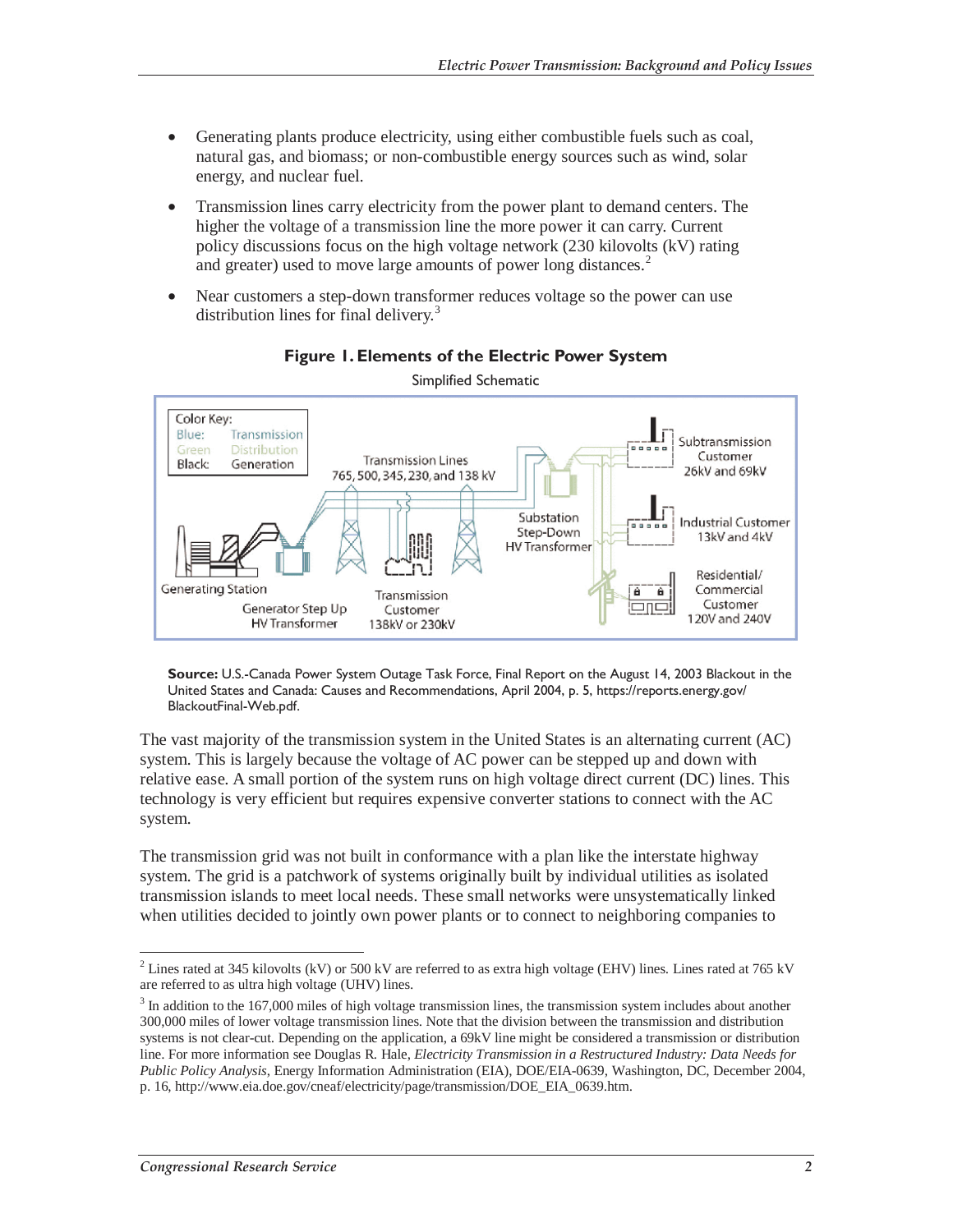facilitate power sales.<sup>4</sup> The grid eventually evolved into three major "interconnections," Eastern, Western, and the Electric Reliability Council of Texas (ERCOT, which covers most but not all of the state) (**Figure 2**). Within each interconnection the AC grid must be precisely synchronized so that all generators rotate at 60 cycles per second (synchronization failure can cause damage to utility and consumer equipment, and cause blackouts). There are only eight low capacity links (called "DC ties") between the Eastern, Western, and ERCOT Interconnections.<sup>5</sup> In effect, the 48 contiguous states have three separate grids with limited connections.



**Figure 2. United States Power System Interconnections** 

Source: adapted from a map located on the Energy Information Administration website at http://www.eia.doe.gov/cneaf/electricity/page/fact\_sheets/transmission.html.

**Notes:** ERCOT = Electric Reliability Council of Texas. For the extensions of the interconnections into Canada and Mexico see **Figure 3**. Neither figure shows the Quebec Interconnection.

<sup>4</sup> As recently as 1962 the systems that now constitute the Eastern Interconnection were not fully connected (**Figure 2**). Securities and Exchange Commission, Prepared Direct Testimony of Paul B. Johnson on Behalf of the American Electric Power System, *In the Matter of American Electric Power Company, Inc*.: File No. 3-11616, December 7, 2004, pp. 9 and 11, http://www.sec.gov/divisions/investment/opur/filing/3-11616-120704aepex2.pdf.

<sup>&</sup>lt;sup>5</sup> The direct current DC ties permit limited power transfers between the interconnections without synchronizing the systems. For example, a synchronization problem in the Eastern Interconnection cannot propagate across a DC tie into the Western Interconnection. ERCOT has two ties with the Eastern Interconnection and there are six ties between the Eastern and Western Interconnections. See http://www.wapa.gov/about/faqtrans.htm and Bill Bojorquez and Dejan J. Sobajic, "AC-DC Ties @ ERCOT," The 8th Electric Power Control Centers Workshop, Les Diablerets, Switzerland, June 6, 2005, http://www.epccworkshop.net/archive/2005/paper/pdf\_monday/PanelSession/Sobajic\_ERCOT.pdf. The typical capacity of these ties appears to be about 200 megawatts. Total generating capacity in the United States is about one million megawatts.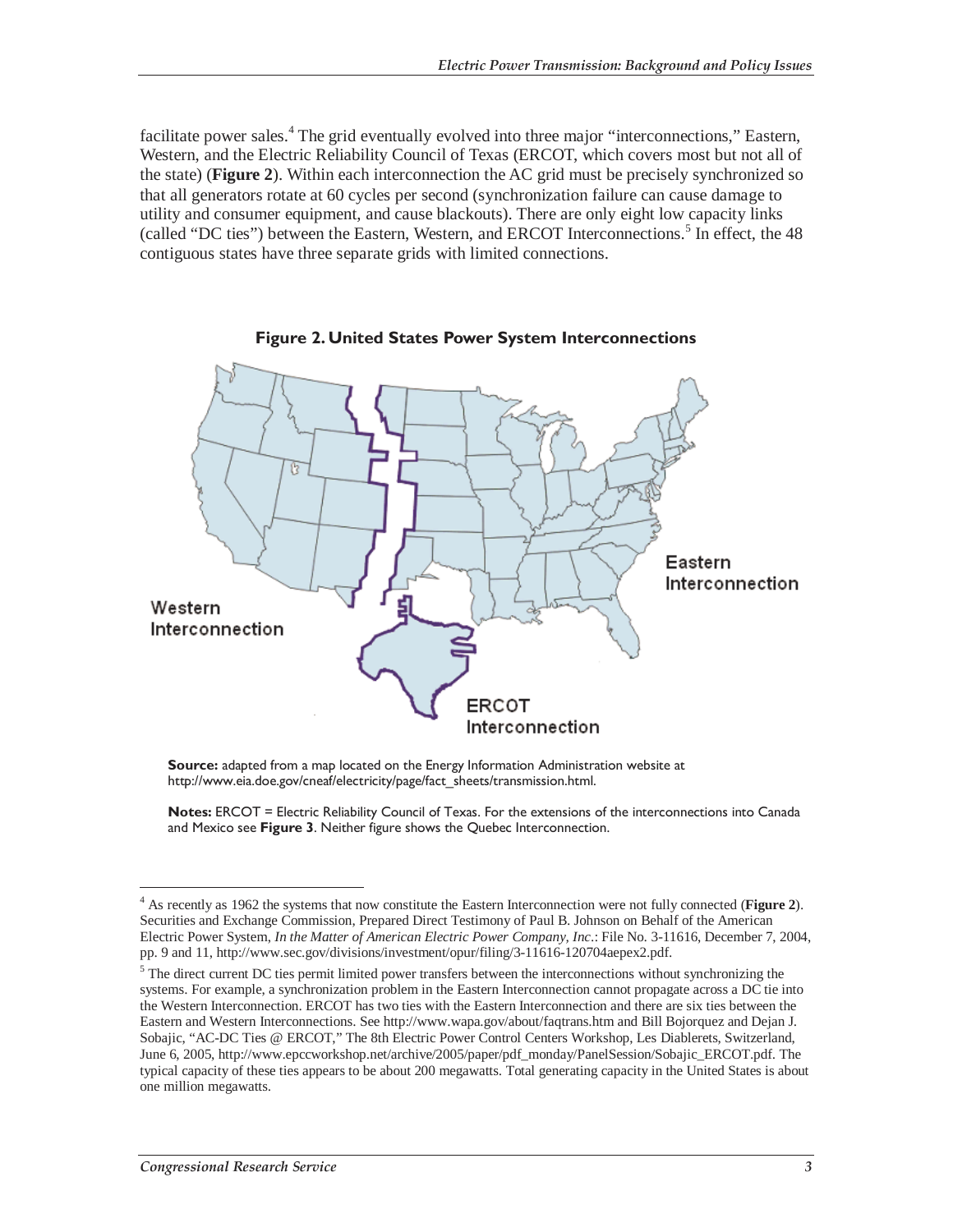Within the three interconnections, the grid is operated by a total of about 130 balancing authorities.<sup>6</sup> These are usually the utilities that own transmission systems, but in some cases (such as ERCOT) a single authority supervises an entire regional grid. The balancing authorities operate control centers which monitor the grid and take actions to prevent failures like blackouts.

The transmission grid is owned by several hundred private and public entities. **Table 1** shows the miles of high voltage transmission line in the 48 contiguous states by region and type of owner. The table also shows the data expressed as ownership percentages (values in brackets).

|                                                              |                              |                  |                  |                               |                  | o                 |
|--------------------------------------------------------------|------------------------------|------------------|------------------|-------------------------------|------------------|-------------------|
| Owner<br><b>Type</b>                                         | <b>Northeast</b><br>/Midwest | <b>Southeast</b> | <b>Southwest</b> | <b>Upper</b><br><b>Plains</b> | West             | <b>U.S. Total</b> |
| Federal                                                      | 21 [0%]                      | 2,768 [7%]       | 0 [0%]           | 2,541 [17%]                   | 18,214 [27%]     | 23,544 [14%]      |
| Other Public<br>Power                                        | 964 [3%]                     | 2,079 [5%]       | 731 [5%]         | 1,798 [12%]                   | 5,525 [8%]       | 11,098 [7%]       |
| Cooperative                                                  | 0 [0%]                       | 2,993 [8%]       | 387 [2%]         | 2,908 [20%]                   | 4,496 [7%]       | 10,784 [6%]       |
| Subtotal - All<br><b>Public Power</b><br>and<br>Cooperatives | 986 [3%]                     | 7,840 [20%]      | $1,118$ [7%]     | 7,247 [49%]                   | 28,235 [42%]     | 45,426 [27%]      |
| Independent<br>Transmission<br>Companies                     | 4,640 [15%]                  | 0 [0%]           | 351 [2%]         | 1,045 [7%]                    | 0 [0%]           | 6,036 [4%]        |
| Investor<br>Owned<br><b>Utilities</b>                        | 24,968 [81%]                 | 31,412 [79%]     | 12,408 [80%]     | 5,402 [36%]                   | 37,034 [56%]     | 111,223<br>[66%]  |
| N/A                                                          | 260 [1%]                     | 264 [1%]         | $1,686$ [11%]    | $1,148$ [8%]                  | 1,250 [2%]       | 4,609 [3%]        |
| Total                                                        | 30,853<br>[100%]             | 39,516<br>[100%] | 15,563<br>[100%] | 14,843<br>[100%]              | 66,519<br>[100%] | 167,294<br>[100%] |

#### **Table 1. High Voltage Transmission by Owner and Region**

Data in Miles [and Regional %] for the 48 Contiguous States for Transmission Lines of 230 kV and Higher

**Source:** Data downloaded from Platts POWERmap, information on entity ownership type provided by the Energy Information Administration, and CRS estimates.

**Notes:** The Northeast/Midwest region is the combination of the RFC and NPCC NERC regions; the Southeast is the combination of SERC and FRCC; the Southwest is the combination of ERCOT and SPP; the Upper Plains is the MRO region; and the West is the WECC region. For a NERC regional map, see **Figure 3**. N/A signifies that ownership information is not available. Other Public Power includes municipal and state systems. kV = kilovolt. Detail may not add to totals due to independent rounding.

The table illustrates how ownership patterns vary greatly across the country. In the West and Upper Plains regions, public power owns more than 40% of the high voltage grid. In the other regions about 80% of the grid is owned by investor owned utilities.

**Figure 3** (below) shows the eight North American Electric Reliability Corp. (NERC) regions. As discussed later in the report, NERC and its regions play important roles in maintaining the

<sup>6</sup> U.S. Department of Energy, *20% Wind Energy by 2030*, Washington, D.C., July 2008, p. 91,

http://www1.eere.energy.gov/windandhydro/pdfs/41869.pdf. For a map that displays balancing authorities see the NERC website at http://www.nerc.com/fileUploads/File/AboutNERC/maps/NERC\_Regions\_BA.jpg.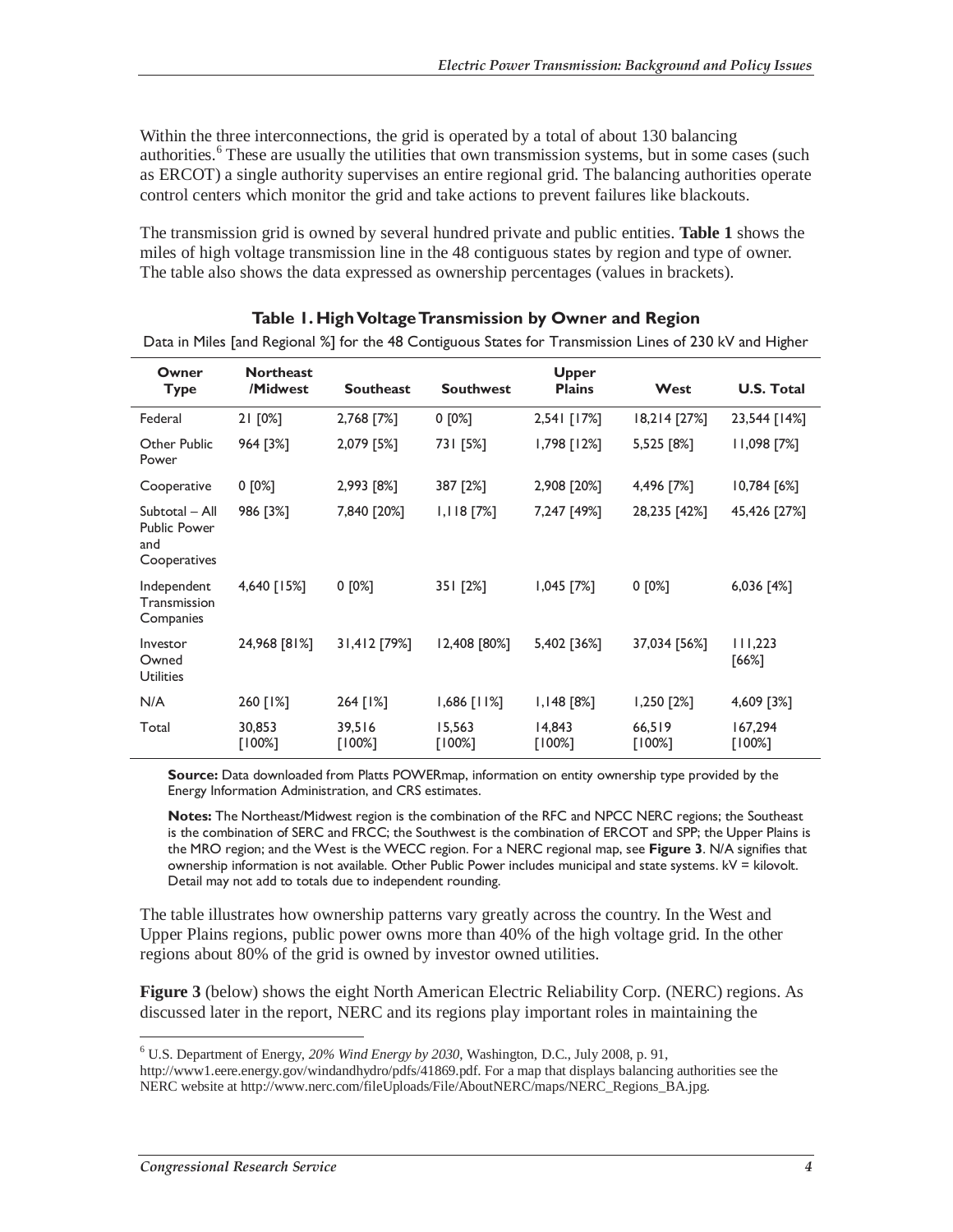reliability of the power system. Like the interconnections, some of these NERC regions extend into Canada or Mexico. However, this report is concerned only with the U.S. transmission grid.



**Figure 3. NERC Reliability Regions** 

(North American Grid Interconnections Outside of Quebec Also Shown)

**Source:** North American Electric Reliability Corp. website at http://www.nerc.com/fileUploads/File/ AboutNERC/maps/NERC\_Interconnections\_color.jpg.

**Notes:** NERC = North American Electric Reliability Corp. The NERC regional entities are ERCOT (Electric Reliability Council of Texas); FRCC (Florida Reliability Coordinating Council); MRO (Midwest Reliability Organization); NPCC (Northeast Power Coordinating Council); RFC (Reliability*First* Corp.); SERC (SERC Reliability Corp.); SPP (Southwest Power Pool); TRE (Texas Regional Entity, an independent division of ERCOT); and WECC (Western Electricity Coordinating Council). Quebec Interconnection is not shown.

#### **Regulatory Framework**

Electric power regulation is divided among federal, state, and regional authorities. The scope of federal authority is different for rates and reliability. The following discussion reviews:

- State regulation and self-governing public power.
- Federal regulation of the transmission system and the reliability of the bulk power system.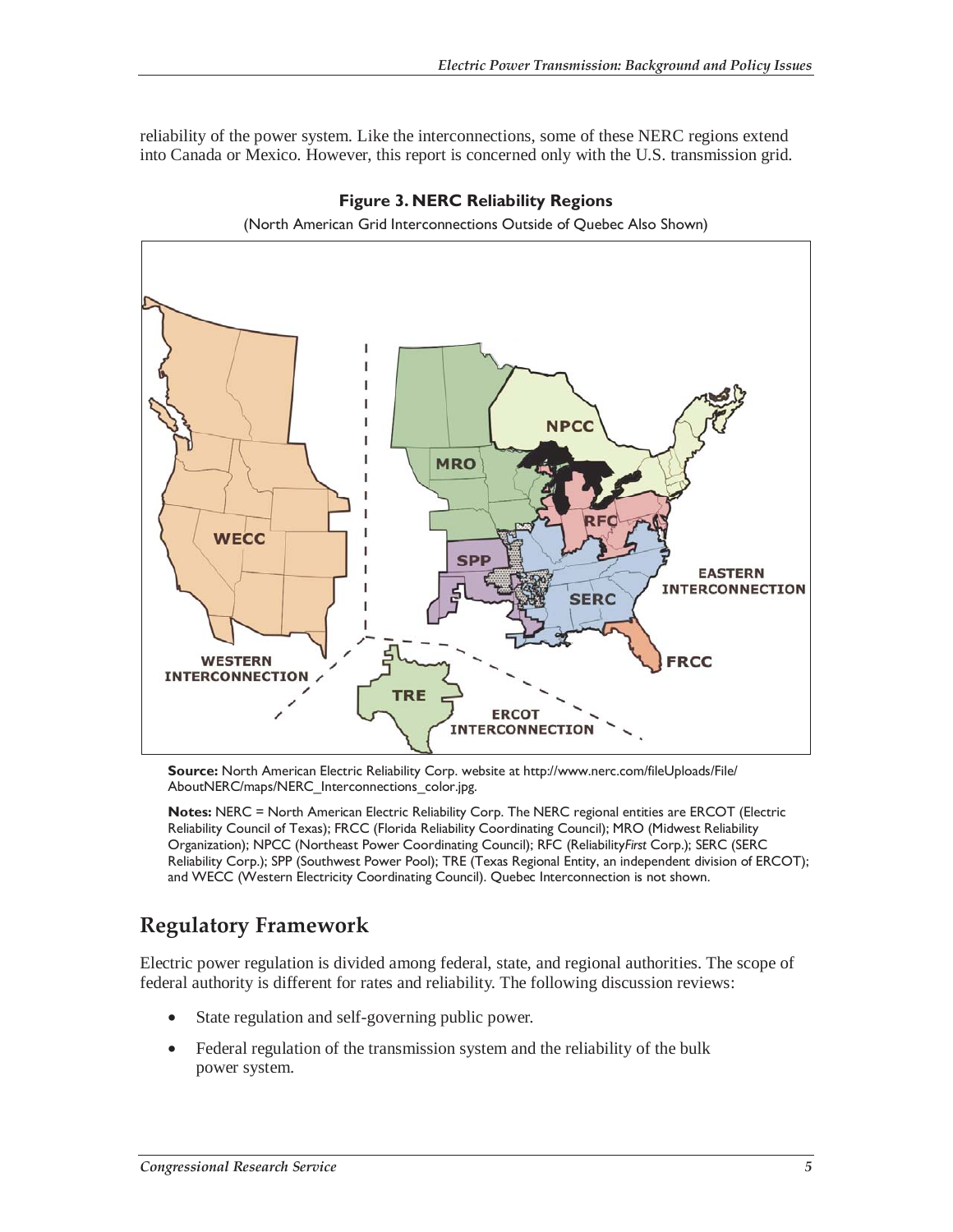#### **State Regulation and Self-Governing Public Power**

State regulation of the electric power industry is usually centered in a public utility commission (PUC). The authority of the commissions is often limited to investor-owned utilities (IOU; i.e., private corporations, usually with publicly traded stock). The PUCs set retail rates, review utility operations, and, most importantly for the purposes of this report, issue siting approvals (permits) for new transmission lines.

Publicly-owned utilities (POUs) are owned by municipal, state, and federal governments. The term is also sometimes applied to customer-owned rural electric cooperatives. POUs are typically small and operate only distribution systems, but some have large transmission and generation systems, such as the Tennessee Valley Authority. POUs are self-regulated by their governing boards, are generally not subject to state or federal economic regulation, and make their own decisions on adding new generating capacity and building transmission lines.<sup>7</sup>

#### **Federal Regulation of Electric Power Transmission and Power System Reliability**

This part of the report first discusses federal regulation of transmission, and then federal regulation of the reliability of the power system.

#### *Federal Transmission Regulation*

Federal regulation of the power industry is exercised by the Federal Energy Regulatory Commission (FERC), an independent agency administratively housed within the Department of Energy. FERC regulates wholesale electricity rates,<sup>8</sup> approves transmission line projects, and sets transmission rates. However, FERC's authority is limited in important respects:

- For the most part FERC's rate-making and transmission authorization authority is limited to IOUs in the 48 contiguous states outside of ERCOT.<sup>9</sup>
- While FERC must approve transmission projects proposed by jurisdictional utilities and establishes rates, a project also needs a siting permit from every state the line will traverse.

 $\overline{a}$  $7$  Rural cooperatives as a group are somewhat more subject to state and federal regulation than government-owned utilities. Close to half the state PUC's have authority over cooperatives, and a small number of cooperatives are also subject to FERC rate regulation.

<sup>&</sup>lt;sup>8</sup> Wholesale electricity sales are transactions between a generator and a reseller of power, or between two resellers. An example is when one utility sells power to another. This is also referred to as sales for resale. A retail transaction is a sale to the final end user, as when a utility sells electricity to a homeowner.

<sup>&</sup>lt;sup>9</sup> The entities which eventually formed ERCOT severed non-emergency connections with outside grids in August 1935. Their objective was to avoid falling under the ratemaking jurisdiction of the Federal Power Commission (FERC's predecessor) by maintaining a purely intrastate system. DC ties between ERCOT and the Eastern Interconnection were constructed in the 1980s, but these do not put ERCOT under FERC rate jurisdiction due to a specific exemption in the law (16 U.S.C. § 824k(k)). For additional information, see Richard D. Cudahy, "The Second Battle of the Alamo: The Midnight Connection," *Natural Resources and Environment*, Summer 1995; *West Texas Utilities Co. and Central Power and Light Co. v. Texas Electric Service Co. and Houston Lighting and Power Co.*, U.S. District Court of the Northern District of Texas, Dallas Division, Memorandum Opinion, January 30, 1979 (470 F. Supp. 798).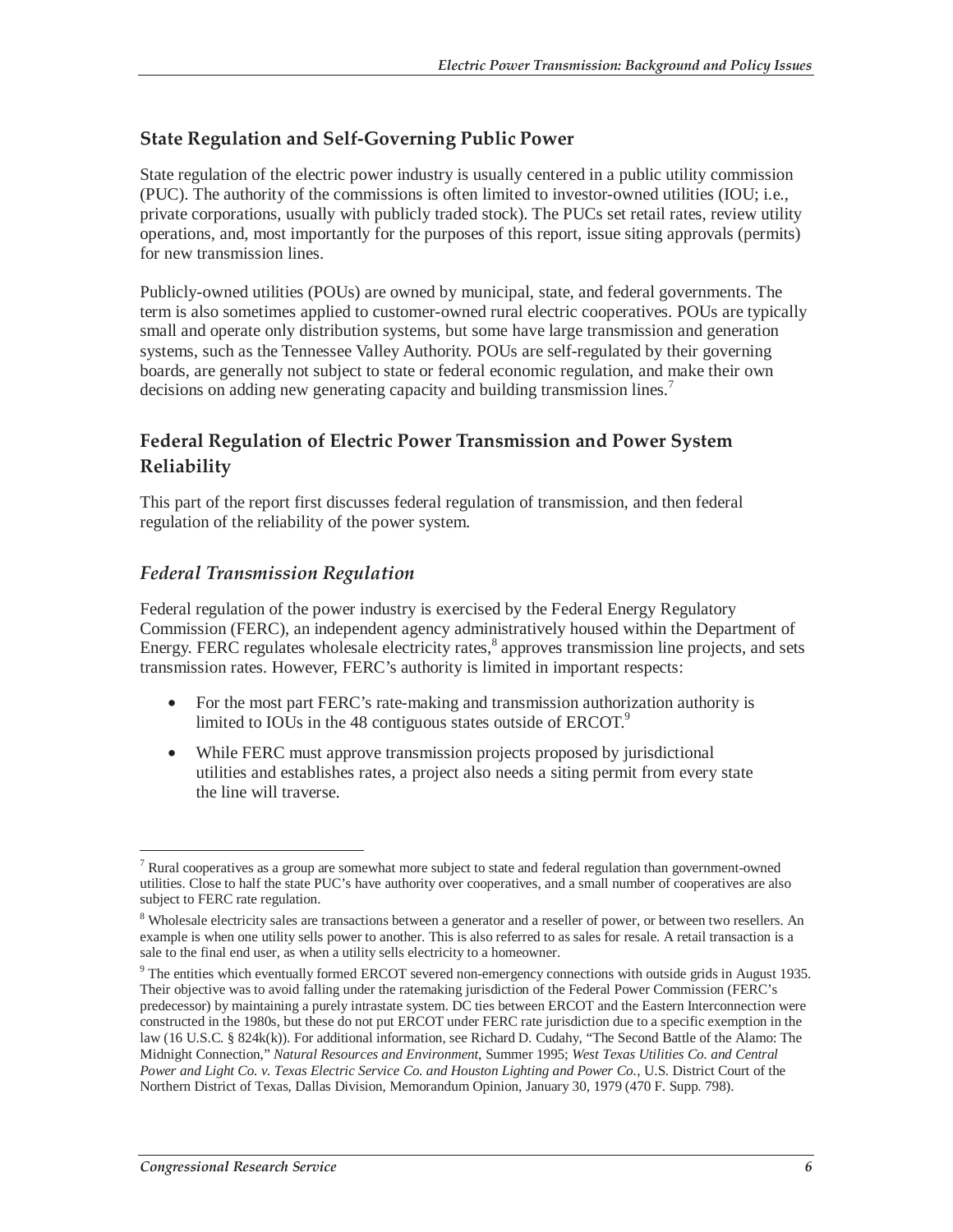Critics have argued that multi-state permitting of transmission lines has delayed the construction of needed transmission lines. In the Energy Policy Act of 2005 (EPACT05), Congress gave FERC "backstop" siting authority.<sup>10</sup> This authority operates as follows:

- The Department of Energy (DOE) is to conduct a triennial study of transmission system congestion. Based on this study, DOE may designate as National Interest Electric Transmission Corridors (NIETC) areas with severe transmission congestion.
- A special permitting rule applies to transmission projects proposed for a NIETC. If a state has not acted on the permit application for a NIETC project within a year, the developer can bypass the state and bring its application to FERC for approval.

DOE completed its first congestion study in 2006 and in 2007 designated two NIETCs, one in southern California–Arizona, and a second covering a large part of the Northeast.<sup>11</sup> As of early 2009 no use had been made by transmission developers of the backstop process. Moreover, in February 2009, the Fourth Circuit Court of Appeals ruled that FERC had overstepped its authority in implementing the backstop process. FERC had interpreted the law to mean that the backstop process could be used if a state has not acted within a year *or if the state has affirmatively decided to reject the project*. However, the court ruled that a state's decision to reject a project could not be appealed to  $FERC<sup>12</sup>$  On April 2, 2009, FERC asked the Fourth Circuit to reconsider its decision.

Another aspect of FERC regulation is its efforts to encourage competition in the electric power market. In 1996, FERC mandated "open access" to the transmission system.<sup>13</sup> Open access requires transmission owners to make available, at cost-based or market-based fees, available transmission capacity to any generator or power buyer that is or can be connected to the system. The objective is to prevent transmission owners from using their control of the power system from stifling competition. To further facilitate open access, in 1999 a FERC order<sup>14</sup> encouraged the creation of regional transmission organizations (RTO; see **Figure 4**). RTOs take over operation of the transmission network in a region or large state, although utilities continue to own their systems. RTO's ensure open access to the grid, coordinate transmission planning, and establish mechanisms to pay for new transmission lines.<sup>15</sup>

<sup>10 18</sup> U.S.C. § 824p.

 $11$  The first congestion study, the NIETC designation report, maps of the current NIETCs, and information on the upcoming second congestion study are available on the website of DOE's Office of Electricity Delivery and Energy Reliability at http://www.oe.energy.gov/index.htm. The second congestion study is due in 2009 and could result in revisions to the NIETCs.

<sup>12</sup> *Piedmont Environmental Council v. FERC*, Case No. 07-1651 (4th Cir 2009), http://pacer.ca4.uscourts.gov/ opinion.pdf/071651.P.pdf.

<sup>13</sup> See Orders 888 and 889 at http://www.ferc.gov/legal/maj-ord-reg.asp.

<sup>14</sup> See Order 2000 at http://www.ferc.gov/legal/maj-ord-reg.asp.

<sup>&</sup>lt;sup>15</sup> RTOs also operate short-term markets for electricity sales and in some cases operate capacity markets which arrange for new power plants to be built. (Similar in function to RTOs are independent system operators (ISOs) and the terms are sometimes used interchangeably. However, the only ISOs to be qualified as RTOs under the terms of FERC's Order 2000 are ISO-New England, PJM, the Midwest ISO, and the SPP RTO.) As shown in **Figure 4**, RTOs and ISOs cover only part of the nation. Some regions that have been opposed to "restructuring" of the power market, such as the southeast and northwest, do not have RTOs. A full discussion of the competitive restructuring of the electric power market is beyond the scope of this report. For summaries of these developments, see The Electricity Advisory (continued...)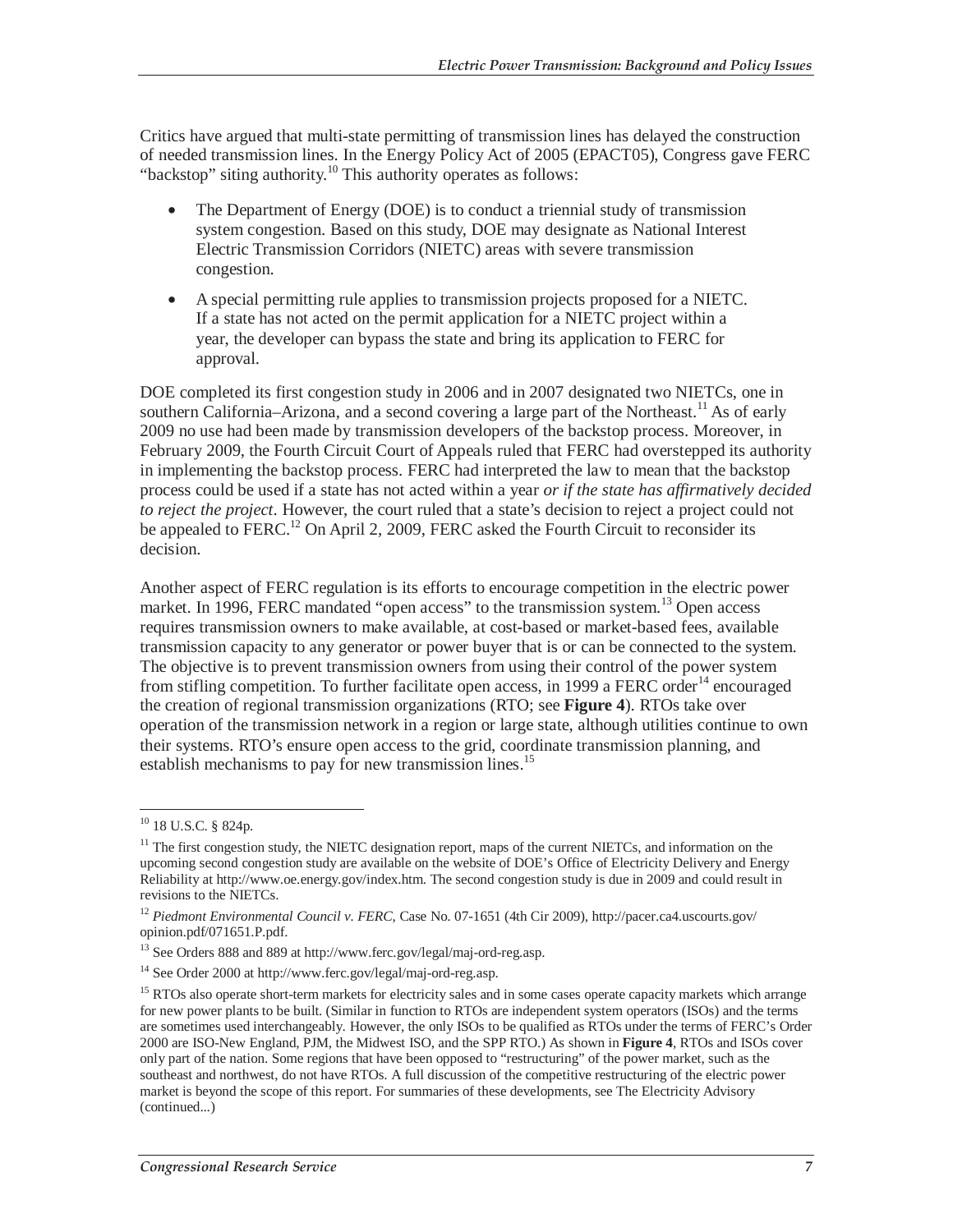

**Figure 4. North American Transmission Organizations** 

**Source:** Created by CRS using Platts POWERMap.

**Notes:** ERCOT = Electric Reliability Organization of Texas; ISO = Independent System Operator; MISO = Midwest Independent System Operator: SPP = Southwest Power Pool. PIM at one time was an abbreviation for Pennsylvania – New Jersey – Maryland, but is now just part of the name of the organization. The following are regional transmission organizations under the terms of FERC's Order 2000: ISO New England, PJM, Midwest ISO, and SPP RTO.

#### *Federal Regulation of Bulk Power System Reliability*

The one sphere in which FERC's authority covers all entities in the 48 contiguous states is oversight of the reliability of the "bulk power system," including transmission.<sup>16</sup> Before EPACT05, transmission system reliability was subject to voluntary power industry selfregulation, exercised through the North American Electric Reliability Council (NERC).<sup>17</sup> As a voluntary organization NERC could not enforce reliability rules. In reaction to the northeastern

<sup>(...</sup>continued)

Committee, *Keeping the Lights on in a New World,* U.S. Department of Energy, Washington, DC, January 2009, sections 1.7 to 1.10, http://www.oe.energy.gov/eac.htm; and Federal Energy Regulatory Commission, Order No. 890, Final Rule, issued February 16, 2007, pp. 6 – 21, http://www.ferc.gov/legal/maj-ord-reg.asp.

<sup>&</sup>lt;sup>16</sup> The bulk power system includes the transmission system but not distribution lines. As defined in 16 U.S.C. § 824o (added by the Energy Policy Act of 2005), "The term 'bulk-power system' means—(A) facilities and control systems necessary for operating an interconnected electric energy transmission network (or any portion thereof); and (B) electric energy from generation facilities needed to maintain transmission system reliability. The term does not include facilities used in the local distribution of electric energy."

<sup>&</sup>lt;sup>17</sup> NERC was created in 1968, in the wake of the northeastern blackout of 1965. For a summary NERC history and timeline see http://www.nerc.com/page.php?cid=1|7|11.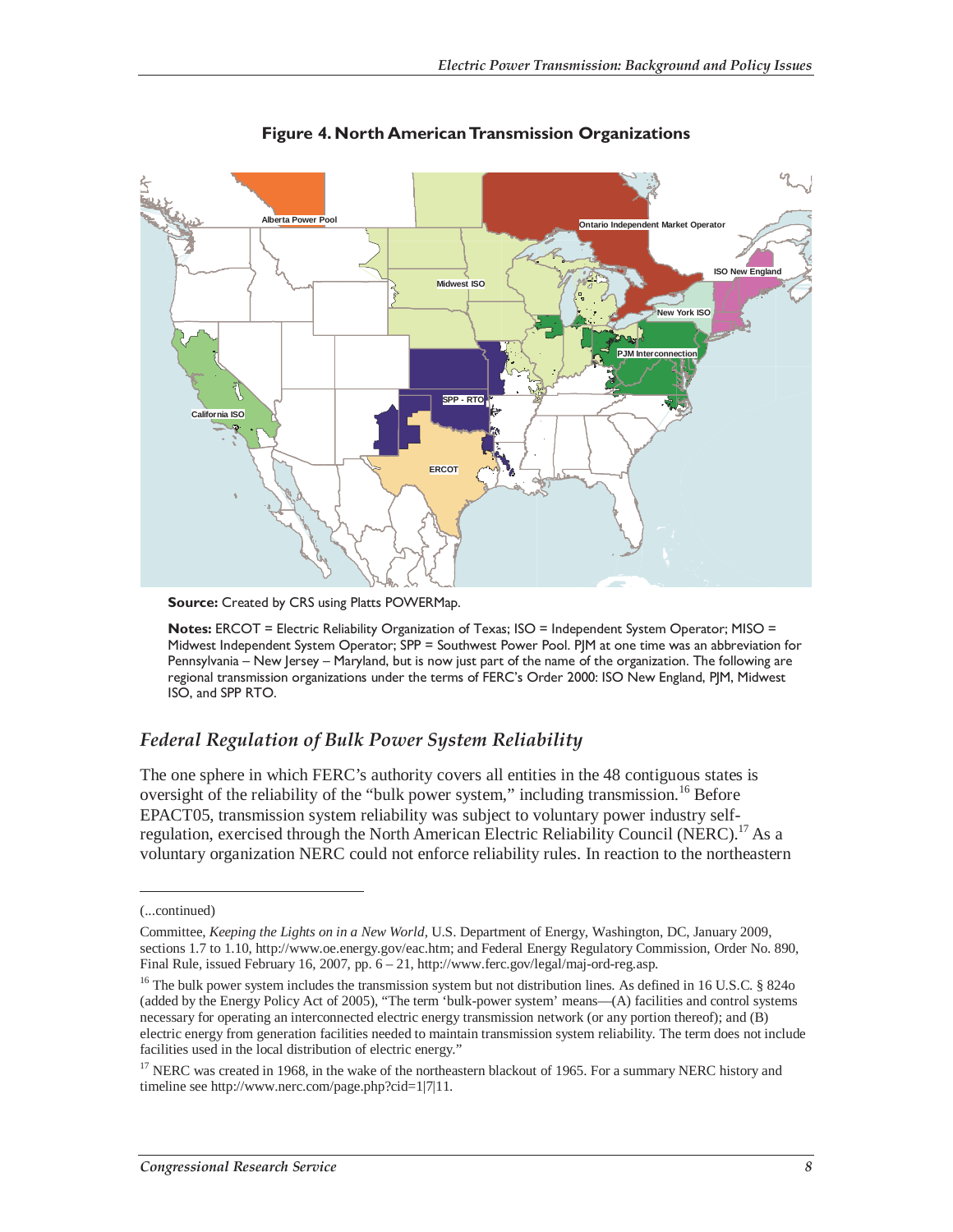blackout of 2003, EPACT05 ordered FERC to designate an official Electric Reliability Organization (ERO) to design and enforce new mandatory reliability standards. In 2006, FERC designated NERC – now reorganized as the North American Electric Reliability Corporation – as the ERO, giving NERC the legal enforcement authority it had lacked. All reliability standards and enforcement actions proposed by NERC must be approved by FERC. NERC has delegated some of its reliability functions to its eight regions (**Figure 3**).18

### **Transmission Planning**

#### **Background**

 $\overline{a}$ 

Many analysts have identified a need to expand the national transmission system. For example, the official report on the 2003 northeastern blackout concluded that:

As evidenced by the absence of major transmission projects undertaken in North America over the past 10 to 15 years, utilities have found ways to increase the utilization of their existing facilities to meet increasing demands without adding significant high-voltage equipment. Without intervention, this trend is likely to continue. Pushing the system harder will undoubtedly increase reliability challenges…. Special protection schemes may be relied on more to deal with particular challenges, but the system still will be less able to withstand unexpected contingencies. A smaller transmission margin for reliability makes the preservation of system reliability a harder job than it used to be. The system is being operated closer to the edge of reliability than it was just a few years ago.<sup>1</sup>

Assuming more transmission capacity is needed, some of the next questions are what types of lines should be built, where should they be constructed, and on what schedule. S. 539, the Senate Energy Majority Draft," and other transmission policy proposals generally include a federally sponsored planning process, conducted at a regional or interconnection-wide scale and subject to FERC oversight, that would answer these questions. The planning process would include utilities, states, power developers, government agencies, and community representatives. The process would go far beyond current efforts by FERC to encourage transmission planning.<sup>20</sup>

In these proposals a primary object of the planning process is typically to identify high priority transmission projects that would be eligible for preferential permitting and financing. "High priority" is usually defined as meeting one or both of two goals:

<sup>&</sup>lt;sup>18</sup> The eight regional reliability entities are separate organizations with which NERC has entered FERC-approved delegation agreements. In somewhat different form the regions or predecessor organizations have, like NERC, existed for decades.

<sup>&</sup>lt;sup>19</sup> U.S.-Canada Power System Outage Task Force, Final Report on the August 14, 2003 Blackout in the United States and Canada: Causes and Recommendations, April 2004, p. 103, https://reports.energy.gov/BlackoutFinal-Web.pdf.

 $20$  FERC Order 890, issued on February 16, 2007, requires transmission providers to institute transparent transmission planning processes open to transmission customers, interconnected systems, and other interested parties. The requirement to implement this type of process only applies to FERC jurisdictional utilities. Unlike S. 539 and the Senate Energy Majority Draft, the order does not provide for federal funding of planning processes, establish regional planning entities, envision planning for major transmission network additions over a wide geographic scope, or give projects that result from the planning processes special access to federal permitting authority or possible access to federal funding. Order 890 ("Preventing Undue Discrimination and Preference in Transmission Service") is available at the FERC website at http://www.ferc.gov/legal/maj-ord-reg.asp; see pages 234 to 346 of the order, and Attachment K (sheets 162 and 163) of the pro forma open access transmission tariff attached to the order as Appendix C.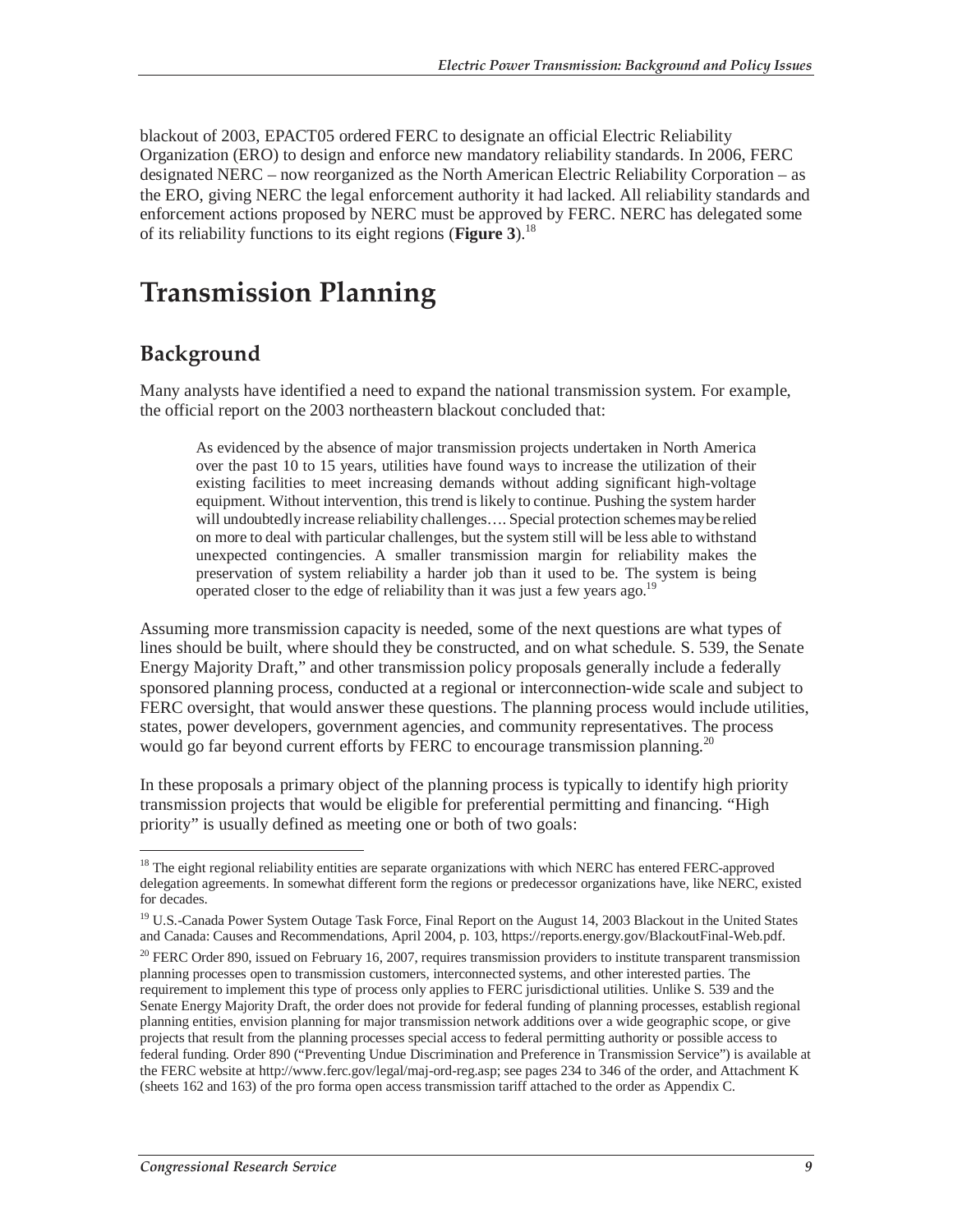- Expanding the grid to reach areas where renewable electricity plants can be built.
- Resolving grid congestion and reliability problems.

The next two parts of the report discuss the following transmission planning issues:

- The objectives of the planning process.
- Planning authority.

#### **Objectives of the Planning Process**

This discussion looks at the objectives of federal transmission planning from three perspectives: renewable energy development; congestion relief and reliability; and alternatives to transmission.

#### **Expansion for Renewable Energy**

Currently the most important source for new renewable electricity generation is wind power,<sup>21</sup> but many of the best wind production areas are in thinly populated areas in the Midwest and northern plains that have limited access to transmission lines. The best region for solar development is the isolated desert southwest. Some planning process proposals, including S. 539, are explicitly focused on expanding the grid to serve these remote renewable resource areas. In the S. 539 process, the purpose of the plan is to develop transmission lines to serve "National Renewable Energy Zones," and 75% of the generating capacity connected to the lines must be renewable (e.g., wind and solar energy). Other objectives, such as congestion relief, are included in the legislation but are not the primary aims of the bill.

There are two basic concepts for expanding the transmission grid to reach remote renewable energy regions. One concept is to plan and construct a continent-spanning ultra-high voltage "overlay" system of AC or DC transmission lines that would be the electrical equivalent of the interstate highway system. This system of "transmission superhighways" would be designed to move large amounts of renewable electricity to customers across the country. No firm plans exist for such a system, but conceptual layouts have been proposed.<sup>22</sup> The second, less ambitious, concept relies on interconnection-wide or regional plans for identifying discrete transmission projects to connect renewable energy zones to load centers.<sup>23</sup>

Renewable energy-focused transmission planning could accelerate the development of renewable power. However, some critics argue that such a renewable-centric approach to transmission planning would produce costly facilities. This is because a transmission line built for peak renewable power output would be underutilized much of the time (since the output of wind and

 $\overline{a}$ 

 $21$  In 2007, 5,193 net summer megawatts (MW) of new wind generating capacity was installed in the United States, compared to 89 megawatts of solar generation. The largest source of new generating capacity in 2007 was gas-fired power plants (6,673 MW). Total additions were 13,845 MW. EIA, *Electric Power Annual 2007*, Table 2.6. For more information on wind power see CRS Report RL34546, *Wind Power in the United States: Technology, Economic, and Policy Issues*, by Jeffrey Logan and Stan Mark Kaplan.

<sup>22</sup> For example, see U.S. Department of Energy, *20% Wind Energy by 2030*, Washington, D.C., July 2008, p. 12, http://www1.eere.energy.gov/windandhydro/pdfs/41869.pdf.

<sup>&</sup>lt;sup>23</sup> Examples include the Joint Coordinated System Plan conceptual design of lines for moving wind power to the industrial Midwest and Northeast (http://www.jcspstudy.org/), and the ITC Holdings' Green Power Express, a plan for tying wind power from the Great Plains into the Midwestern grid (http://www.thegreenpowerexpress.com/).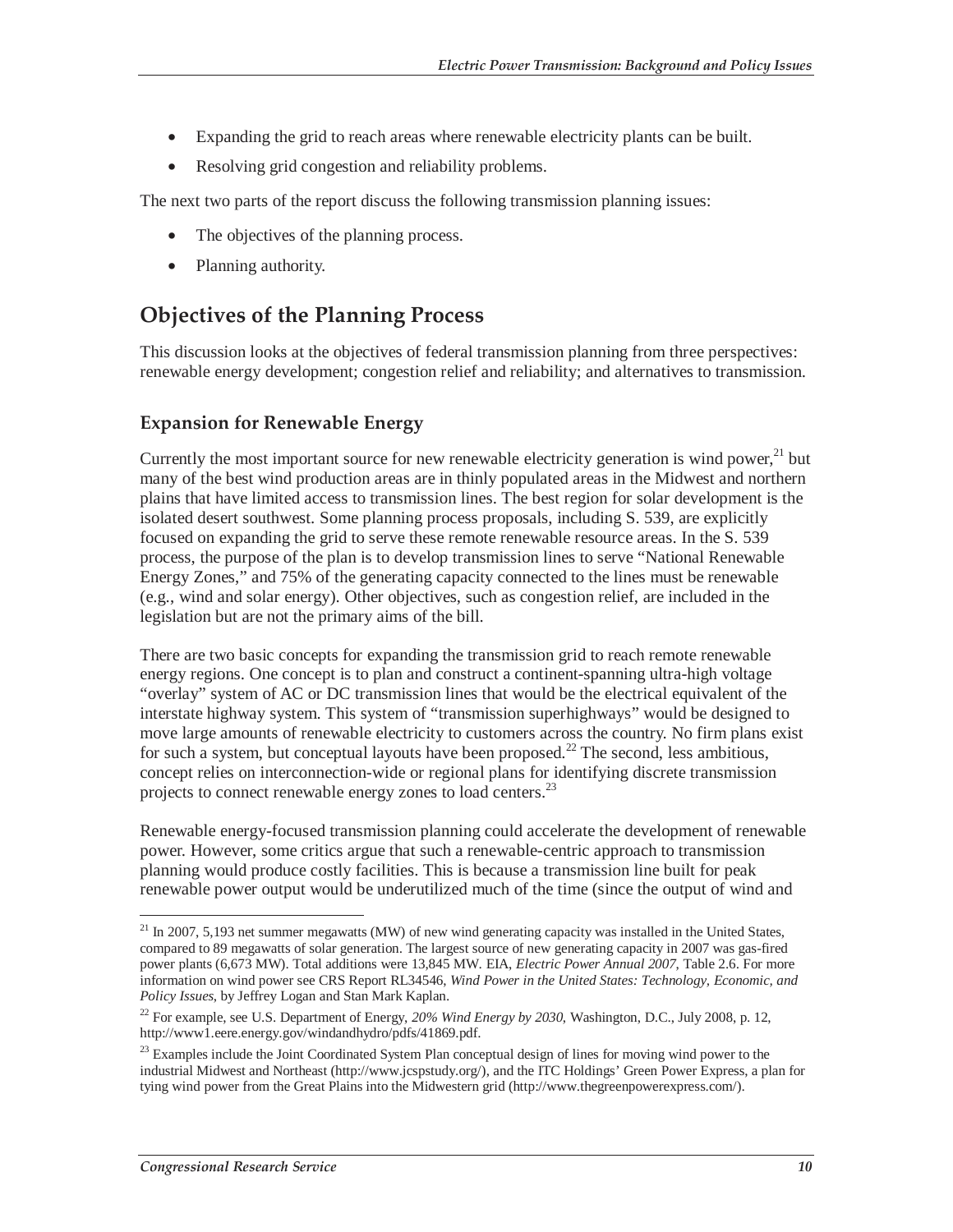solar power vary with the weather and time-of-day). Critics also claim that a renewable-centric planning approach might not adequately meet congestion relief and reliability objectives.<sup>24</sup>

#### **Expansion for Congestion Relief and Reliability**

*Transmission congestion* occurs when use of a power line is restricted (for example, to prevent overloading and failure of the line). Utilities and RTOs can work around transmission congestion by using alternative transmission paths or by changing power plant operations, but these steps (which often involve running expensive power plants that would otherwise be less-utilized or idle) can be costly. Studies suggest that the annual costs of transmission congestion range from the hundreds of millions to billions of dollars.<sup>25</sup> The solution for congestion costs is not necessarily massive transmission construction. For example, DOE found that in the Eastern Interconnection "a relatively small portion of constrained transmission capacity causes the bulk of the congestion cost that is passed through to consumers. This means that a relatively small number of selective additions to transmission capacity could lead to major economic benefits for many consumers."<sup>26</sup>

*Transmission system reliability* is defined by NERC has having two aspects: whether a transmission system has enough capacity to continuously meet customer needs, and whether the system has the resiliency to withstand major failures, such as the loss of a key transmission line.<sup>27</sup> As with congestion relief, the solutions to reliability problems do not necessarily involve building new transmission lines. For example, sometimes reliability can be enhanced by building new or expanded substations or by installing certain types of specialized equipment that helps maintain system voltage levels.<sup>28</sup>

When new transmission lines are needed for congestion relief or to improve reliability they can be expensive, multi-year projects. An example of a large transmission project for reliability is the 210 mile Trans-Allegheny Interstate Line (TrAIL) from southwestern Pennsylvania through West Virginia to Northern Virginia. This \$820 million project involves construction of 210 miles of new transmission lines and substations. According to NERC, the project is needed to "relieve anticipated overloads and voltage problems in the Washington, DC area, including anticipated

<sup>&</sup>lt;sup>24</sup> According to the Large Public Power Council, "Such [renewable energy] requirements simply may not work when one considers the physics of the electric grid and the intermittent nature of renewable resources." U.S. Congress, Senate Committee on Energy and Natural Resources, *To Receive Testimony On Pending Legislation Regarding Electricity Transmission Lines*, Prepared Testimony of James A. Dickenson on Behalf of the Large Public Power Council, 111th Cong., 1st sess., March 12, 2009, p., 7, http://energy.senate.gov/public/index.cfm?FuseAction=Hearings.Testimony& Hearing\_ID=b9e47ea9-c62b-23fc-33ff-30fda7b3a744&Witness\_ID=ed6a79eb-6664-412c-b66b-7e87e4e55435.

<sup>&</sup>lt;sup>25</sup> Bernard Lesieutre and Joseph Eto, Electricity Transmission Congestion Costs: A Review of Recent Reports, Lawrence Berkeley National Laboratory, p. 2, http://certs.lbl.gov/pdf/54049.pdf, and U.S. Department of Energy, *National Transmission Grid Study*, May 2002, pp. 16–18, http://www.pi.energy.gov/documents/TransmissionGrid.pdf.

<sup>26</sup> U.S. DOE, *National Electric Transmission Congestion Study*, August 2008, p. 28, http://www.pi.energy.gov/ documents/TransmissionGrid.pdf. Emphasis in the original not shown. DOE also found that only 20% of the constrained transmission capacity accounted for 60% of national congestion costs (p. 29).

 $27$  It would be uneconomic to build a transmission system capable of withstanding any conceivable failure, so systems are designed to meet "credible contingencies."

<sup>&</sup>lt;sup>28</sup> The specialized equipment referred to injects "reactive power" into the grid. Reactive power supply is a relatively obscure topic that plays a critical role in power system operations. For more information see Federal Energy Regulatory Commission, *Principles for Efficient and Reliable Reactive Power Supply and Consumption*, February 4, 2005, http://www.ferc.gov/eventcalendar/files/20050310144430-02-04-05-reactive-power.pdf.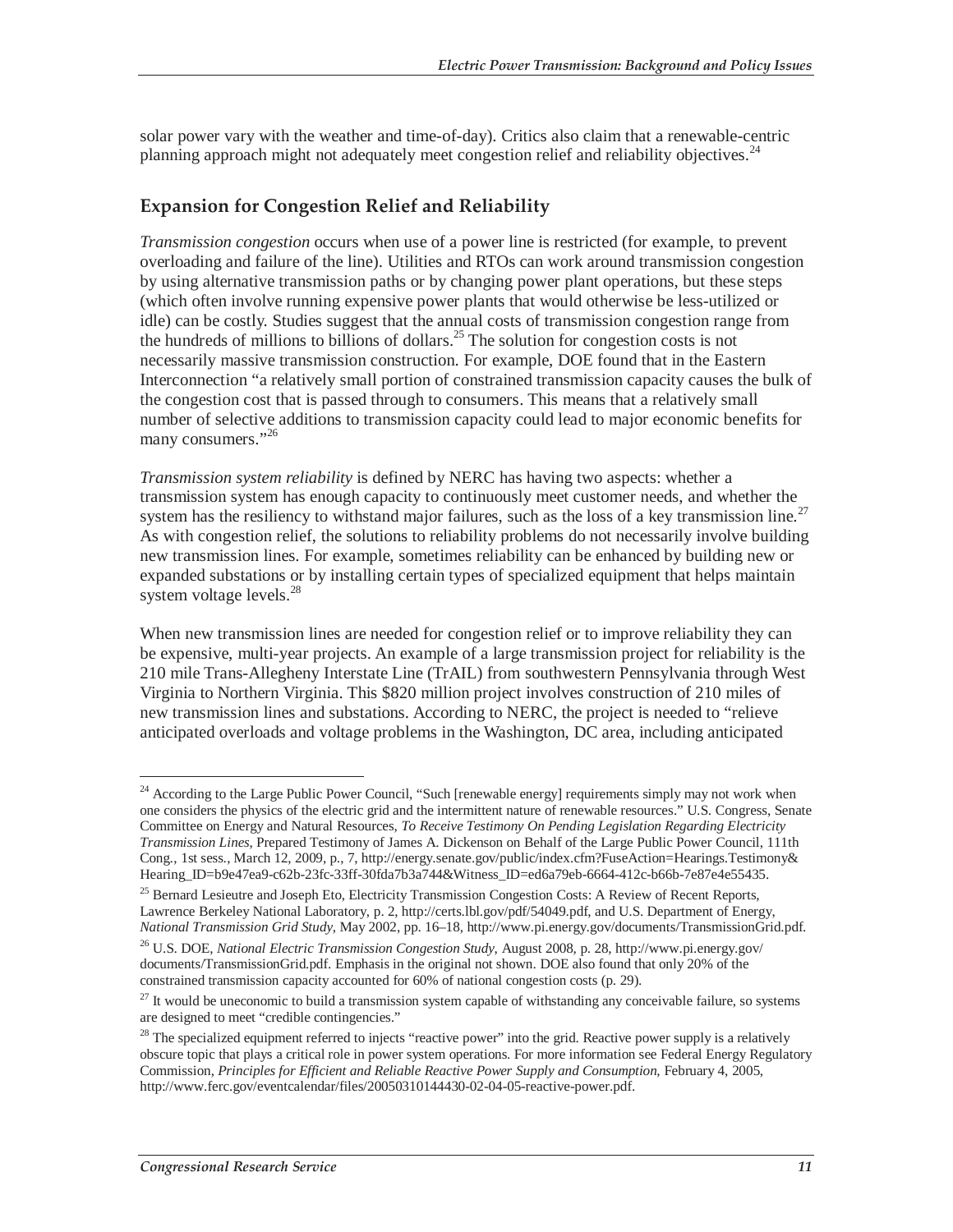overloads expected in 2011."<sup>29</sup> If the project stays on schedule, it will take five years from the start of planning to operation.

#### **Planning and Alternatives to Transmission**

One perspective on renewable development, reliability, and other power system goals is that new transmission is central to meeting these objectives. This point of view is illustrated by FERC testimony to Congress in early 2009:

We need a National policy commitment to develop the extra-high voltage (EHV) transmission infrastructure to bring renewable energy from remote areas where it is produced most efficiently into our large metropolitan areas where most of this Nation's power is consumed. Certainly, developing local renewable energy and distributed resources $30$  is also important as we expand our capacity to generate clean power, but that is a separate issue from, and is not a substitute for, developing the EHV transmission infrastructure....<sup>31</sup>

An alternative viewpoint is that a transmission-focused planning process may, almost by definition, not give enough emphasis to non-transmission approaches to meeting energy needs. This view is illustrated by the reaction of the New York and New England RTOs to the "Joint Coordinated System Plan," which outlines massive transmission construction to bring wind power from the Dakotas to the East Coast. In the view of the northeastern RTOs, the plan was badly flawed because it did not consider other options, including eastern wind plants, demand response,  $32$  and building shorter transmission lines to renewable power in Canada.<sup>33</sup> Another example of this perspective is an "infrastructure vision" report of the National Governors' Association, which emphasizes decentralized and technological solutions to power system issues rather than big transmission projects.<sup>34</sup>

 $\overline{a}$ 

<sup>29</sup> North American Electric Reliability Corp., *2008 Long-Term Reliability Assessment*, October 2008, p. 171, http://www.nerc.com/files/LTRA2008.pdf. This report, which is updated annually, contains information on planned transmission projects throughout the 48 contiguous states. The reliability reports are available on the NERC website at http://www.nerc.com/page.php?cid=4|61. For more information on the TrAIL project, see the project website at http://www.aptrailinfo.com/index.php.

<sup>&</sup>lt;sup>30</sup> Distributed resources (also called distributed generation) refers to generation located close to load and often owned by the power customer. The term covers a wide variety of technologies, ranging from residential roof-top solar to large industrial cogeneration systems. Depending on individual circumstances the distributed generation system can be connected to the transmission or distribution system of the local utility.

<sup>&</sup>lt;sup>31</sup> U.S. Congress, Senate Committee on Energy and Natural Resources, Prepared Testimony of Acting Chairman Jon Wellinghoff, Federal Energy Regulatory Commission Pending Legislation Regarding Electric Transmission Lines, 111th Cong., 1st sess., March 12, 2009, p. 2, http://www.ferc.gov/EventCalendar/Files/20090312100013-03-12-09 testimony.pdf.

<sup>&</sup>lt;sup>32</sup> Demand response refers to arrangements under which electricity consumers reduce demand in real-time in response to high prices and/or short supply, thus obviating the need to construct or operate expensive peaking power plants and associated transmission lines.

<sup>&</sup>lt;sup>33</sup> Letter from Gordon van Welie, President and CEO, ISO New England, Inc., and Stephen Whitley, President and CEO, New York Independent System Operator, to Joint Coordinated System Planning Initiative, February 4, 2009, http://www.nyiso.com/public/webdocs/services/planning/jcsp/2009\_2\_4\_JCSP\_Letter\_FINAL.pdf.

<sup>&</sup>lt;sup>34</sup> Darren Springer and Greg Dierkers, *An Infrastructure Vision for the 21st Century*, National Governors Association, Washington, DC, 2009, pp. 11-13, http://www.nga.org/Files/pdf/0902INFRASTRUCTUREVISION.PDF. The report observes (p. 13) that "electric power demand has typically been met by constructing new electricity generating plants and transmission lines with much less attention to managing demand or encouraging efficiency." The report finds that some new transmission construction will likely be needed, particularly to access new supplies of renewable energy. For further discussion of these points see U.S. Congress, Senate Committee on Energy and Natural Resources, *To*  (continued...)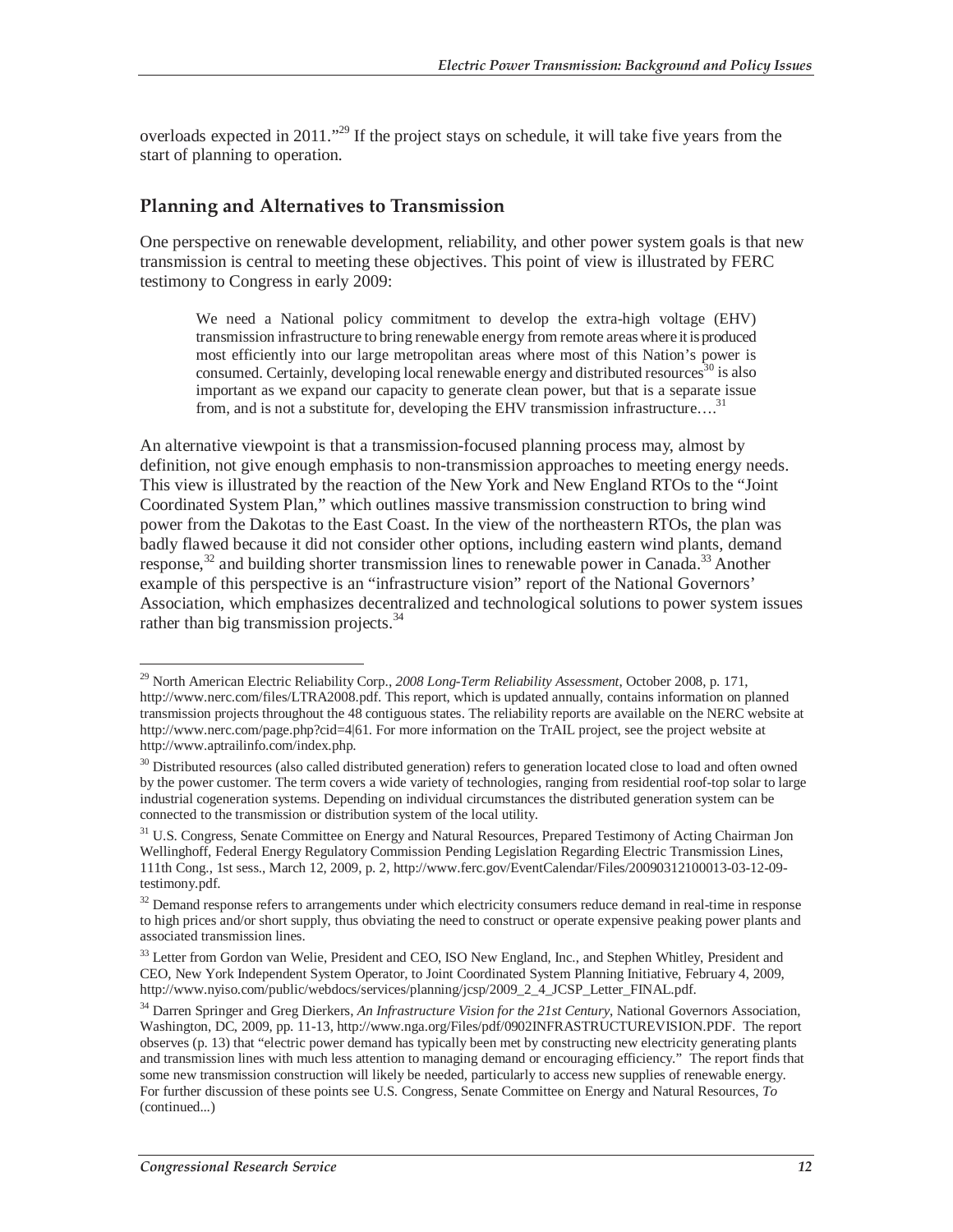Another option that may require less construction of interstate transmission lines is reliance on conventional coal, nuclear, and natural gas-fired generation. Unlike location constrained resources such as wind and solar power (i.e., they must be built where the energy source is found), coal, gas, and nuclear plants can be built near load centers and existing transmission networks. Transmission upgrades may still be necessary and expensive, especially for nuclear plants which tend to be very large, but these may still be less intrusive than long-distance interstate lines for moving renewable power from remote locations to customers.<sup>35</sup>

This alternative perspective, which gives equal weight to non-transmission solutions to power system needs, implies that the proposed interconnection-wide transmission plans actually should be combined electricity supply and demand plans. In this case the planning process becomes much broader and possibly much more complicated than transmission planning.

### **Planning Authority**

Many transmission planning efforts are now underway at a regional level.<sup>36</sup> These exercises are voluntary and generally cover at most a few states. The states are not obligated to permit any new projects that emerge from the plans.

Proposals such as S. 539 and the Senate Energy Majority Draft would mandate unprecedented Eastern and Western Interconnection-wide transmission plans. These and other proposals would also establish new, federally authorized planning authorities that would be responsible for coordinating development of the plans and submitting the plans to FERC for review and approval.<sup>37</sup> The proposals envision the interconnection-wide planning processes making use of the regional efforts, but it seems inevitable that the regional plans would lose influence in comparison to the federally-mandated interconnection-wide plans.

-

<sup>35</sup> For example, the estimated cost of transmission construction that would have to accompany the proposed Turkey Point 6 and 7 reactors in Florida is over \$500 million. All of this work would apparently be in-state, so interstate cost allocation issues would not apply. See Pam Radtke Russell, "FPL Says Cost of New Reactors at Turkey Point Could Top \$24 Billion," *Platts Nucleonics Week*, February 21, 2008, and the FPL website at http://www.fpl.com/ environment/nuclear/pdf/transmissionFacts.pdf. Note that coal plants with carbon capture equipment may be built in remote locations near  $CO<sub>2</sub>$  disposal sites. In this case these plants would require long distance interstate transmission, much the same as renewable plants.

<sup>(...</sup>continued)

*Receive Testimony On Pending Legislation Regarding Electricity Transmission Lines*, Prepared Testimony of James A. Dickenson on Behalf of the Large Public Power Council, 111th Cong., 1st sess., March 12, 2009, http://energy.senate.gov/public/index.cfm?FuseAction=Hearings.Testimony&Hearing\_ID=b9e47ea9-c62b-23fc-33ff-30fda7b3a744&Witness\_ID=ed6a79eb-6664-412c-b66b-7e87e4e55435.

<sup>&</sup>lt;sup>36</sup> An example of a regional planning effort is the CapX 2020 program for expanding the transmission network in the Dakotas – Minnesota – Wisconsin area (http://www.capx2020.com/).

<sup>&</sup>lt;sup>37</sup> S. 539 and the Senate Energy Majority Draft both exclude ERCOT from interconnection planning, unless it chooses to opt into the process. One issue is which organizations would serve as the Eastern and Western Interconnection planning authorities. S. 539 and the Senate Energy Majority Draft each direct FERC to select the planning authorities. In the west there is an obvious candidate, the Western Electricity Coordinating Council, a NERC reliability region that covers the entire Western Interconnection (**Figure 3**). However, there is no clear candidate in the east. The Eastern Interconnection contains 11 generally non-overlapping transmission entities: six NERC regions and five RTOs/ISOs (see Figures 3 and 4). An option is to appoint more than one planning authority for the Eastern Interconnection, but that could complicate the planning process.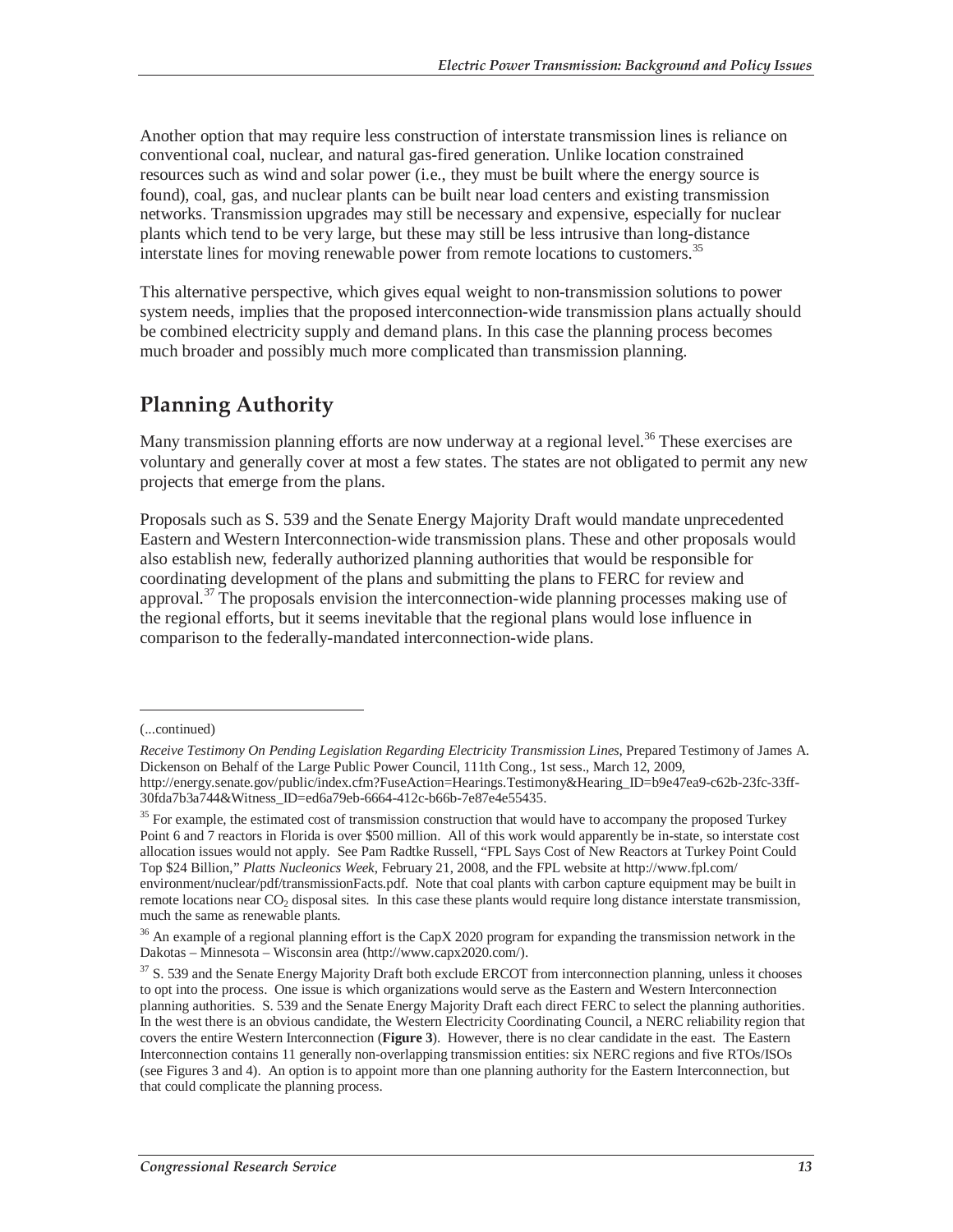The proposed planning authorities and their interconnection-wide plans would differ from the regional initiatives in two critical respects:

- First is the assumption that optimal planning for new high voltage transmission lines should be based on a view of an entire interconnection, not a narrower regional focus. In essence the existing "bottom-up" and voluntary planning approach would be replaced with an arguably more "top-down," integrated, and binding approach.
- Second, new transmission projects included in the interconnection-wide plans would include preferential permitting and financing. In particular, the projects would have a federal permitting option that would bypass state regulation.

Proponents of interconnection-wide planning believe that it makes no more sense to plan the grid piecemeal than it would have been to build the interstate highway system without a national plan. However, centralized transmission planning under the aegis of FERC may be objectionable to the states, which would lose influence over power system planning.<sup>38</sup>

#### **Transmission Planning: Summary of Policy Issues**

In summary, transmission planning issues for Congress include:

- *What should be the objectives of the planning process*? For example, planning could be focused on renewable power development or on broader objectives, such as congestion relief and reliability enhancement.
- *What should be the scope of authority of the planning entities*? Federal transmission planning could be run by interconnection-wide centralized authorities (the top-down approach) or be conducted primarily at a regional level (the bottom-up approach), or as a hybrid.
- *What is the appropriate scope of the planning process*? Should the planning process extend beyond transmission planning narrowly defined to a include a broader array of solutions to power system issues, such as demand response, distributed power, or conventional power plant construction.
- *Could preferential treatment tied to the planning process distort transmission investment?* The planning proposals typically make available certain benefits, such as a federal permitting option, to projects included in the plan. These benefits could lead developers to add unnecessary features and costs to qualify proposals to meet plan criteria (e.g., proposing only high voltage lines if the plans have a minimum voltage threshold). Avoiding these distortions will require careful oversight or, arguably, limiting the benefits associated with the plan (for example, putting all new power lines or none, whether or not they are in the plan, under federal government permitting authority).

<sup>&</sup>lt;sup>38</sup> For example, on March 10, 2009, the National Association of Regulatory Utility Commissioners (NARUC), an association of state PUCs, passed a resolution that among other things calls for the states to continue to play a primary role in transmission planning. The resolution did not, however, object to regional planning involving the states and other stakeholders. For the press release announcing the resolution, which includes a link to the document, see the NARUC website at http://www.naruc.org/News/default.cfm?pr=133.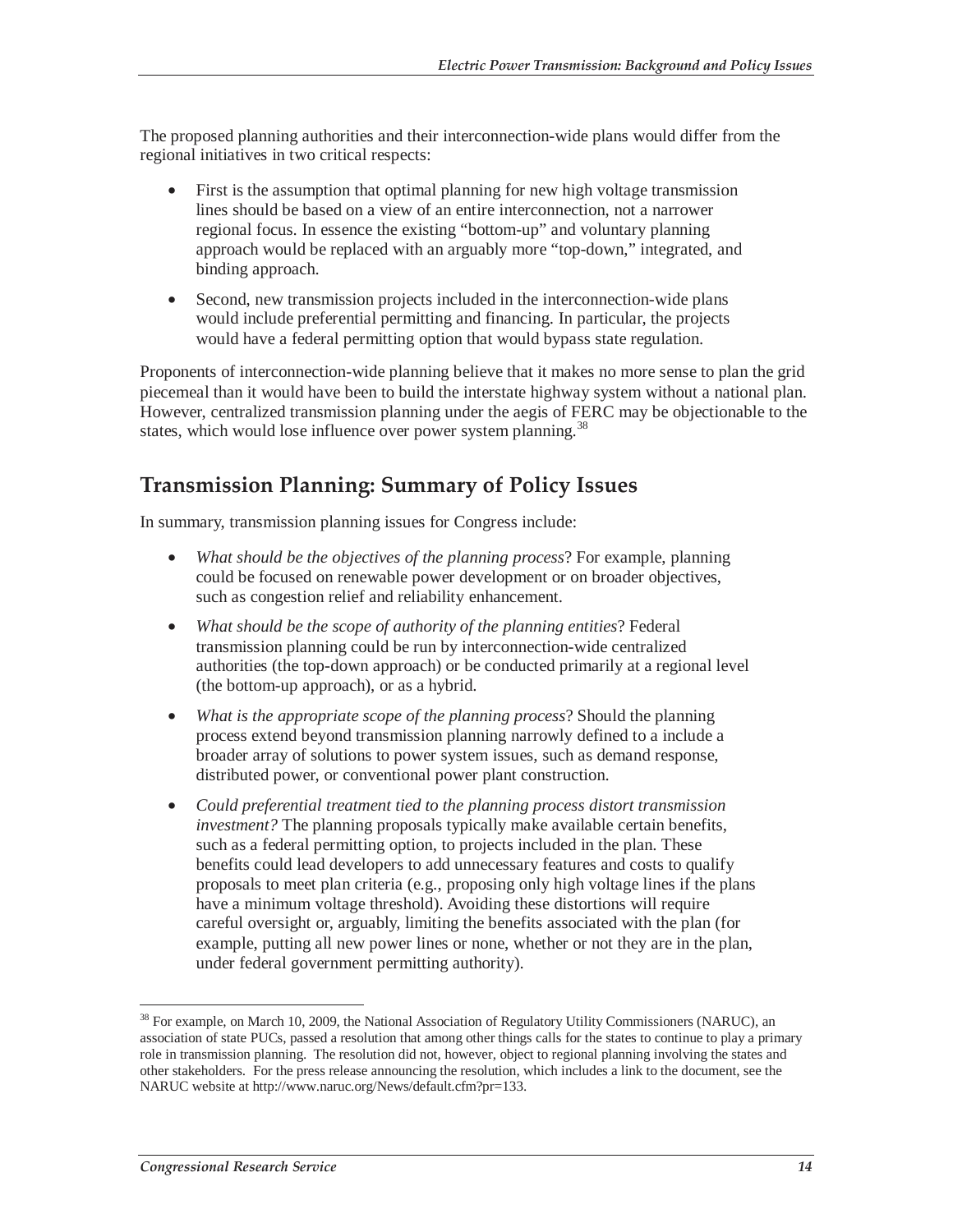• *Is the scheme for managing and financing the planning process realistic?* The planning process will need realistic schedules and budgets, both to develop the plans and for executive branch review. A concern is that a prolonged and contentious interconnection-wide planning process could delay transmission projects that would otherwise evolve out of smaller scale planning efforts.<sup>39</sup>

## **Transmission Permitting**

#### **Background and Discussion**

As discussed above, interstate transmission projects require siting permits from every state the line will traverse. If any state disapproves a project, it will at best be delayed for rerouting or at worst canceled. A contrast is often drawn between multi-state transmission permitting and FERC's sole permitting authority for natural gas transmission lines and liquefied natural gas terminals.<sup>40</sup>

Some observers believe that multi-state permitting has inhibited the development of new long distance transmission lines. According to FERC, between 2000 and mid-2007 only 14 interstate high voltage transmission lines, with a total length of 668 miles, have been built.<sup>41</sup> This compares with current proposals to build many thousands of miles of new long-distance transmission.<sup> $42$ </sup>

FERC's backstop siting authority (discussed above) was enacted to help expedite permitting. But this authority applies only in limited circumstances and areas, and in practice has never been used. Proposals for transmission reform, such as S. 539 and the Senate Energy Majority Draft, would expand FERC's siting authority. For example, S. 539 would still require a developer to initially pursue state permitting, but if a project "has failed to make reasonable progress in siting the facility based on timelines in the plan" the developer can take the project to  $FERC<sup>43</sup>$  The

<sup>39</sup> U.S. Congress, Senate Committee on Energy and Natural Resources, *To Receive Testimony On Pending Legislation Regarding Electricity Transmission Lines*, Prepared Testimony of James A. Dickenson on Behalf of the Large Public Power Council, 111th Cong., 1st sess., March 12, 2009, p., 7, http://energy.senate.gov/public/index.cfm?FuseAction= Hearings.Testimony&Hearing\_ID=b9e47ea9-c62b-23fc-33ff-30fda7b3a744&Witness\_ID=ed6a79eb-6664-412c-b66b-7e87e4e55435.

<sup>&</sup>lt;sup>40</sup> Public power entities often can build transmission lines using their self-regulating authority. However, most public power entities are small and do not have the financial wherewithal or need to build transmission networks. As shown in **Table 1**, investor owned utilities and independent transmission companies own 70% of the transmission network and are likely to be the primary builders of new lines unless the Congress changes federal policy. For example, S. 539 envisions an expanded role for the federal utilities in building lines if private developers do not step forward.

<sup>&</sup>lt;sup>41</sup> Phillip D. Moeller, FERC Commissioner, "Constructing New Transmission Lines: Implications of the Energy Policy Act," National Conference of State Legislatures 2007 Annual Meeting, Boston, MA, August 7, 2007, p. 6, http://www.docstoc.com/docs/3561261/Constructing-New-Transmission-Lines-Implications-of-the-Energy-Policy-Act.

 $42$  For example, a DOE wind power study concluded that 12,000 miles of new transmission lines could be costeffectively constructed to serve new wind power plants. The same study cites a conceptual design by American Electric Power for building 19,000 miles of new 765 kV lines. U.S. Department of Energy, *20% Wind Energy by 2030*, Washington, D.C., July 2008, pp. 95 – 96, http://www1.eere.energy.gov/windandhydro/pdfs/41869.pdf.

 $43$  S. 539, Section 404(a)(3).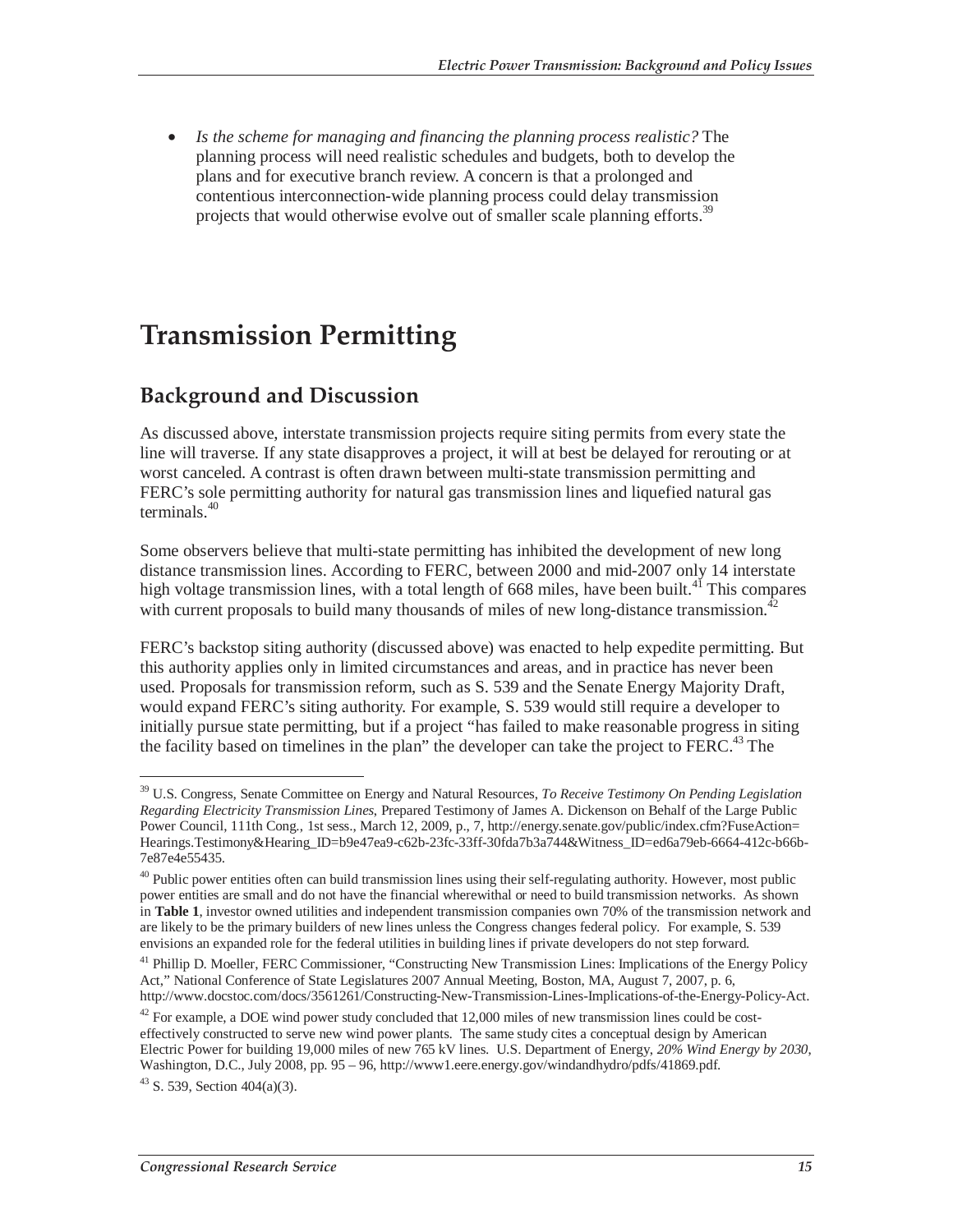Senate Energy Majority Draft allows "National High Priority Transmission Projects" identified through a federally-sanctioned planning process to go directly to FERC for approval.

A common element in these and some other proposals is that projects eligible for FERC permitting must be included in an interconnection-wide plan. Other projects would remain under state purview. Another approach is to simply give FERC permitting authority over all transmission projects, or at least all high voltage transmission projects.<sup>44</sup>

An alternative view is that the current permitting process is not broken and at most needs tweaking. The National Association of Regulatory Utility Commissioners (NARUC), an association of state PUCs, passed a resolution in March 2009 urging "Congress and the White House to move cautiously, if at all, in expanding federal jurisdiction over siting and planning of new transmission infrastructure."<sup>45</sup> According to the NARUC president, "Siting and planning transmission is one of the most difficult yet essential jobs of a State regulator, and no federal agency will have the resources or local knowledge on its own to balance all the considerations that must be taken into account."46

Where FERC does have siting authority, as with natural gas pipelines and LNG terminals, it has sometimes been intensely criticized by state officials and members of Congress who believe FERC has made poor decisions.<sup>47</sup> However, this may simply argue for giving an agency other than FERC any new federal transmission siting authority.

#### **Transmission Permitting: Summary of Policy Issues**

In summary, in considering how much additional transmission siting authority, if any, the federal government should assume, Congress may want to consider the following policy questions:

- *Should the grid be viewed from a national perspective?* The grid began as local systems regulated by states. Now that the system has evolved into three separate synchronized interconnections, each spanning (other than ERCOT) many states, a question is whether a state-by-state view of the grid or a national perspective is most appropriate. The question is made pressing by proposals to make more use of the grid for long distance power transactions, such as for renewable energy. The issue does not necessarily have a single answer; for example, a state perspective may be appropriate for "routine" projects, while a national perspective could be applied to high priority interstate projects (however "routine" and "high-priority" are defined).
- *Can transmission system reliability be separated from authority over new transmission construction?* In EPACT05 Congress put the reliability of the grid

<sup>-</sup>44 Esther Whieldon, "FERC Needs Eminent Domain to Site Transmission Lines, Kelliher Tells Senate," *Inside F.E.R.C.*, August 4, 2008.

<sup>&</sup>lt;sup>45</sup> National Association of Regulatory Utility Commissioners, "States Reiterate Vital Role in Grid Expansion, List Principles as Congress Mulls Action," press release, March 11, 2009, http://www.naruc.org/News/default.cfm?pr=133.  $46$  Ibid.

<sup>&</sup>lt;sup>47</sup> An example are current disputes in Oregon over the permitting of an LNG terminal and a new gas pipeline (Ted Sickinger, "State Asks Court to Toss Bradwood Site's Approval," *The (Portland) Oregonian*, January 27, 2009). Also see Jason Fordney, "Connecticut Governor Blasts Idea of Giving FERC More Authority Over Power Line Siting,: *Platts Electric Utility Week*, March 30, 2009, p. 6.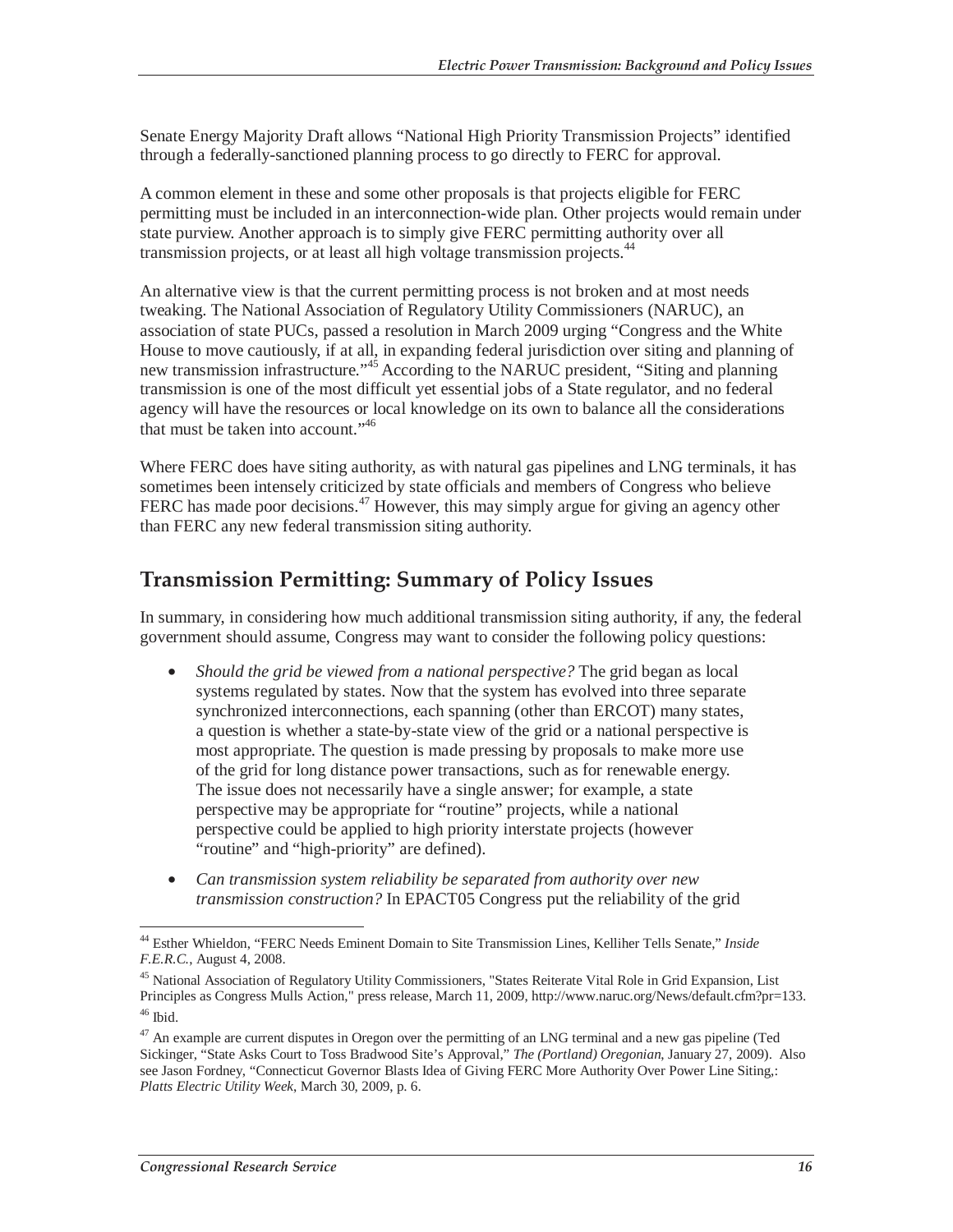under federal jurisdiction. By extension, should the federal government have control over the permitting of transmission lines aimed at enhancing system reliability (which could mean almost any new line in an interconnected power system)? As discussed in more detail later in the report, failures at one point in a synchronized system can spread widely, and these failures (in a worst case, blackouts) do not respect state lines.

- *How important is it to accelerate the construction of new transmission lines?*  One criticism of current regulation is that it takes many years to permit a project.48 Expanding federal authority over permitting is viewed as a means of accelerating the process. The underlying assumption is that it is indeed important to build transmission lines faster. For example, if national priorities include quickly putting low carbon generating plants on line to reduce greenhouse gas emissions and to speed the introduction of electric vehicles, then a rapid permitting process may be critical. But with other assumptions about the shape of the future power market, acceleration of the permitting process may be less pressing, and therefore expanding federal permitting authority less important. (An example of such an alternative assumption would be more reliance on large nuclear or coal plants built near existing transmission networks, rather than many small wind plants in remote locations.)
- *Management of the permitting process*. Whether FERC or another agency is assigned a federal permitting role, it will need the resources to expeditiously process applications. Otherwise the whole point of giving more permitting power to the federal government would largely be obviated.

## **Transmission Financing and Cost Allocation**

#### **Background**

Between 1977 and 1998, real dollar investment in the transmission system by investor-owned utilities generally declined, from about \$4 billion annually to a trough of \$2.1 billion annually by 1997 and 1998 (constant 2000 dollars; see **Figure 5**, below). Although spending picked up to \$4.2 billion by 2004 (constant 2000 dollars),  $49$  Congress was still sufficiently concerned about

<sup>-</sup><sup>48</sup> According to DOE's Electricity Advisory Committee, "A 'poster child' example of this problem is American Electric Power's Jacksons Ferry, Wyoming, 765 kV transmission line. It required 16 years to complete, and nearly 14 of those years and \$50 million was spent on siting activities." The Electricity Advisory Committee, *Keeping the Lights on in a New World,* U.S. Department of Energy, Washington, DC, January 2009, p. 49, http://www.oe.energy.gov/ eac.htm.

<sup>49</sup> This data is only for investor owned utilities (see **Figure 5** for source notes). No source appears to capture all investment in the transmission system. For a discussion of some of the related data issues, see Energy Security Analysis, Inc., *Meeting U.S. Transmission Needs*, Edison Electric Institute, Washington, DC, July 2005, p. vi and footnote 3. The reasons for the decline in real dollar transmission investment are unclear. While insufficient return on investment is cited as one factor, another issue may have been excess capacity on the transmission system that reduced the need for transmission spending. Another factor may have been new patterns in building power plants closer to load centers. See Steve Huntoon and Alexandra Metzner, "The Myth of the Transmission Deficit," *Public Utilities Fortnightly*, November 1, 2003, p. 30. The lack of comprehensive data on the transmission system makes it difficult to sort out these issues. For a discussion of transmission system data needs see Douglas R. Hale, *Electricity Transmission in a Restructured Industry: Data Needs for Public Policy Analysis*, Energy Information Administration, DOE/EIA-0639, Washington, DC, December 2004, http://www.eia.doe.gov/cneaf/electricity/page/transmission/ (continued...)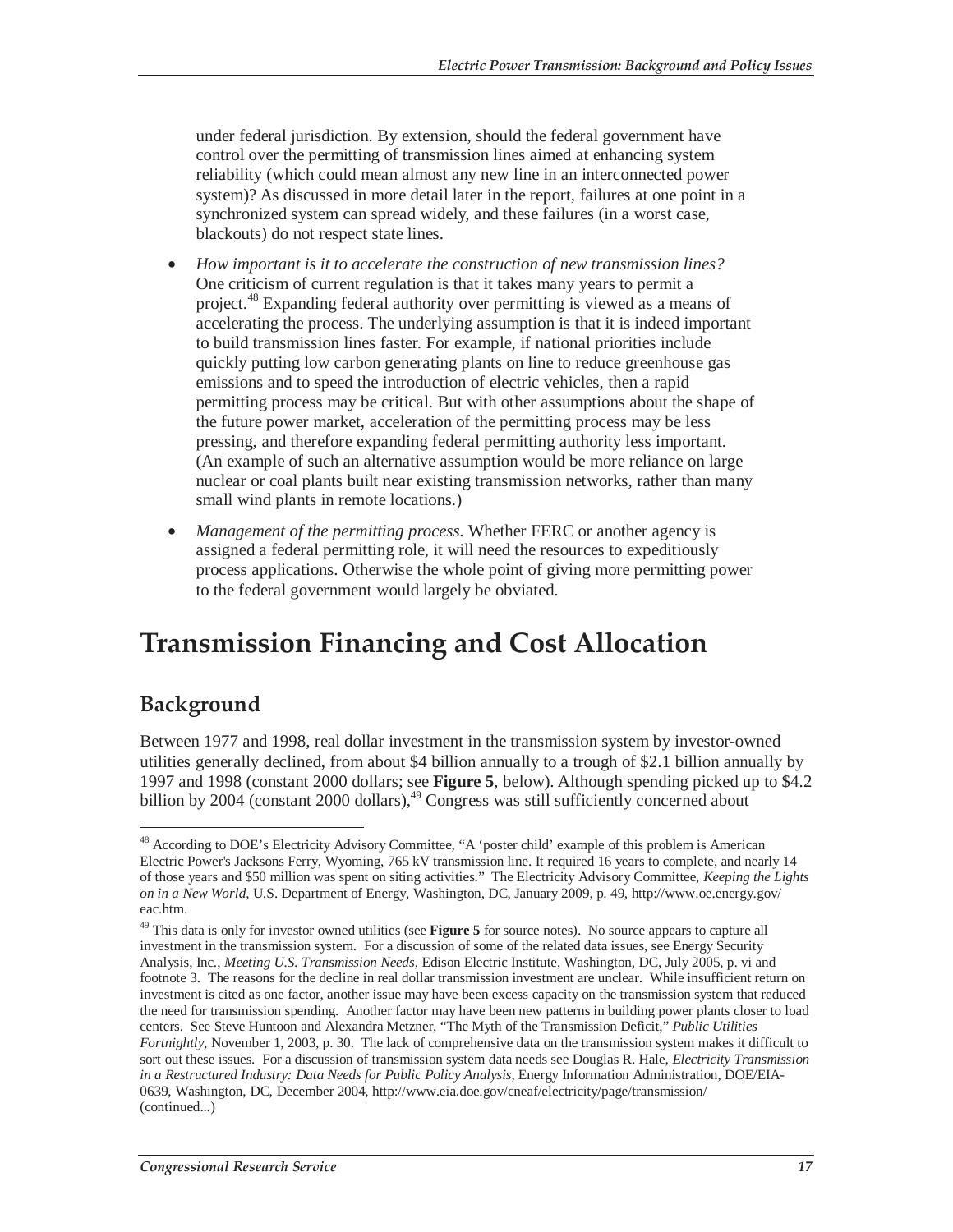transmission investment to include construction incentives in EPACT05 (in the form of more profitable rates for projects that met certain criteria). $50$ 



**Figure 5. Transmission Investment by Investor-Owned Utilities** 

1977 – 2007, in Millions of Dollars

**Source:** nominal dollar from the Edison Electric Institute website at

http://www.eei.org/whatwedo/DataAnalysis/IndustryData/Documents/Transmission-Investment-Expenditures.pdf and http://www.eei.org/whatwedo/DataAnalysis/IndustryData/Pages/default.aspx. Values were converted to constant dollars by CRS using the implicit deflator for gross domestic product.

Some critics claim that FERC has awarded incentives to projects that did not need special rates.<sup>51</sup> Nonetheless and for whatever reason, transmission investment has continued to grow since 2004, reaching a 30-year high of \$6.5 billion (constant 2000 dollars) in 2007.

More growth in annual investment may be needed. Estimates of the cost of expanding the transmission grid to increase renewable power delivery and other goals run into the tens of billions of dollars. For example (all figures in nominal dollars):

• The estimated transmission cost of the Joint Coordinated System Plan to bring Great Plains wind power to the East Coast range from \$49 to \$80 billion.<sup>52</sup>

<sup>(...</sup>continued)

DOE\_EIA\_0639.htm.

<sup>50 16</sup> U.S.C. § 824s. The implementing rule authorizes FERC to award incentive rates to new transmission projects where the project will "either ensure reliability or reduce the cost of delivered power by reducing transmission congestion" and "there is a nexus between the incentive sought and the investment being made." Federal Energy Regulatory Commission, Order No. 697, *Promoting Transmission Investment through Pricing Reform*, Final Rule, July 20, 2006, pp. 207 – 208, http://www.ferc.gov/legal/maj-ord-reg.asp.

<sup>51</sup> Esther Whieldon, "FERC Grants Incentive Rates For Two Major Grid Projects Proposed In New England," *Platts Inside F.E.R.C.*, November 24, 2008; Will Harrington, "Consumer Groups Expect New FERC Will Trim Transmission Incentives," EnergyWashington.com, January 28, 2009.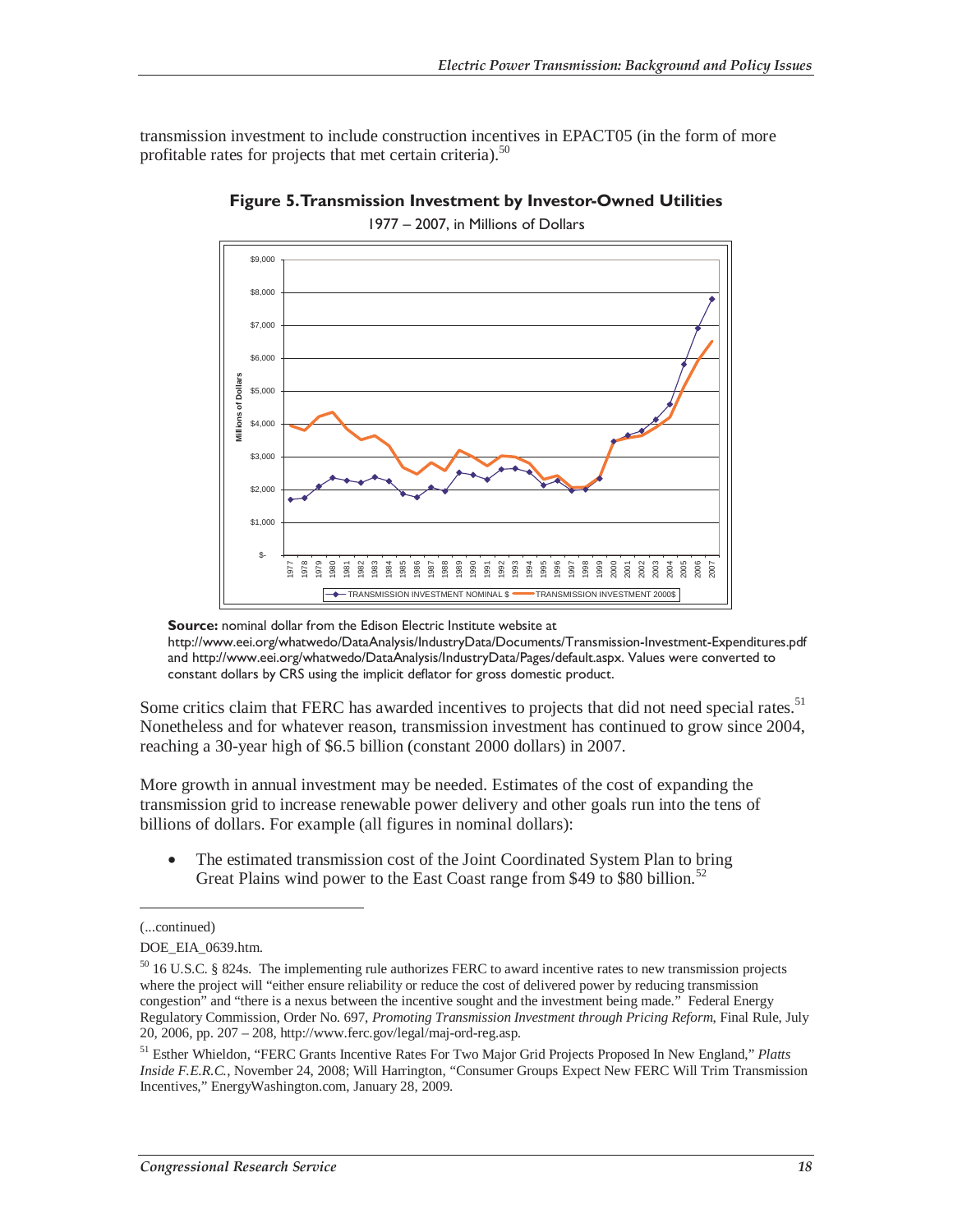- A DOE study of expanding the use of wind power estimated transmission expansion costs of  $$60$  billion by  $2030.<sup>53</sup>$
- A study of transmission funding requirements for all purposes for the period 2010 to 2030 estimated total costs of about \$300 billion.<sup>54</sup>

There are two major transmission financing policy issues: early financing for new projects, and how to allocate the costs of interstate projects to customers. Each issue is discussed below.

### **Early Financing**

The early funding or "chicken and egg" problem particularly applies to renewable power. Renewable power plant developers may have difficulty getting funding because the transmission to bring their power output to market is not in place, while the transmission projects cannot get loans because the generation that would justify construction of the new lines has not been built. This early funding issue is exacerbated by the typical development pattern for many renewable energy projects. The projects are built in phases over several years.<sup>55</sup> However, it is not economic to build a transmission line in phases; the line must be built at once for the maximum anticipated capacity even if the full load will not be developed until years after the line is first put into operation.

The FERC, RTOs, and the states have been developing regulatory solutions for the early funding problem, but there is no standard or widely used approach.<sup>56</sup> The Western Governors' Association

-

<sup>56</sup> One approach involves changes to FERC's open transmission policies, which have required merchant transmission developers to bid-out all of the capacity of a proposed line (via an "open season" auction) before beginning construction. Developers had been precluded from making pre-auction capacity sales to a lead group of generators as a means of jump-starting the project. FERC's new ruling (involving two 500 kV DC transmission lines that would bring wind power from Montana and Wyoming to the southwest) allows large shares of a merchant project's capacity to be pre-sold to "anchor" customers. See Federal Energy Regulatory Commission, *Order Authorizing Proposals and Granting Waivers*, February 19, 2009, Docket Nos. ER09-432-000 and ER09-433-000. In this case the commission allowed the developers to pre-sell 50% of the capacity of each line prior to auctioning the balance of the capacity. At the state level, the California Independent System Operator (CAISO, the transmission authority covering most of the state) has implemented a unique financing policy for utilities developing new high voltage transmission lines that access renewable resource areas. The policy allow utilities to allocate across the utility's customer base the development costs that are not recovered from the first wave of new renewable plants that connect to the project. As more generators are connected each picks up its pro rata share of the development costs, until the full capacity of the line is subscribed and all costs are being paid by generators. Transmission projects that quality for this arrangement must have pre-sold about 25% to 35% of planned capacity in order to demonstrate commercial viability. The total cost (continued...)

<sup>(...</sup>continued)

<sup>52</sup> Executive summary to the Joint Coordinated System Plan 2008, p. 6, http://www.jcspstudy.org/. Note that the cost of the transmission is modest compared to the estimated cost of the generation needed to meet demand and, in one scenario, renewable energy goals (\$674 billion to \$1,050 billion).

<sup>53</sup> U.S. Department of Energy, *20% Wind Energy by 2030*, Washington, D.C., July 2008, p. 98, http://www1.eere.energy.gov/windandhydro/pdfs/41869.pdf.

<sup>54</sup> Marc Chupka et al., *Transforming America's Power Industry: The Investment Challenge 2010 - 2030*, prepared by the Brattle Group for The Edison Foundation, Washington, DC, November 2008, p. 40, http://www.eei.org/ourissues/ finance/Documents/Transforming\_Americas\_Power\_Industry.pdf.

<sup>&</sup>lt;sup>55</sup> Renewable generation is built incrementally for a number of reasons, including the nature of the technology (which lends itself to incremental development), the small size and limited financial resources of some developers, and the way in which state renewable electricity standards ratchet up goals over time. For further discussion of this and related issues see California Independent System Operator, *Petition for Declaratory Order*, before the Federal Energy Regulatory Commission, Docket EL07-33-000, January 25, 2007, http://www.caiso.com/1b71/1b71d1263dad0.pdf.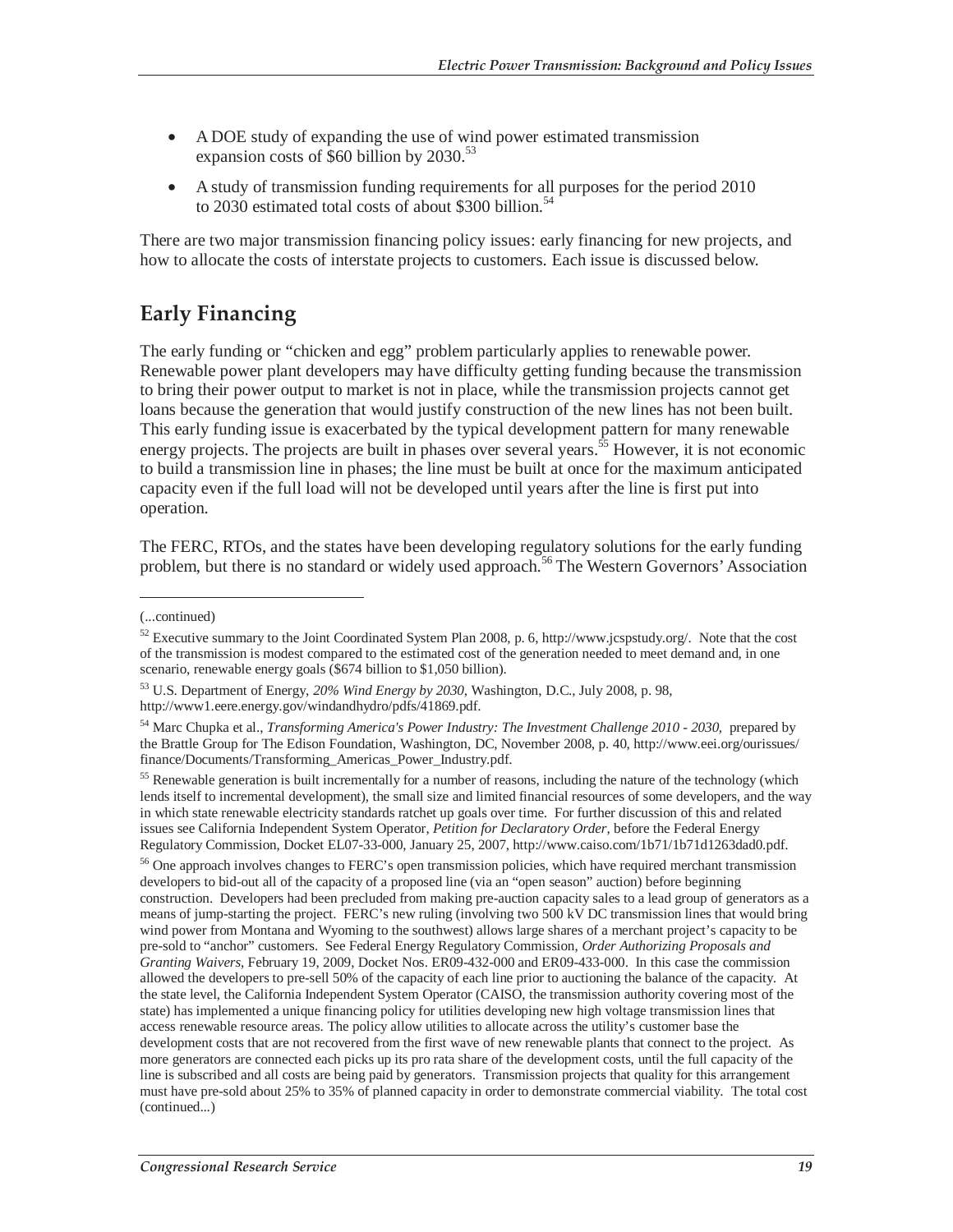has proposed that the federal government and the federal power marketing administrations<sup>57</sup> step in with direct funding and other incentives that will allow transmission developers to "supersize" planned lines to meet potential future generation, not just the renewable power expected to be built in the near term.<sup>5</sup>

Note that although the early funding issue and cost allocation issue (discussed immediately below) are currently viewed as largely problems for renewable energy development, they could also apply to new coal plants with carbon capture and sequestration (CCS) equipment. This is because one option for siting coal plants with CCS is to place them in remote locations where captured  $CO<sub>2</sub>$  can be stored or used for enhanced oil recovery. In this scenario, a long-term buildout of new coal capacity may face transmission funding issues similar to that of renewable development in remote areas.

#### **Cost Allocation**

Perhaps the most contentious transmission financing issue is cost allocation for new interstate transmission lines – that is, deciding which customers pay how much of the cost of building and operating a new transmission line that crosses several states. DOE's Electricity Advisory Committee concluded that "cost allocation is the single largest impediment to any transmission development."<sup>59</sup> The committee also noted that "cost allocation disagreements can also impact transmission siting; therefore, resolution of these two issues must be linked."  $60$  This is an important point, and most current transmission proposals fold the cost allocation issue into the transmission planning process. For example, S. 539 and the Senate Energy Majority Draft both require the regional planning authorities to submit cost allocation proposals along with their

<sup>(...</sup>continued)

exposure of ratepayers is limited by a cap formula. FERC ruled that this proposal was just and reasonable, and not unduly discriminatory, in part because it "advances state, regional and federal initiatives to encourage the development of renewable generation" (Federal Energy Regulatory Commission, *Order Granting Petition for Declaratory Order*, Docket EL-033-000, April 19, 2007, pp.  $1 - 2$ ). This decision and related statements made by FERC commissioners can be retrieved through FERC docket search at http://elibrary.ferc.gov/idmws/docket\_search.asp. CAISO's initial request for FERC approval is also available at this site or at http://www.caiso.com/1b71/1b71d1263dad0.pdf.

<sup>57</sup> For more information on the power marketing administrations see CRS Report RS22564, *Power Marketing Administrations: Background and Current Issues*, by Richard J. Campbell.

<sup>58</sup> Letter from Jon Huntsman, Jr., Chairman and Governor of Utah, and Brian Schweitzer, Vice-Chairman and Governor of Montana, Western Governors' Association, to The Honorable Nancy Pelosi, Harry Reid, John Boehner, and Mitch McConnell, January 27, 2009, http://www.westgov.org/wga/testim/transmission-for-renewables1-27-09.pdf; and "Western Governors Eye Senate Bills to Push New Transmission Policy," *EnergyWashington.com*, March 20, 2009.

<sup>59</sup> The Electricity Advisory Committee, *Keeping the Lights on in a New World,* U.S. Department of Energy, Washington, DC, January 2009, p.50, http://www.oe.energy.gov/eac.htm.

 $60$  Ibid. An example of a cost allocation dispute is arguments over a proposed 150 mile transmission line to connect wind power in Maine to other parts of New England. According to an article on the project, "States had disagreed about fair allotment of costs for the transmission project. Maine utilities pushed for all states to pitch in because they would gain economic benefits – access to Maine's renewable energy. However, Connecticut and Massachusetts disagreed and said the region should socialize costs only when transmission ensures reliability." In another instance, the Illinois utility commission characterized the PJM Interconnection's proposed allocation of regional transmission costs to a state utility as "not only unjust and unreasonable, but patently irrational." The commission has protested the allocation to FERC. See, respectively, Lisa Wood, "Maine Regulators Reject 345-MW Line to Connect Wind Power to New England," *Platts Electric Utility Week*, February 9, 2009 and Jason Fordney, "Exelon, Illinois Commission and DP&L Protest PJM Allocation of Upgrade Costs," *Platts Electric Utility Week*, February 9, 2009.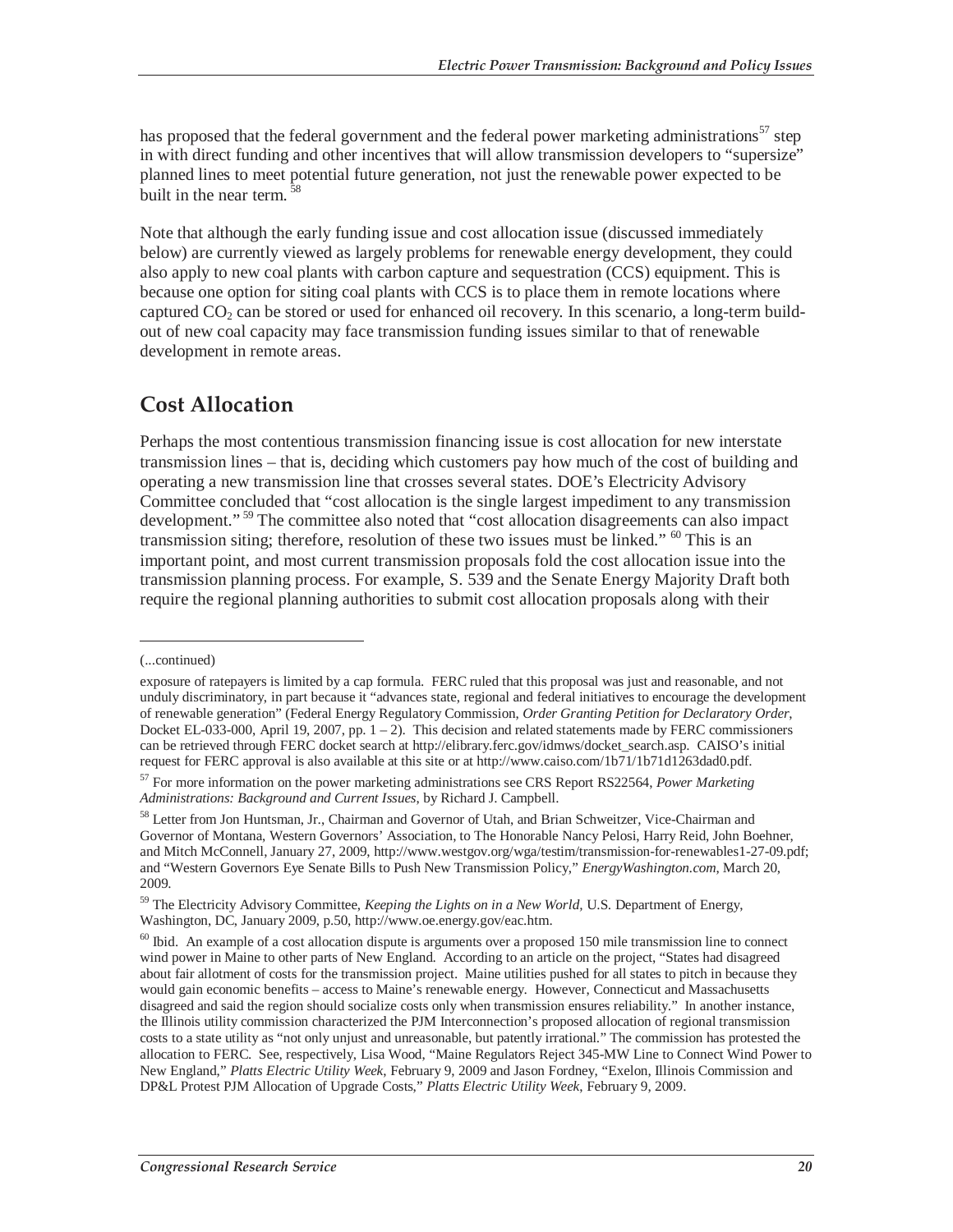transmission plans. If cost allocation proposals are not submitted or are rejected by FERC, then FERC can order its own cost-allocation scheme.

Another suggestion is to simply allocate the costs of new projects that are part of an interconnection-wide plan to all customers in the interconnection (sometimes referred to as "socializing" costs). For example, every ratepayer in the Eastern Interconnection would help pay for a line from Maine to New Hampshire. The idea is that in a synchronized grid all ratepayers benefit to some extent from all transmission system enhancements. A related concept is that new transmission for renewable power yields environmental benefits to all ratepayers. And whether explicit or implicit, the notion is also that interconnection-wide cost sharing makes transmission projects more palatable by minimizing the rate impact on any one group of customers, and accelerates project approvals by substituting a simple cost allocation rule for lengthy rate hearings.<sup>61</sup>

A criticism of interconnection-wide cost allocation is that cost responsibility arguably becomes more diffuse and the incentives for cost discipline decline. Another criticism is that especially favorable funding for transmission could bias policymakers and investors away from other solutions to electric market problems, such as demand response or local renewable power.<sup>62</sup> Other cost allocation approaches are being explored across the country but no approach is standard or even widely used.<sup>63</sup>

#### **Financing and Cost Allocation: Summary of Policy Issues**

Transmission financing issues for Congress include:

• *Should the federal government help pay for new transmission lines?* Some proposals call for the federal government, possibly acting through the federal utilities, to help pay for new transmission lines, pay for expanding projects to meet future needs, or actually build new transmission. How far should the federal government go into financing the expansion of the transmission grid?

<sup>&</sup>lt;sup>61</sup> For example, the Energy Future Coalition argues that "Just as local electric ratepayers currently fund local electricity infrastructure investments, broad based groups of ratepayers should cover the costs of national grid investments which provide broad-based national benefits. This will ensure all beneficiaries of the National Clean Energy Smart Grid support the cost of its development.... Cost allocation policies should be as simple as possible (e.g., allocating designated costs proportionately to all load in the interconnection) to avoid lengthy regulatory proceedings and provide greater predictability for developers and ratepayers." Energy Future Coalition, *The National Clean Energy Smart Grid: An Economic, Environmental, and National Security Imperative*, undated, p. 4, http://www.energyfuturecoalition.org/ files/webfmuploads/Smart%20Grid%20Docs/EFC%205-page%20Vision%20Statement%20-%20FINAL.pdf.

<sup>62</sup> U.S. Congress, Senate Committee on Energy and Natural Resources, *To Receive Testimony On Pending Legislation Regarding Electricity Transmission Lines*, Prepared Testimony of James A. Dickenson on Behalf of the Large Public Power Council, 111th Cong., 1st sess., March 12, 2009, pp., 8 – 10, http://energy.senate.gov/public/index.cfm? FuseAction=Hearings.Testimony&Hearing\_ID=b9e47ea9-c62b-23fc-33ff-30fda7b3a744&Witness\_ID=ed6a79eb-6664-412c-b66b-7e87e4e55435.

<sup>&</sup>lt;sup>63</sup> For example, the Southwest Power Pool (SPP) RTO has adopted a policy of developing cost allocation plans for packages of transmission projects that cover all the zones in the RTO. This way, all ratepayers benefit from the package even if individual projects in the package cover a small geographical area. The SPP approach has been approved and praised by FERC, but may only be applicable to RTOs like SPP that cover a relatively small area (see **Figure 4**). Alan Kovski, "FERC Approves SPP's Plan to Handle Grid Upgrade Costs on an Economic Basis," *Platts Global Power Report*, October 23, 2008.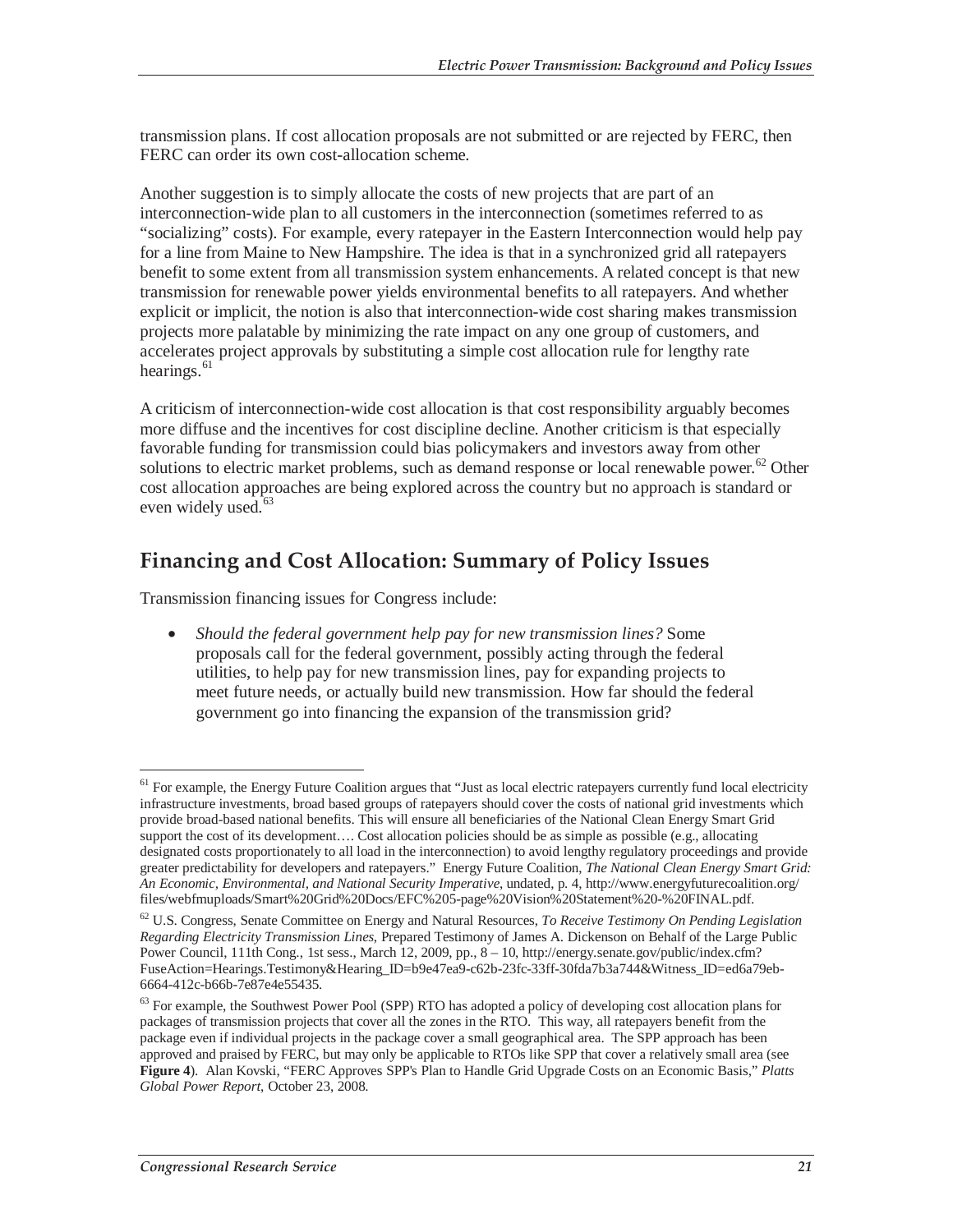• *Should the Congress establish a national cost allocation rule for new transmission projects?* In order to expedite transmission development, the federal government may need to implement standard, generally applicable cost allocation methodologies. An approach included in several proposals would require all ratepayers in an interconnection to pay for new projects anywhere in the interconnection. The notion is that in an interconnected system all customers benefit to some degree from enhancements to the grid, but a preferential cost allocation mechanism for transmission may bias investment away from other alternatives.

## **Transmission System Modernization and the Smart Grid**

### **Background**

Distinct from proposals for expanding the grid are proposals for modernizing the transmission system. Modernization proposals are often made under the rubric of the "smart grid," a term that encompasses technologies that range from advanced meters in homes to advanced software in transmission control centers. There is no standard definition of the smart grid.<sup>64</sup> For the purposes of this report, the smart grid can be viewed as a suite of technologies that give the grid the characteristics of a computer network, in which information and control flows between and is shared by individual customers and utility control centers. The technologies will allow customers and the utility to better manage electricity demand, and will include self-monitoring and automatic protection schemes to improve the reliability of the system.<sup>65</sup> Although grid technology has not been static over the years,<sup>66</sup> the smart grid concept would implement capabilities well beyond any existing electric power system.

The smart grid primarily involves the development of software and small-scale technology (e.g., smart meters for homes and businesses that would interface with grid controls) rather than construction of new transmission lines. However, full implementation of the smart grid also requires new electricity rate structures, especially for residential customers, and as discussed below, this and other aspects of the smart grid may prove contentious.

The following discussion is divided into three sections:

• A more detailed description of smart grid functions.

 $\overline{a}$ <sup>64</sup> DOE's Electricity Advisory Committee noted that "there are many working definitions of a Smart Grid." Electricity Advisory Committee, *Smart Grid: Enabler of the New Economy*, U.S. Department of Energy, Washington, DC, December 2008, p. 1.

<sup>&</sup>lt;sup>65</sup> Other descriptions of the smart grid emphasize its environmental benefits through reducing fossil-fueled electric generation and air pollution emissions. See the comments of FERC Commissioners Moeller and Spitzer in Federal Energy Regulatory Commission, "FERC Accelerates Smart Grid Development with Proposed Policy, Action Plan," press release, March 19, 2009, http://www.ferc.gov/news/news-releases/2009/2009-1/03-19-09.asp.

<sup>66</sup> Scott Gawlicki, "Demonstrating the Smart Grid," *Public Utilities Fortnightly*, June 2008, p. 51; and Kenneth Martin and James Carroll, "Phasing in the Technology: Phasor Measurement Devices and Systems for Wide-Areas Monitoring," *IEEE Power and Energy*, September/October 2008.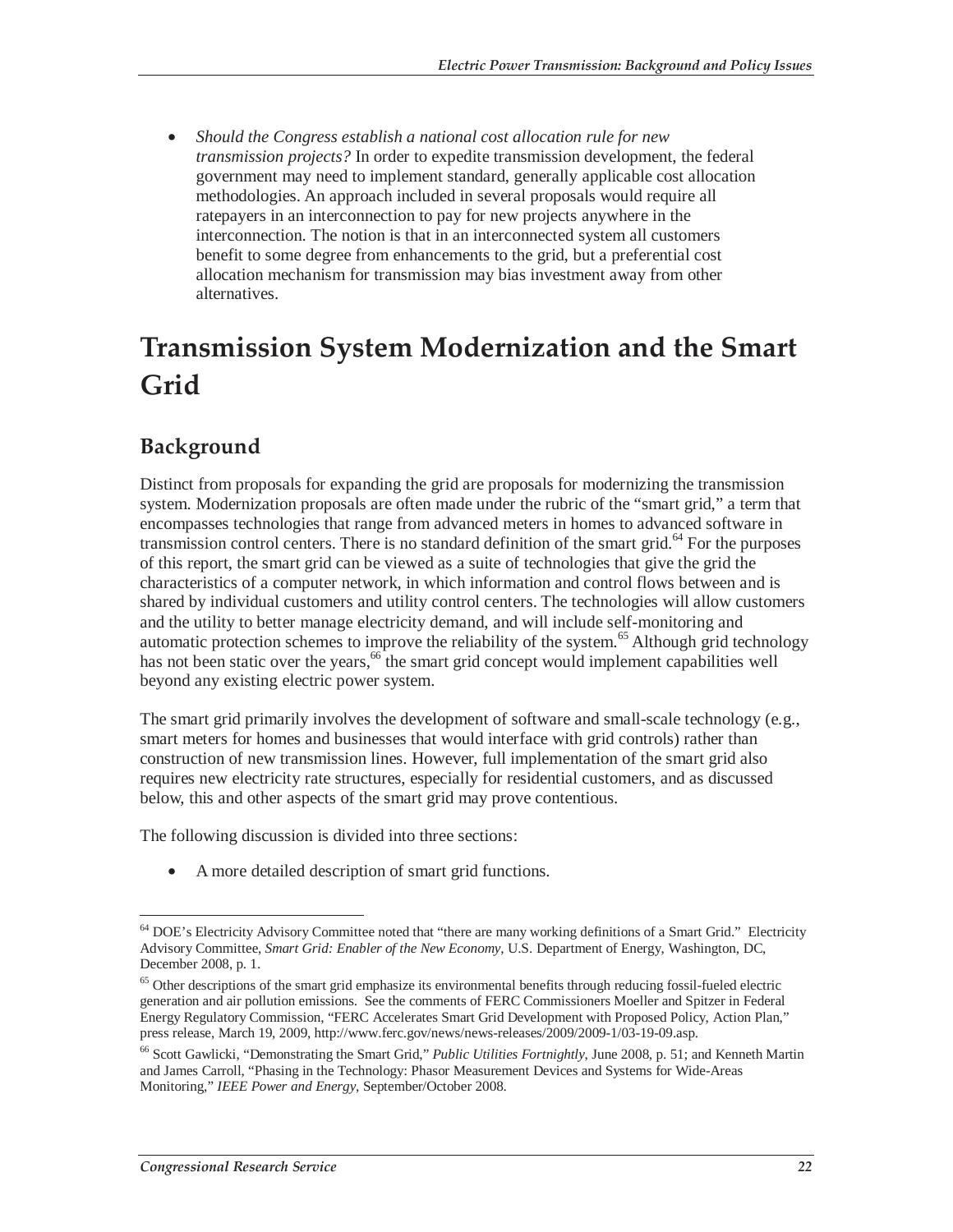- A summary of current federal support for the smart grid.
- Smart grid cost and rate issues.

#### **Smart Grid Functions**

Because the smart grid involves integrated operation of the power system from the home to the power plant, this discussion will go beyond the transmission system to cover the distribution network. Within this integrated system the smart grid has two scopes. *One scope is transmission monitoring and reliability*, and includes the following capabilities:

- Real-time monitoring of grid conditions;
- Improved automated diagnosis of grid disturbances, and better aids for the operators who must respond to grid problems;
- Automated responses to grid failures that will isolate disturbed zones and prevent or limit cascading blackouts that can spread over wide areas.
- "Plug and play" ability to connect new generating plants to the grid, reducing the need for time consuming interconnection studies and physical upgrades to the grid.
- Enhanced ability to manage large amounts of wind and solar power. Some (though not all) analysts believe deployment of the smart grid is essential to the large scale use of wind and solar energy.<sup>67</sup>

*The second scope is consumer energy management*. An essential part of this scope is the installation of smart meters (also referred to as advanced metering infrastructure or AMI). These meters and other technology would implement the following capabilities:

- At a minimum, the ability to signal homeowners and businesses that power is expensive and/or in tight supply. This can be done, for instance, via special indicators or displayed through web browsers or other personal computer software. The expectation is that the customer will respond by reducing its power demand.
- The next level of implementation would allow the utility to automatically reduce the customer's electricity consumption when power is expensive or scarce. This would be managed through links between the smart meter and the customer's equipment or appliances.

<sup>-</sup> $67$  This issue is different from constructing new power lines to reach renewable energy production zones. Because the output of wind and solar plants varies with the weather and time of day, integrating large amounts of these variable resources into the power system is challenging. The smart grid, with its theoretical ability to monitor and balance load, generation, and power storage across the whole electricity network – from the batteries in plug-in hybrid vehicles in a homeowner's garage to the dispatch of power plants – is sometimes viewed as the solution to these integration challenges. For example, see David Talbot, "Lifeline for Renewable Power," *Technology Review*, January/February 2009, http://www.technologyreview.com/printer\_friendly\_article.aspx?id=21747&channel=energy&section=. The article's summary states that "Without a radically expanded and smarter electrical grid, wind and solar will remain niche power sources." However, other studies do not see the smart grid as a prerequisite to large scale introduction of renewable power. For example, see U.S. Department of Energy, *20% Wind Energy by 2030*, Washington, D.C., July 2008, http://www1.eere.energy.gov/windandhydro/pdfs/41869.pdf (the term "smart grid" does not appear in the report).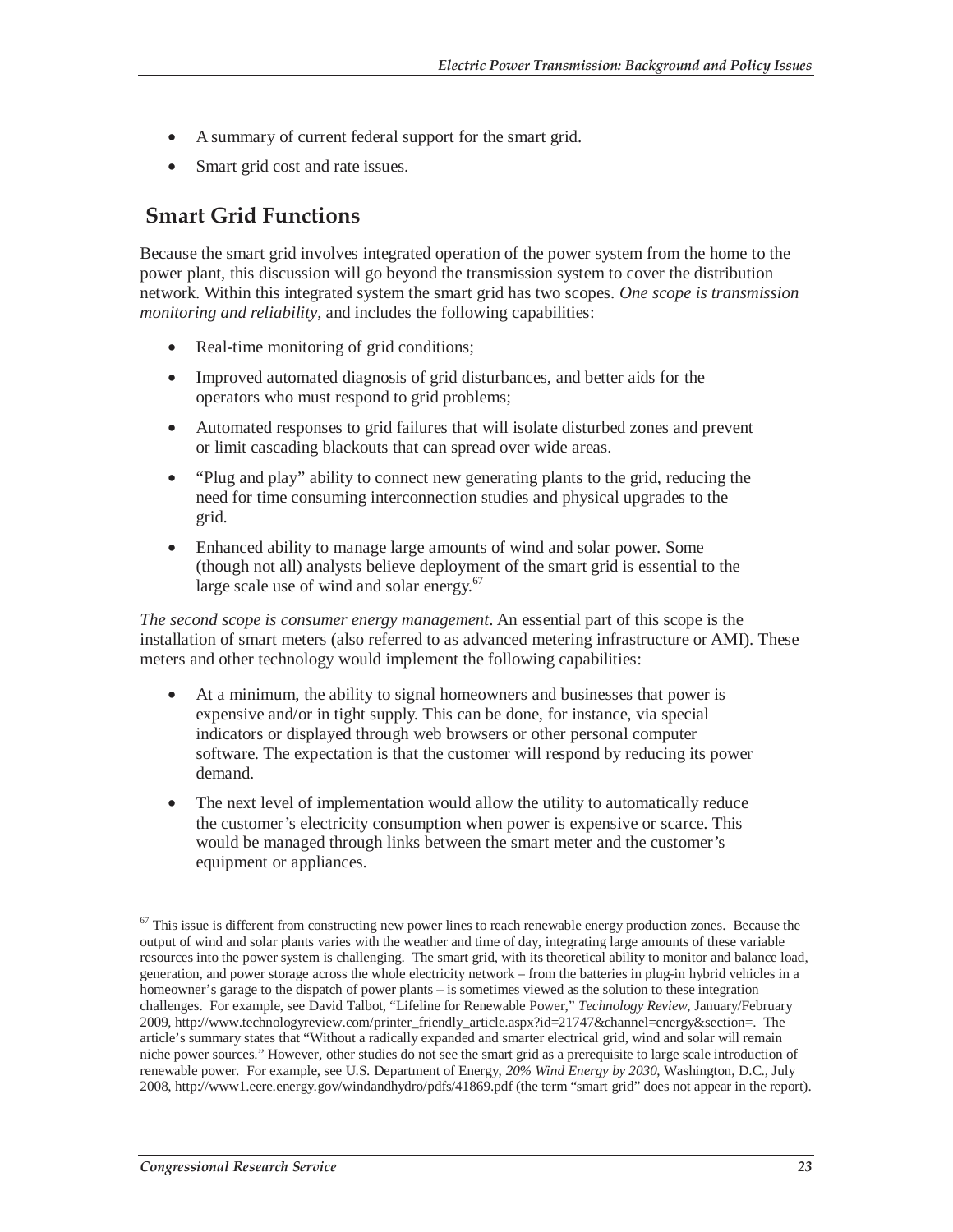- The smart grid system would automatically detect distribution line failures, identity the specific failed equipment, and help determine the optimal plan for dispatching repair crews to restore service. The smart grid would automatically attempt to isolate failures and prevent local blackouts from spreading.
- The smart grid would make it easier to install distributed generation, such as rooftop solar panels, and to implement "net metering," a ratemaking approach that allows operators of distributed generators to sell surplus power to utilities. The smart grid would also manage the connection of millions of plug-in hybrid electric vehicles into the power system.

The transmission and customer energy management scopes described above are integrated in the full smart grid concept. For example, if the transmission system becomes overloaded, the smart grid could respond at the distribution system level by automatically reducing customer demand.

### **Federal Support for the Smart Grid**

The Energy Independence and Security Act of 2007 (EISA) articulated a national policy to modernize the power system with smart grid technology, and authorized research and development programs, funding for demonstration projects, and matching funds for investments in smart grid technologies. <sup>68</sup> These and related programs received \$4.5 billion in funding in the 2009 stimulus bill.<sup>69</sup> In addition, the Emergency Economic Stabilization Act of 2008 shortens the depreciation period for smart meters and other smart grid equipment from 20 years to 10 years (which increases each year's depreciation tax deduction for the equipment). The value of this tax change to the power industry is reportedly \$915 million over 10 years.<sup>70</sup>

EISA assigned to the National Institute of Standards and Technology (NIST), a unit of the Department of Commerce, the lead in developing interoperability standards for smart grid equipment.<sup>71</sup> This is a critical role, because it is essential that the smart grid technologies installed by one utility be able to communicate with those of another and with control centers. This work has been lagging. DOE, FERC, and NIST have reportedly begun interagency efforts to accelerate development of the standards, and NIST has created and filled a new National Coordinator on Smart Grid Interoperability to push the effort forward.<sup>72</sup>

<sup>-</sup>68 42 U.S.C. § 17381, et seq.

<sup>69</sup> For additional information see CRS Report R40412, *Energy Provisions in the American Recovery and Reinvestment Act of 2009 (P.L. 111-5)*, coordinated by Fred Sissine.

<sup>70</sup> The Electric Advisory Committee, *Smart Grid: Enabler of the New Energy Economy*, U.S. Department of Energy, December 2008, p. 16, http://www.oe.energy.gov/eac.htm.

<sup>71 42</sup> U.S.C. § 17385.

<sup>&</sup>lt;sup>72</sup> "Stakeholders Look To Jump-Start Stalled Smart Grid Standards," EnergyWashington.com, January 20, 2009; John Siciliano, "Administration Pursuing Major Interagency Plan to Deploy Smart Grid," EnergyWashington.com, March 25, 2009. According to this article, during March 17, 2009 testimony before the House Science and Technology Committee, Secretary of Energy Chu expressed his displeasure with the lack of progress. The NIST smart grid site is located at http://www.nist.gov/smartgrid/. For a discussion of interoperability issues, see Federal Energy Regulatory Commission, *Proposed Policy Statement and Action Plan*, Smart Grid Policy, Docket PL09-4-000, March 19, 2009, http://www.ferc.gov/whats-new/comm-meet/2009/031909/E-22.pdf.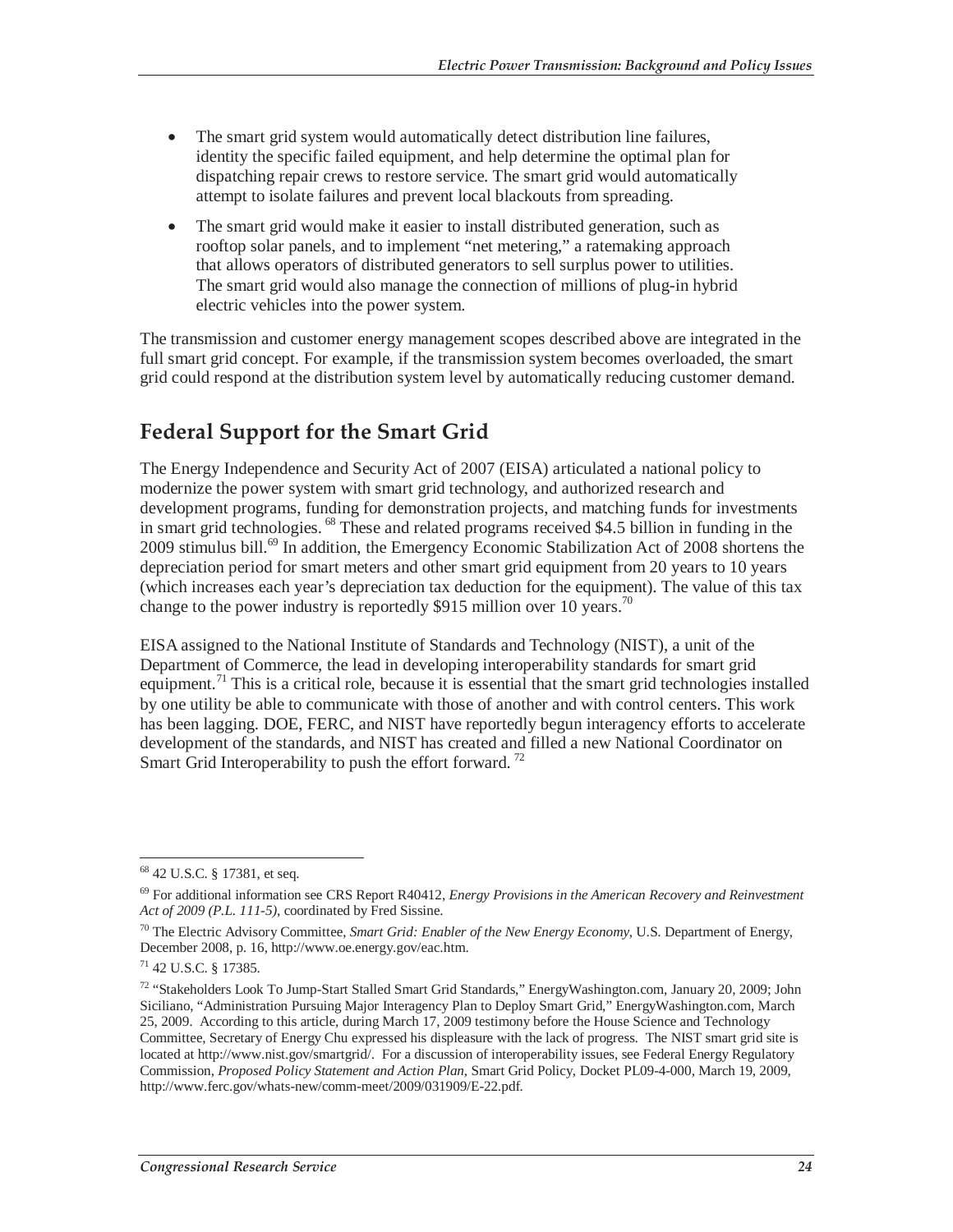Pursuant to EISA, once NIST's work is sufficiently advanced FERC is to establish, through a rulemaking, national smart grid interoperability standards.<sup>73</sup> On March 19, 2009, FERC published for comment a proposed smart grid policy statement and action plan, intended "to articulate its policies and near-term priorities to help achieve the modernization of the Nation's electric transmission system, one aspect of which is 'Smart Grid' development."<sup>74</sup> According to FERC, the statement focuses on "Prioritizing the development of key standards for interoperability of Smart Grid devices and systems; [and] a proposed rate policy for the interim before the standards are developed."<sup>75</sup> Comments are due back to FERC in May 2009.

#### **Smart Grid Cost and Rate Issues**

Advocates believe the potential benefits from the smart grid are enormous. For example, the Electric Power Research Institute, a research arm of the power industry, estimated that implementation of the smart grid and related technologies could increase annual gross domestic product by 10% annually by  $2020$ .<sup>76</sup> The Galvin Institute, a proponent of grid modernization, claims that among other benefits a modernized grid would "reduce the need for massive [electric power] infrastructure investments by between \$46 and \$117 billion over the next 20 years."<sup>77</sup>

Nonetheless, because the smart grid concept and technology are still evolving and there are no operational systems to evaluate, the benefits and costs are uncertain. According to Xcel Energy, which is developing a large smart grid demonstration in Boulder, Colorado:<sup>78</sup>

Everybody says they have technology that can be applied to this project. How much really exists and how much of it still needs to be developed? Right now we think 60 percent of the data architecture is already there, while the other 40 percent will probably need tweaking. Then we will determine what is or isn't scalable [to larger installations]…. As an industry we haven't really demonstrated the benefit of combining all these technologies. Until we do, there will be skepticism. That's the real value of this project.<sup>79</sup>

It does seem likely that costs of rolling out the smart grid will be high. Just installing the metering equipment is expensive. Pacific Gas and Electric, a large utility in California, plans to install 10.3 million smart meters by 2012 at a cost of \$1.7 billion.<sup>80</sup> Estimates of installing smart meters

 $^{77}$  See the Galvin Institute website at http://www.galvinpower.org/resources/galvin.php?id=27.

<sup>-</sup>73 42 U.S.C. § 17385(d)

<sup>74</sup> Federal Energy Regulatory Commission, *Proposed Policy Statement and Action Plan*, Smart Grid Policy, Docket PL09-4-000, March 19, 2009, p. 1, http://www.ferc.gov/whats-new/comm-meet/2009/031909/E-22.pdf.

<sup>75</sup> Federal Energy Regulatory Commission, "Proposed Smart Grid Policy Statement and Action Plan," fact sheet, March 19, 2009, http://www.ferc.gov/news/news-releases/2009/2009-1/03-19-09-E-22-factsheet.pdf.

<sup>76</sup> Electric Power Research Institute, *Electricity Sector Framework For The Future, Volume I: Achieving The 21st Century Transformation*, August 6, 2003, p. 42, Table 5-1, http://positiveenergydirections.com/ESFF\_volume1.pdf. The estimated gains through an improved grid are described in the report as achievable stretch goals (p. 41).

<sup>78</sup> For information on the Boulder project see Xcel Energy website at http://smartgridcity.xcelenergy.com/ and Stephanie Simon, "The More You Know ... " The Wall Street Journal, February 9, 2009. For information on other demonstration projects, see Scott Gawlicki, "Demonstrating the Smart Grid," Public Utilities Fortnightly, June 2008 and Peter Slevin and Steven Mufson, "Stimulus Dollars Energize Efforts To Smarten Up the Electric Power Grid," The Washington Post, March 10, 2009. For an example of an overseas project see Todd Woody, "IBM to Build World's First National Smart Utility Grid [in Malta]," Green Wombat Blog – Fortune on CNNMoney.com, February 4, 2009, http://greenwombat.blogs.fortune.cnn.com/.

<sup>79</sup> Scott Gawlicki, "Demonstrating the Smart Grid," *Public Utilities Fortnightly*, June 2008, pp. 56 – 57.

<sup>80</sup> Lisa Weinzimer, "PG&E's Advanced Meter Upgrade Would Cost Ratepayers \$900 million," *Platts Electric Utility*  (continued...)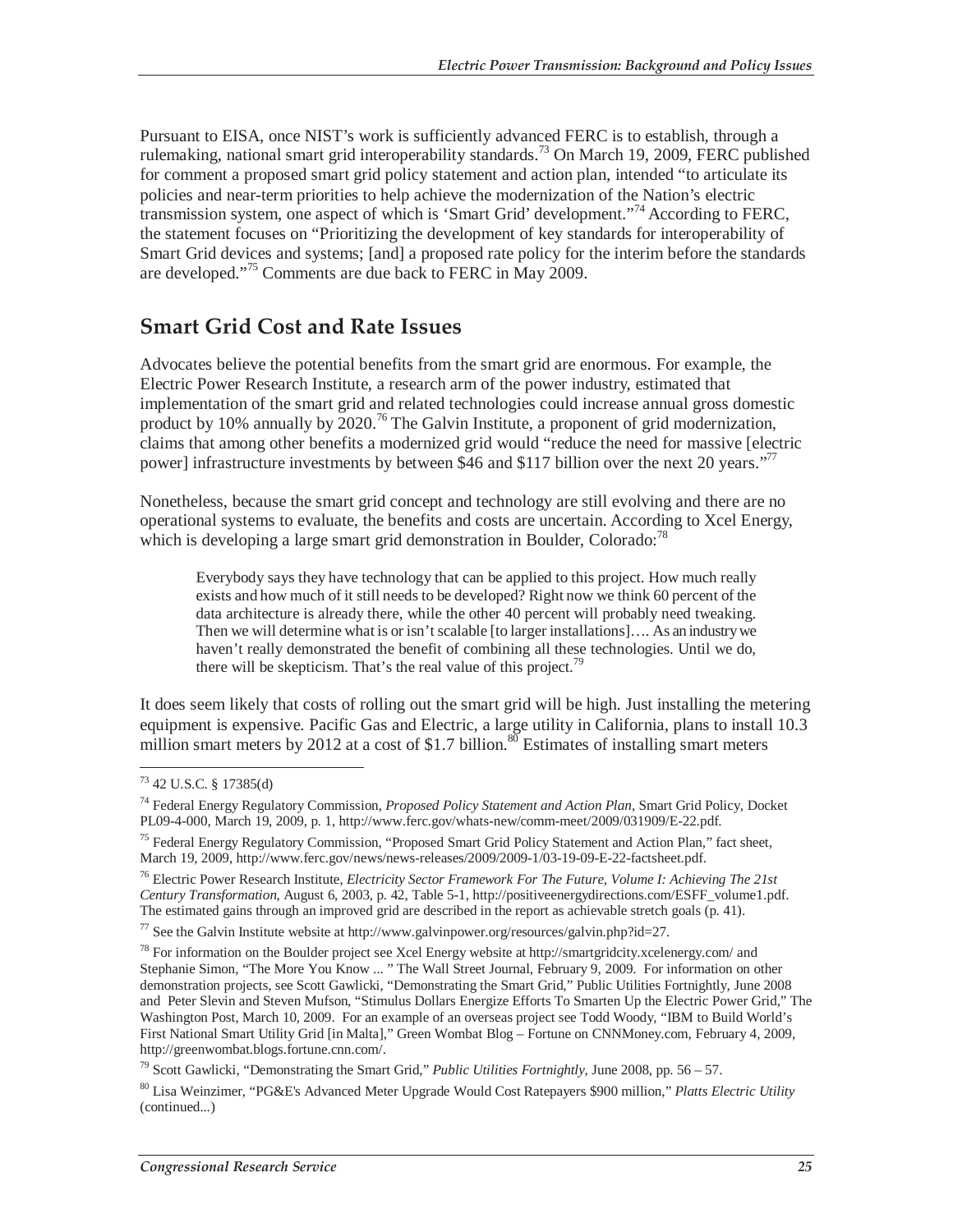nationwide are in the \$40 billion to \$50 billion range.<sup>81</sup> Some utilities are incurring costs to replace smart meters installed just a few years ago with newer models, indicating both the rapidity with which the technology is changing and the absence of firm standards.<sup>82</sup>

Some consumer advocacy groups have expressed concern that utilities and regulators are pressing ahead with smart grid investments, especially the installation of smart meters, without knowing whether the benefits will justify the costs. A claim from critics is that some utilities are enthusiastic about immediate spending on smart grid technology because once the investment is reflected in the company's rate base it will result in higher profits. $83$ 

Another consumer advocate concern relates to the change in utility rate structures that will likely accompany implementation of the smart grid. As discussed above, one function of the smart grid is to signal consumers when electricity is expensive or in short supply. The question is whether the consumer will act on this information by reducing power usage. In typical utility rate structures, consumers pay a rate for power that reflects annual average costs. The consumer's rate does not vary from day to day or hour to hour. But if the consumer's rates do not reflect real-time power costs, then the consumer has no immediate economic incentive to respond to utility price signals. For this reason, the smart grid concept is accompanied by new rate structures, such as "dynamic" pricing in which charges to consumers reflect actual market prices (or marginal production costs) for electricity. As put by the President of NARUC, "You can't have a smart grid and dumb rates. We have been used to – for over 100 years – rates that are the same all day, every day. That's not the way electricity is produced."<sup>84</sup>

Dynamic rates mean that the price of power would be much higher in the afternoon of a hot summer day when demand peaks and the most expensive generating plants are on-line, than in evening of the same day or on the weekend. With dynamic rates, consumers would have an incentive to respond to utility price signals by reducing demand by turning down the air conditioner or delaying the laundry. If the capability exists, the consumer might sign-up for direct utility control of appliances.

In theory, this demand response scenario has consumer benefits in the short-term (less use of expensive fuels and inefficient peaking power plants) and long-term (less need for new power plants to meet growth in peak load and reduced air emissions). However, in the view of critics these benefits are much more nebulous than the certainty that under dynamic rates consumers will

<u>.</u>

<sup>(...</sup>continued)

*Week*, December 17, 2007.

<sup>&</sup>lt;sup>81</sup>Ahmad Faruqui and Sanem Sergici, Household Response to Dynamic Pricing: A Survey of the Experimental Evidence, The Brattle Group, January 10, 2009, p. 6, http://www.hks.harvard.edu/hepg/Papers/2009/ The%20Power%20of%20Experimentation%20\_01-11-09\_.pdf, and Katie Fehrenbacher, "Even With Stimulus, Smart Grid Could Face Rough Year," Earth2Tech, February 6, 2009, http://earth2tech.com/2009/02/06/even-with-stimulussmart-grid-could-face-rough-year/#more-22357 (citing comments by an analyst with the Edison Electric Institute).

<sup>82</sup> Lisa Weinzimer, "PG&E's Advanced Meter Upgrade Would Cost Ratepayers \$900 million," *Platts Electric Utility Week*, December 17, 2007, and Tom Tiernan, "Utilities Sometimes In Middle As Enthusiasm, Wariness Circle Each Other In Smart Grid Push ," *Platts Electric Utility Week*, November 3, 2008.

<sup>&</sup>lt;sup>83</sup> Under traditional regulation, which still applies throughout the country to distribution system rates, investor-owned utilities earn a return on their invested capital. This means that if they make a PUC-approved investment in smart meters (which, as discussed above, for a large utility can exceed a billion dollars), other things being equal the company's profits will increase proportionally to the size of the investment.

<sup>84</sup> Frederick Butler, President of NARUC, quoted in Daniel Vock, "Smart Grid's Growth Now Depends On States," Stateline.org, March 17, 2009, http://www.stateline.org/live/details/story?contentId=384804.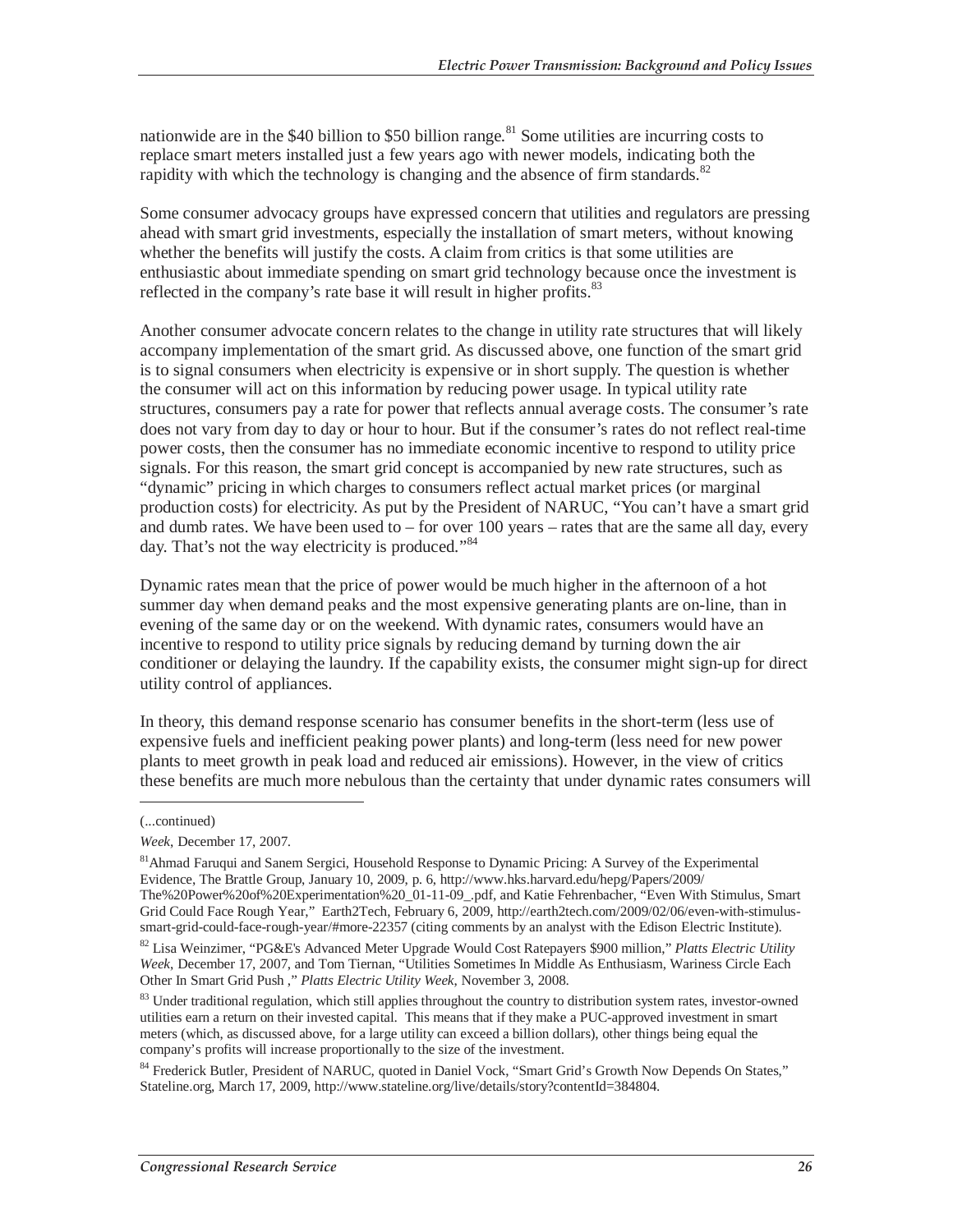face higher power costs. The critics also argue that lower income people may not have the schedule flexibility to shift cooking and laundry to less expensive hours of the day; however, there is some evidence that lower income people will actually be more responsive to price signals than higher-income households.<sup>85</sup> Another argument is that the elderly or ill may face the choice of paying higher power bills or risking their health by turning down the air conditioning or electric heat.<sup>86</sup>

It is also unclear how much smart grid technology and cost needs to be incurred to get most of the available demand response benefits. For example, a dynamic pricing pilot program in Chicago used minimal technology (e.g., price notifications by phone) but still produced substantial reductions in peak demand.<sup>87</sup> Some studies suggest that the more sophisticated the technology used in a demand response pilot program the greater the savings,  $88$  but the optimal balance between technology cost and benefits is still unclear. Industrial customers will reportedly recommend adding a cost-benefit test for smart grid investments to FERC's final policy.<sup>89</sup>

#### **Modernization and Smart Grid: Summary of Policy Issues**

Congress has already put in place federal programs to help develop the smart grid. Continuing policy issues for Congress include:

- *Program oversight*. The American Recovery and Reinvestment Act provided funding for previously authorized smart grid programs, including one key effort – development of interoperability standards by the National Institute for Standards and Technology – that has been lagging. Congress may want to monitor how these programs progress.
- *Smart grid cost/benefit oversight*. The balance of costs and benefits that the smart grid will produce for customers has been hotly debated. Many smart grid investment decisions will be made by state utility commissions. However, other investments and rate decisions will involve transmission systems and RTOs under FERC jurisdiction, or will relate to bulk power system reliability standards that are under federal jurisdiction throughout the 48 contiguous states. (This federal role will be even larger if an interconnection-wide planning process under federal supervision is made into law, because these plans will inevitably have to deal with grid modernization.) These responsibilities create ample room for

 $\overline{a}$ 85 Summit Blue Consulting, *Evaluation of the 2006 Energy-Smart Pricing Plan*, CNT Energy, Boulder, CO, November 2007, p. 9, http://www.cntenergy.org/reports.php.

<sup>&</sup>lt;sup>86</sup> For a discussion of smart grid consumer issues and responses, see Tom Tiernan, "Utilities Sometimes in the Middle as Enthusiasm, Wariness Circle Each Other in Smart Grid Push," *Platts Electric Utility Week*, November 3, 2008.

<sup>87</sup> Summit Blue Consulting, *Evaluation of the 2006 Energy-Smart Pricing Plan*, CNT Energy, Boulder, CO, November 2007, pp. 4 and 11, http://www.cntenergy.org/reports.php.

<sup>88</sup> Ahmad Faruqui and Sanem Sergici, Household Response to Dynamic Pricing: A Survey of the Experimental Evidence, The Brattle Group, January 10, 2009, pp. 43 (Table 31) and 46, http://www.hks.harvard.edu/hepg/Papers/ 2009/The%20Power%20of%20Experimentation%20\_01-11-09\_.pdf.

<sup>89 &</sup>quot;FERC 'Single Issue Rate Cases' Smart Grid Policy Draws Consumer Fire," EnergyWashington.com, March 23, 2009. According to this article, some industrial power users are also alarmed by an element of FERC's smart grid policy proposal that would allow utilities to request rate increases to recover smart grid costs in isolation from all other transmission expenses. The critics object that other transmission expenses might have decreased, but these costs would not be examined in a "single issue" smart grid rate case at FERC.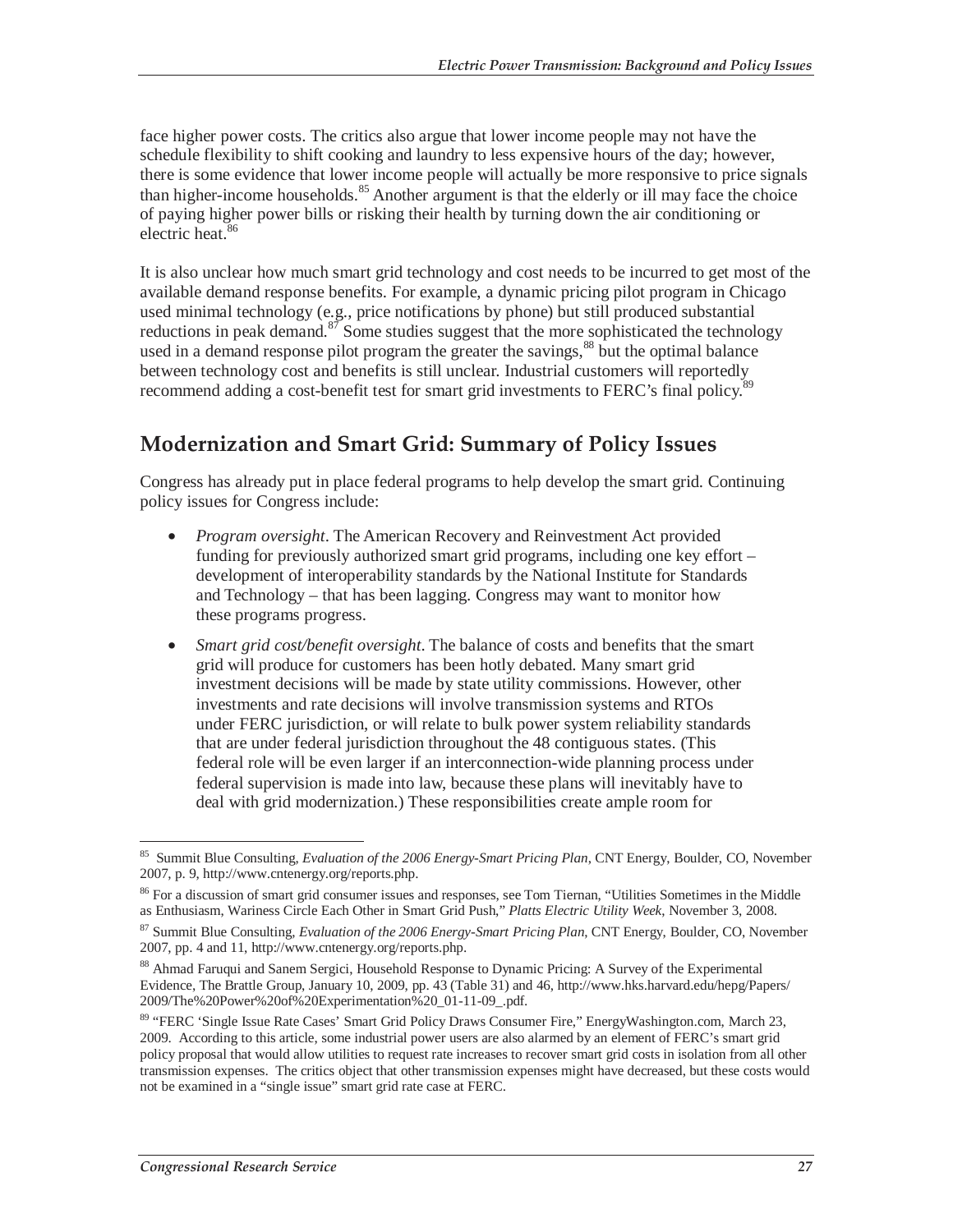Congressional oversight of the actual costs, benefits, and performance of smart grid investments.

## **Transmission System Reliability**

This section of the report will discuss the reliability of the transmission system from three perspectives:

- Problems in evaluating the current reliability condition of the grid;
- Modernization and reliability;
- Reliability and changes in the energy market.

#### **Problems in Evaluating the Current Reliability Condition of the Grid**

As discussed earlier, power system reliability has two dimensions: adequate capacity to consistently meet customer demands, and the ability to withstand disturbances such as failed transmission lines or power plants. It is currently impossible to judge the reliability of the national transmission system by either criteria because the data does not exist to make an assessment. According to the Energy Information Administration, "The Government does not have the [analytical tools] and data necessary to verify that existing and planned transmission capability is adequate to keep the lights on."<sup>90</sup>

This is not to say that transmission risks cannot be evaluated for specific parts of the transmission grid. These studies are performed routinely.<sup>91</sup> What is missing is uniform, nationwide data on the frequency and causes of transmission outages that can be used to determine whether the overall performance of the system is improving or deteriorating, and what factors are driving these changes.

A contrast can be drawn between the data available on generating plant reliability and operations versus that for the transmission system. For decades NERC has managed a highly detailed collection of data on the reliability of power plants, and other relevant data are available from EIA and the Environmental Protection Agency (EPA).<sup>92</sup> In contrast to the wealth of information

 $\overline{a}$ 90 Douglas R. Hale, *Electricity Transmission in a Restructured Industry: Data Needs for Public Policy Analysis*, Energy Information Administration, DOE/EIA-0639, Washington, DC, December 2004, p. 4, http://www.eia.doe.gov/ cneaf/electricity/page/transmission/DOE\_EIA\_0639.htm. Also see U.S.-Canada Power System Outage Task Force, Final Report on the August 14, 2003 Blackout in the United States and Canada: Causes and Recommendations, April 2004, pp. 147 – 148 (Recommendation I.F.10), https://reports.energy.gov/BlackoutFinal-Web.pdf.

<sup>&</sup>lt;sup>91</sup> For example, DOE was able to conclude that transmission congestion is a "serious threat to the reliability of electricity supply" to southern California. Department of Energy, "National Electric Transmission Congestion Report," 72 *Federal Register* 57016, October 5, 2007.

 $92$  Information on NERC's Generating Availability Data System (GADS) is available from the NERC website at http://www.nerc.com/page.php?cid=4|43. EIA collects data on power plant monthly operations and plant characteristics, available through the agency's website at http://www.eia.doe.gov/fuelelectric.html or by calling the National Energy Information Center at 202-586-8800. EPA collects power plant data as part of its air emissions compliance programs. For more information see the EPA website at http://camddataandmaps.epa.gov/gdm/ and http://www.epa.gov/cleanenergy/energy-resources/egrid/index.html.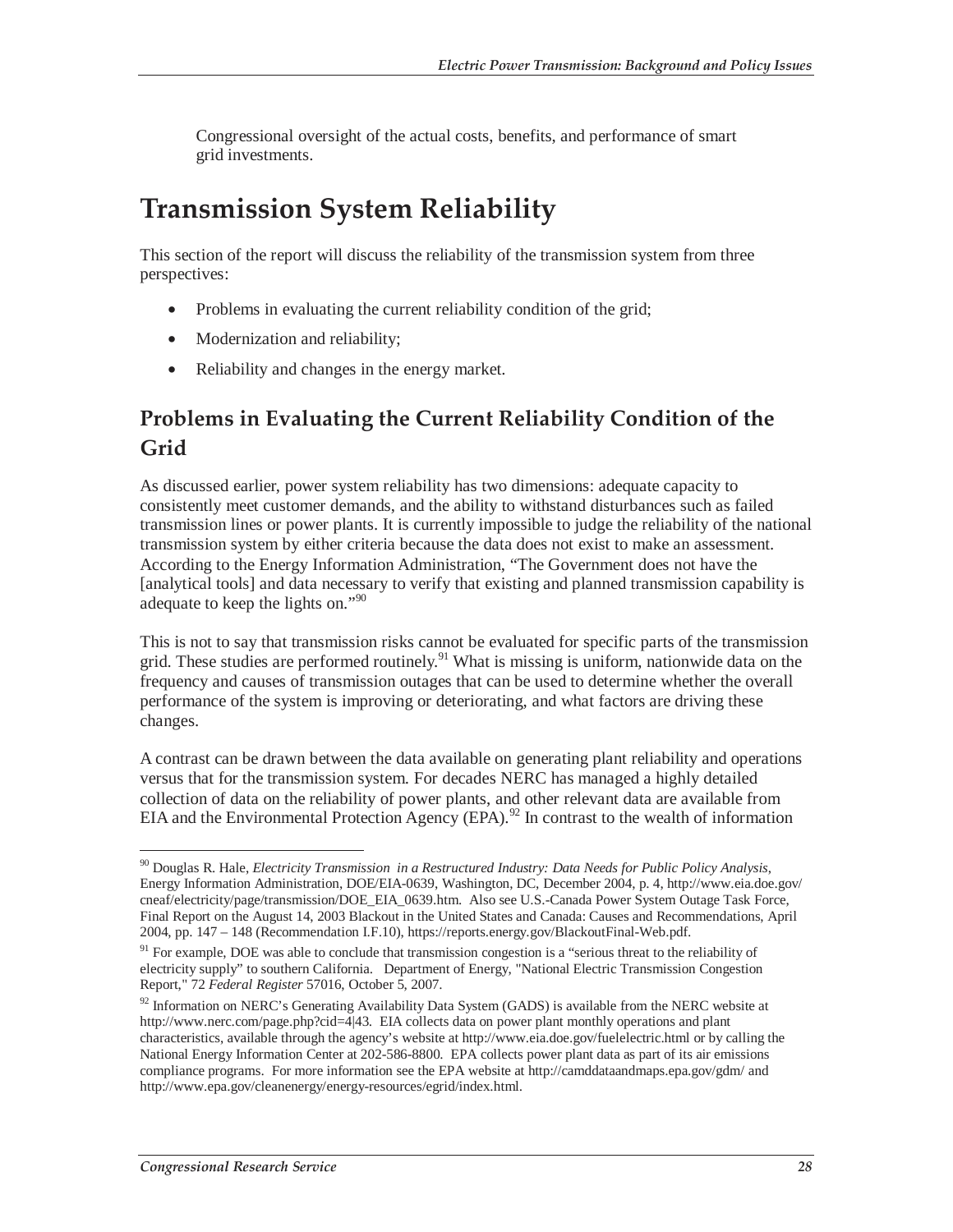on power plant operations, minimal data has been collected by government or industry on transmission system reliability. The most significant existing source is information on major transmission outages collected on DOE's Form OE-417, which is compiled by EIA and NERC.<sup>93</sup> A recent Carnegie Mellon University study of this data was able to conclude "that the frequency of large blackouts in the United States has not decreased over time," but could not determine why this is because of the lack of detailed information.  $94$ 

This information gap leaves policy makers without a full understanding of transmission reliability risks or able to determine the best steps for improving reliability.<sup>95</sup> To help fill this gap, NERC has launched a new Transmission Availability Data System (TADS) to provide the data "needed to support decisions with respect to improving reliability and performance.<sup>"96</sup> TADS reporting, which began in 2008, is mandatory for all high voltage transmission owners in the 48 contiguous states. NERC is still developing metrics to display and analyze the data in a meaningful way, and believes it may take up to five years before the data can be used to analyze trends."<sup>97</sup>

It may also take several years to judge whether TADS is collecting all the necessary data or if it needs to be revised or expanded.<sup>98</sup> Pursuant to EPACT05, NERC and FERC have been promulgating and enforcing new, mandatory, power system reliability standards.<sup>99</sup> Until a useful

96 Transmission Availability Data System Task Force, *Transmission Availability Data System Revised Final Report*, North American Electric Reliability Corp., September 26, 2007, p. 1, http://www.nerc.com/filez/tadstf.html. Detailed information on TADS is available at this website and a brief summary is at http://www.nerc.com/page.php?cid=4|62.

 $97$  Ibid., p. 13. At this time the detailed TADS data will be proprietary to NERC and not released to EIA. Personal communication with Robert Schnapp, Energy Information Administration, March 26, 2009. As noted above, NERC is working on how to report the aggregated data.

<sup>98</sup> EIA has already suggested that the TADS data coverage may be incomplete. E-mail from Robert Schnapp, Energy Information Administration, to David Nevius, North American Electric Reliability Corp. "Phase II TADS Request for Comments," June 16, 2008.

<sup>99</sup> For information on the FERC and NERC reliability activities, see the FERC website at http://www.ferc.gov/ industries/electric/indus-act/reliability.asp and the NERC website generally (http://www.nerc.com/).

 $\overline{a}$ 

 $93$  Information on the OE-417 form is available on the DOE website at http://www.eia.doe.gov/cneaf/electricity/page/ forms.html. Major power system disruptions are listed in EIA's Electric Power Monthly, Appendix B (http://www.eia.doe.gov/cneaf/electricity/epm/epm\_sum.html). EIA also collects transmission data on its EIA-411 form, but in the view of NERC this information is not useful for reliability analyses. Letter from David Nevius, Senior Vice President, North American Electric Reliability Corp., to OMB Desk Officer for DOE, Office of Management and Budget, "NERC Comments on EIA-411," October 24, 2007.

<sup>&</sup>lt;sup>94</sup> Paul Hines, Jay Apt, and Sarosh Talukdar, "Large Blackouts in North America: Historical Trends and Policy Implications," Carnegie Mellon Electricity Industry Center, Working Paper CEIC-09-01, March 4, 2009, p. 28, http://wpweb2.tepper.cmu.edu/ceic/PDFS/CEIC\_09\_01\_blt.pdf.

<sup>&</sup>lt;sup>95</sup> In the absence of solid reliability measures, data intended for other purposes are sometimes used as indicators of transmission system reliability. An example is counts of transmission load relief (TLR) requests on a power system. TLRs are used in parts of the Eastern Interconnection to reallocate and sometimes curtail transmission service when power lines are congested. TLR requests have been growing, which is sometimes cited as an indicator of increasing stress on the transmission grid (for example see Eric Hirst, *U.S. Transmission Capacity: Present Status and Future Prospects*, Edison Electric Institute and U.S. Department of Energy, Washington, DC, June 2004, pp. 7-8, http://www.oe.energy.gov/DocumentsandMedia/transmission\_capacity.pdf). However, TLRs are used for economic as well as reliability reasons, and part of the increase in TLRs is an artifact of procedural changes by the Southwest Power Pool. For more information see North American Electric Reliability Corp., *2008 Long-Term Reliability Assessment*, October 2008, pp. 58 – 61, http://www.nerc.com/files/LTRA2008.pdf and Steve Huntoon and Alexandra Metzner, "The Myth of the Transmission Deficit," *Public Utilities Fortnightly*, November 1, 2003, p. 31 (text box). Another example is calls on customers who have signed up for demand response programs to reduce load when power supplies are tight or transmission lines are overloaded. NERC regions may record use of demand response as reliability problem events even if it is a routine use of demand control tools; see North American Electric Reliability Corp., *2008 Long-Term Reliability Assessment*, October 2008, p. 57, http://www.nerc.com/files/LTRA2008.pdf.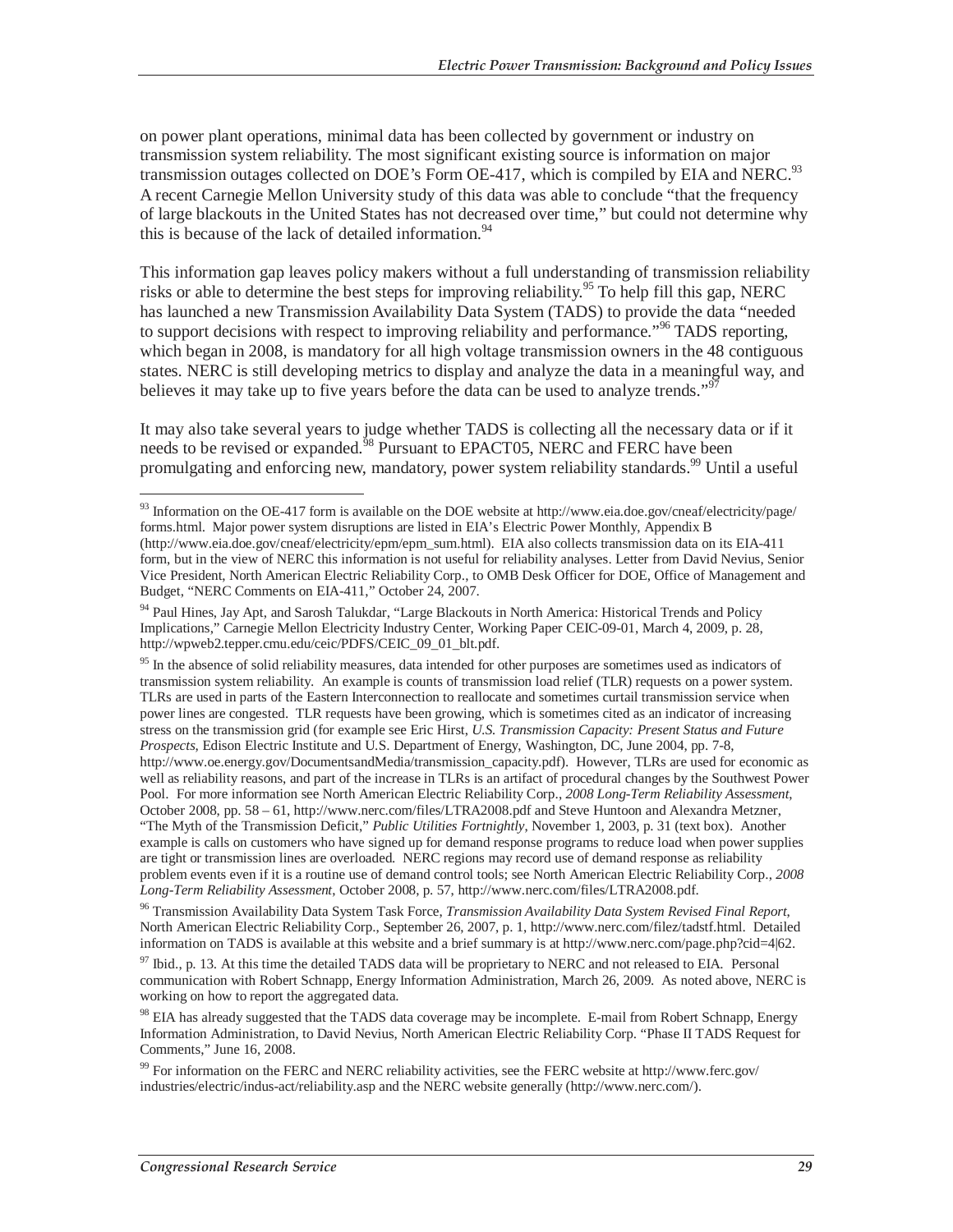data collection and analysis system are in place, it will be difficult to judge whether these standards and other actions are actually improving the reliability of the transmission system.

#### **Reliability and Grid Modernization**

The transmission grid is sometimes portrayed as a decrepit victim of underinvestment; one recent press report described the grid as "frayed" like grandmother's quilt.<sup>100</sup> There is, in fact, no clear evidence that the transmission grid is physically deteriorating. But this does not mean that the grid is universally well managed or is as up-to-date as it should be. The grid probably needs to be modernized to improve reliability.<sup>101</sup> This is not necessarily the same as installing the full smart grid discussed above. The smart grid is an ambitious concept for integrated operation of the power system. The full smart grid is not needed to use a subset of "intelligent" technologies to improve the reliability of the transmission system.

The need for modernization is illustrated by the causes of the August 14, 2003 northeastern blackout. The blackout, which interrupted service to 50 million people in the United States and Canada for up to a week, started with transmission line trips (automatic shutdowns) and resulting overloads on the FirstEnergy utility system in Ohio. The blackout was not the result of insufficient transmission capacity or deteriorated equipment. As identified by the joint United States – Canada investigating task force, the blackout was caused by factors such as the following: $102$ 

- FirstEnergy and the NERC reliability region within which it operated did not understand the strengths and weaknesses of the FE system. FirstEnergy consequently operated its system at dangerously low voltages.<sup>103</sup>
- FirstEnergy's system operators lacked the "situational awareness" that would have revealed the blackout risk as lines began to trip. The operators were blinded by monitoring and computer system breakdowns, combined with training and procedural deficiencies which led to those failures going undetected until it was too late.<sup>104</sup>

 $\overline{a}$ 100 Peter Slevin and Steven Mufson, "Stimulus Dollars Energize Efforts to Smarten Up the Electric Power Grid," *The Washington Post*, March 10, 2009.

<sup>&</sup>lt;sup>101</sup> Beyond the scope of this report is the issue of "cybersecurity" (i.e., steps taken to prevent malicious acts that would compromise the electronic or physical security perimeter of a critical cyber asset. In this context, a "critical cyber asset" includes the electronic elements of facilities, systems, and equipment which, if destroyed, degraded, or otherwise rendered unavailable, would affect the reliability or operability of the electric power system). The importance of this issue was emphasized in April 2009 by press reports of apparently hostile penetrations of electric power industry computer systems (Siobhan Gorman, "Electricity Grid in U.S. Penetrated by Spies," *The Wall Street Journal*, April 8, 2009).

<sup>&</sup>lt;sup>102</sup> The following points list some of the key factors that contributed to the collapse of the First Energy system and the consequent cascading blackout. For a full analysis of this complex event see U.S.-Canada Power System Outage Task Force, *Final Report on the August 14, 2003 Blackout in the United States and Canada: Causes and Recommendations*, April 2004, https://reports.energy.gov/BlackoutFinal-Web.pdf. Perhaps the best brief description of the causes of the blackout is the "Voltage Collapse" text box on page 81.

<sup>103</sup> Ibid., p. 33.

<sup>&</sup>lt;sup>104</sup> "Transcripts of telephone conversations, released by the House Energy Committee, show bewilderment after the first control room computer went down. 'We have no clue,' one operator said. Another, speaking to a regional controller at MISO just before the blackout, said, 'We don't even know the status of some of the stuff around us.'" Ralph G Loretta and James E Anderson, "The Near Term Fix," *Public Utilities Fortnightly*, November 1, 2003, p. 34. (continued...)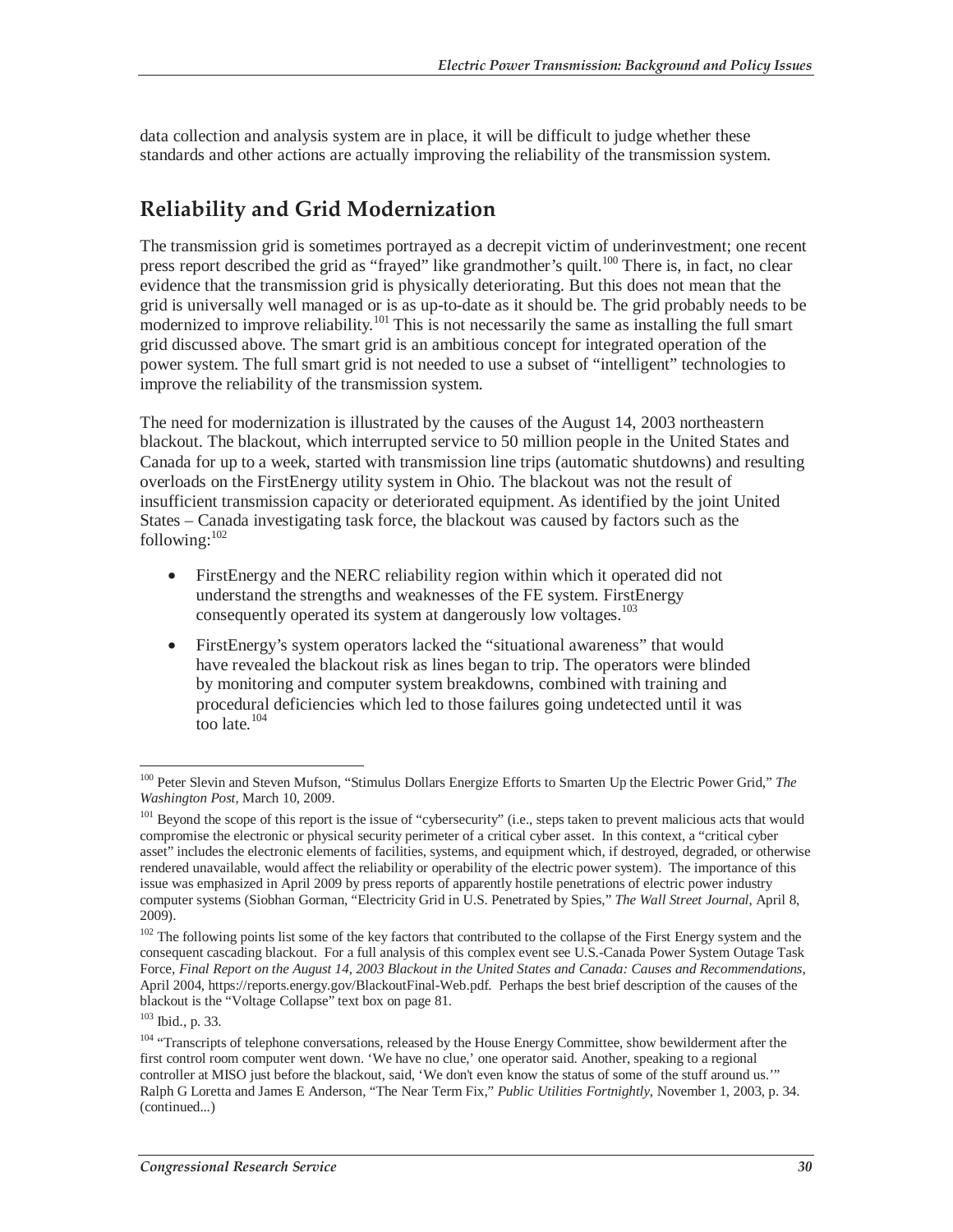- FirstEnergy did not adequately trim the trees under its transmission lines. As a result, three key transmission lines tripped when they sagged (as the lines are designed to do as they heat up with use) and came in contact with trees.<sup>105</sup>
- The Midwest Independent System Operator (MISO), the RTO that manages the grid in FirstEnergy's service area, did not have the real-time information necessary to assess the situation on FirstEnergy system and provide direction to the utility. $106$

Once the FirstEnergy system collapsed, overloads and power swings spread out across the Northeast, causing a cascading series of transmission line and power plant trips that left tens of millions of people without electricity. One reason the outage spread over such a wide area was because many power plants were equipped with unnecessarily sensitive automatic protection mechanisms that tripped the units prematurely.<sup>107</sup> The speed of the cascade allowed almost no time for manual intervention. The elapsed time from the start of the cascade (i.e., when failures began to radiate out from the collapsed FirstEnergy grid) to its full extent was about seven minutes.<sup>108</sup>

In summary, as discussed in the official blackout report and other analyses, the 2003 blackout was not caused by a utility having built too few transmission lines, or because power line towers and substations were falling apart. The blackout was apparently due to such factors as malfunctioning if not obsolete computer and monitoring systems, human errors that compounded the equipment failures, mis-calibrated automatic protection systems on power plants, and FirstEnergy's failure to adequately trim trees.

One part of a strategy for preventing repetitions of the 2003 blackout is to modernize the grid from a reliability standpoint. This will not always entail building more power lines. One analysis written shortly after the 2003 blackout concluded that "The common contributing factor to the recent blackout, based on investigations to date, is confusion-communication breakdowns both technical and human….[W]e maintain that much can be solved by updating technology and by changing procedures followed within the operating companies. This fix is cheaper and much more immediate than huge investment in new power lines."<sup>109</sup>

Modernization involves installing new technology into the existing system so that:

• Operators have accurate real time data on the status of the power network.

<sup>(...</sup>continued)

The blackout report notes that FirstEnergy had no automatic load-shedding schemes in place, and did not attempt to begin manual load-shedding. U.S.-Canada Power System Outage Task Force, Final Report on the August 14, 2003 Blackout in the United States and Canada: Causes and Recommendations, April 2004, p. 70, https://reports.energy.gov/ BlackoutFinal-Web.pdf.

<sup>105</sup> U.S.-Canada Power System Outage Task Force, *Final Report on the August 14, 2003 Blackout in the United States and Canada: Causes and Recommendations*, April 2004, pp. 18 and 57, https://reports.energy.gov/BlackoutFinal-Web.pdf.

<sup>106</sup> Ibid., p. 19, 46-49, and 55.

<sup>107</sup> Ibid., p. 94.

<sup>&</sup>lt;sup>108</sup> The "full cascade" started at 4:05:57 pm and reached its maximum extent by 4:13 pm. Ibid., pp. 77 and 82.

<sup>109</sup> Ralph G. Loretta and James E. Anderson, "The Near-Term Fix," *Public Utilities Fortnightly*, November 2003, p. 34.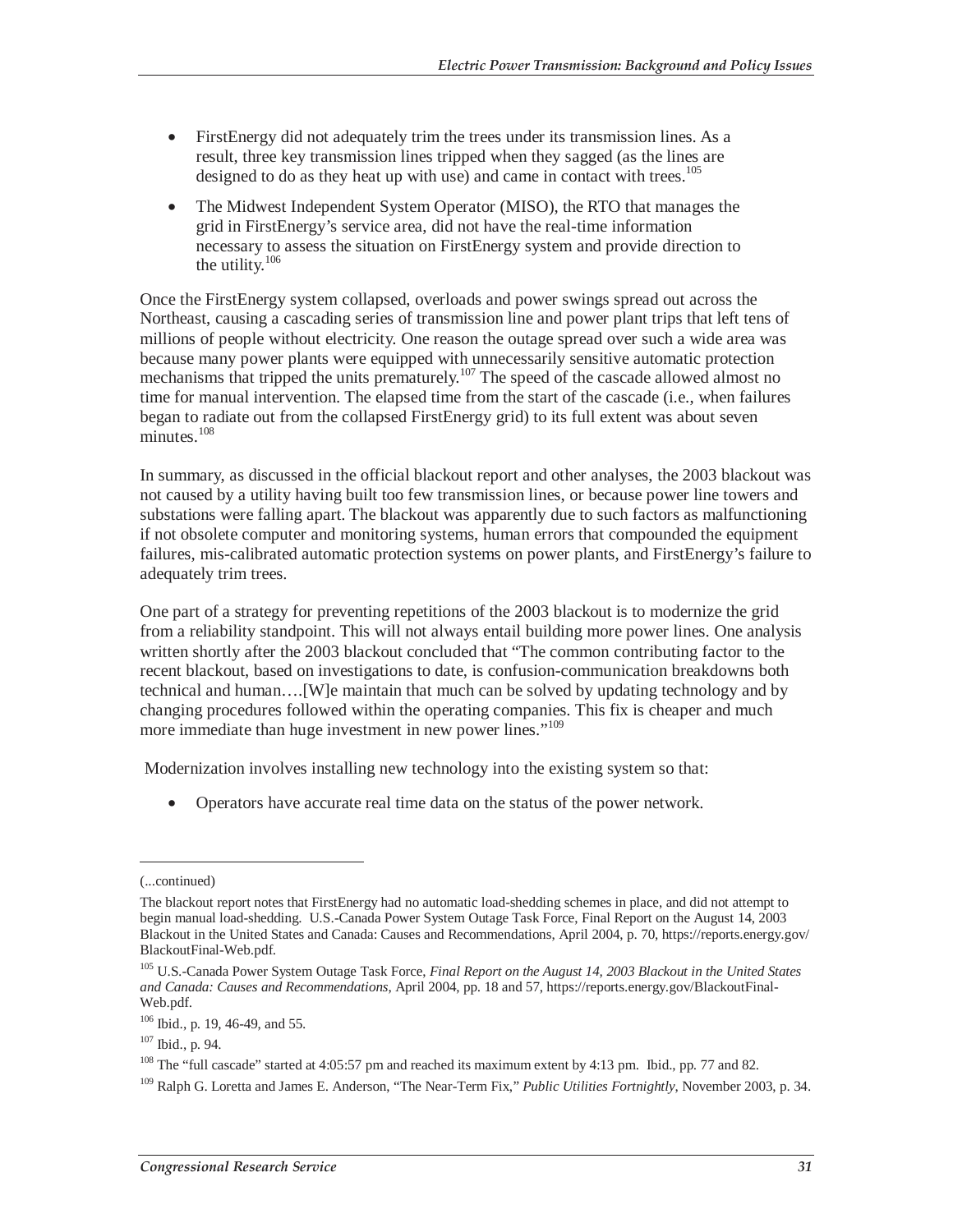- Operators also have advanced simulation tools to assist them in evaluating incipient problems and formulating responses.
- The grid can automatically respond to certain types of problems. This is sometimes referred to as the "self-healing" grid.

Some of these technologies are being implemented. An example is two new control centers installed by the Western Electricity Coordinating Council (WECC), the NERC reliability region covering the western states. According to WECC:

These centers have a view of the entire Western Interconnection. They can see every tower, line, and transmission element over 100 kV. They will be able to see the entire Western bulk system, identify its status, and respond to outages…. they have the tools now to see and head off problems as they develop and they have the authority to contact grid operators and direct them to take certain actions to protect the interconnection as a whole.<sup>110</sup>

On the other hand, the control centers will not be able to remotely actuate equipment such as transmission line circuit breakers. As is typically the case, a crew will still need to be sent to manually reset the equipment, so the control system is still several steps away from automated, "self-healing" responses to grid problems.

In summary, depending on the case, building new transmission lines is not the only or best approach to enhancing power system reliability.<sup>111</sup> In some instances investments in new monitoring and control technology may be the better solution.

#### **Reliability and Changes in the Energy Market**

The transmission grid was built for a specific business and technical model: power plants would use transmission lines to move electricity to distribution networks for delivery to customers. The power plants were large "central station" facilities using fossil, nuclear, or hydroelectric energy sources, and were designed to run as-needed, when-needed. The power flow was one-way, from the power plant to the customer.

This model is already changing:

• *Variable Renewable Generation*: One factor is the introduction of large amounts of wind power onto the grid. Unlike conventional power plants, the output of wind plants varies with the weather. Power systems were not designed to handle this kind of power supply variability and uncertainty. Total wind capacity is now

<sup>-</sup><sup>110</sup> Daniel Guido, "WECC's Two New Reliability Centers Replace Three Operations; Interconnection Now Is One," *Platts Electric Utility Week*, January 12, 2009, pp. 24 – 25. Another example is installation across the grid of phasor measurement units (PMU), a technology that provides system operators with real time data on wide areas of the power system. This is a new technology which will reportedly take five or more years to reach its full potential for enhancing system reliability. Saikat Chakrabarti et al., "Measurements Get Together," *IEEE Power and Energy*, January/February 2009, pp. 42-43.

<sup>&</sup>lt;sup>111</sup> The Carnegie Mellon study cited earlier observes that "While transmission investment can, but is not guaranteed to, have a positive impact on cascading failure risk and reliability, transmission construction alone is a costly, and potentially ineffective, solution to reliability problems." Paul Hines, Jay Apt, and Sarosh Talukdar, "Large Blackouts in North America: Historical Trends and Policy Implications," Carnegie Mellon Electricity Industry Center, Working Paper CEIC-09-01, March 4, 2009, p. 29, http://wpweb2.tepper.cmu.edu/ceic/PDFS/CEIC\_09\_01\_blt.pdf.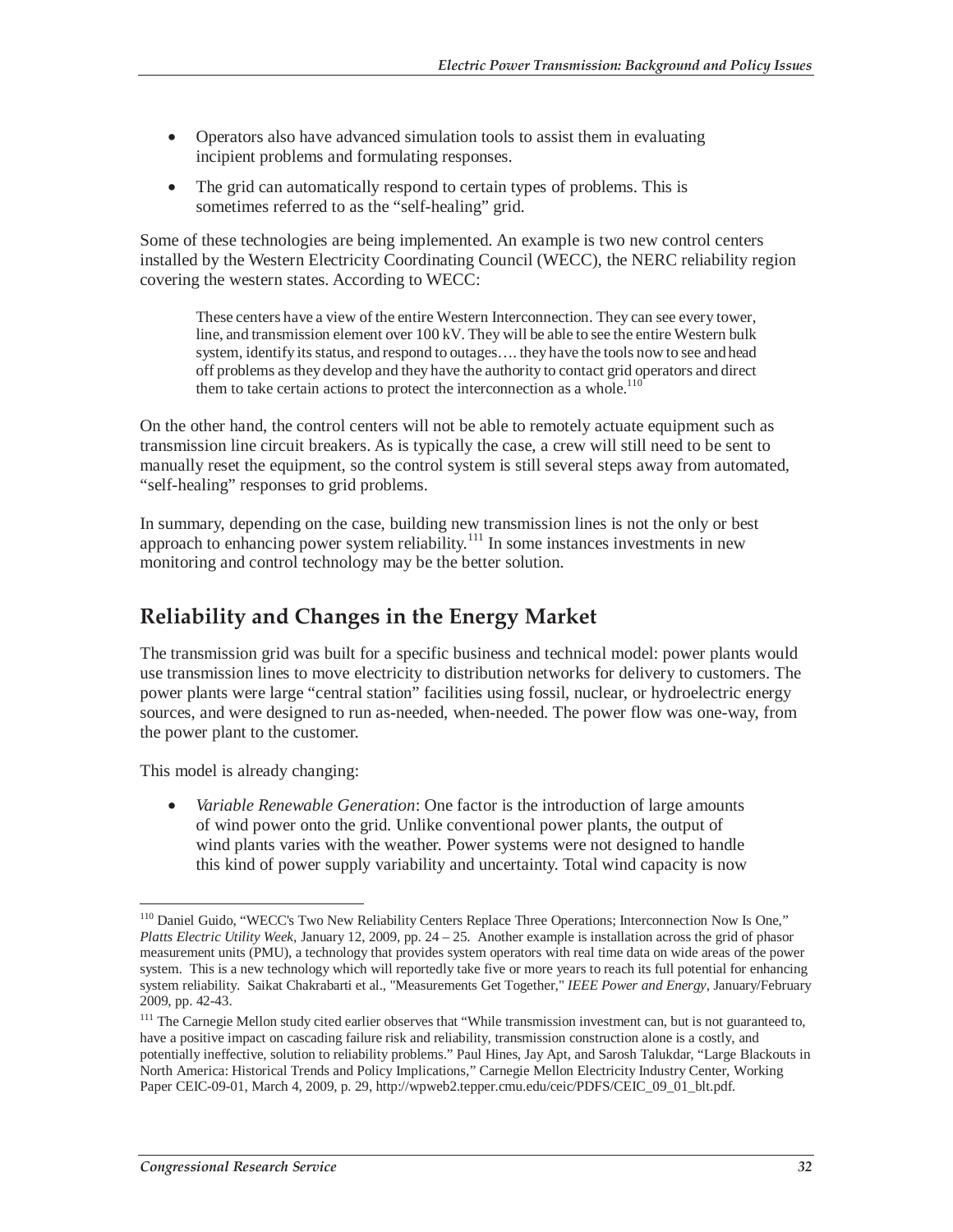large enough in some parts of the country, such as the ERCOT Interconnection (covering most of Texas), to be an important influence on how the power system is operated.

The variable output of wind plants can be dealt with in a variety of ways, including improved wind forecasting, adding electricity storage and/or quick start natural gas-fired peaking plants to the grid, and drawing wind power from a wide geographic area to smooth out local changes in wind speed. However, these capabilities will have to be added rapidly to the grid if, as some expect, the use of wind power grows quickly.

• *Demand Response*: Another factor is the increasing use of demand response programs, in which large commercial and industrial customers agree to interruptible power service in return for lower rates. For example, in the Florida and northeastern NERC reliability regions, significant parts of peak demand (respectively, 6% and 4%) can now be met by customers reducing output rather than by operating power plants.

Demand response reverses the conventional power system operating model: instead of changing power plant output to match demand, demand is reduced to match the available supply of electricity. An issue is how much real time information and control (also referred to as "visibility") system operators will have over industrial and commercial facilities that have signed on to demand response programs. Another issue is whether industrial and commercial loads will become less willing to participate in demand response programs if cycling of their operations becomes routine rather than a rarity. These issue are clearly not insuperable, given the success to date with these programs, but they may have to be dealt with on a much larger scale in the future. $112$ 

• *Distributed Generation*: A third factor is the use of distributed generation (local power generation controlled by the customer), which can vary from rooftop solar units to large industrial cogeneration<sup> $113$ </sup> facilities. A distributed generation facility will sometimes take power off the grid. Other times it will have excess power to sell to the utility, reversing the normal flow of electricity. Buying power from customers is inconsistent with standard utility technology, accounting, and rates. This is especially true when the generation is hooked up to the distribution system, which was designed to make final delivery of power to customers, not receive power from the customer.

Distributed generation poses control and visibility issues similar to demand response. Wide use of distributed generation will also pose institutional issues. One is that generation connected to the distribution system (in contrast to the transmission system) is not covered by NERC reliability standards. Second,

<sup>&</sup>lt;sup>112</sup> Not all demand response is directly controllable by the utility, which makes integration more difficult. For information on the various flavors of demand response and issues with grid integration see North American Electric Reliability Corp., *2008 Long-Term Reliability Assessment*, October 2008, pp. 41-43 and 270-271, http://www.nerc.com/files/LTRA2008.pdf.

<sup>&</sup>lt;sup>113</sup> Cogeneration (also referred to as combined heat and power or CHP) is an integrated process to produce electricity and process heat for industrial or commercial use, such as space heating. Because the CHP plant makes use of the waste heat lost in a stand-alone power plant or steam plant, it is much more energy efficient than those types of facilities.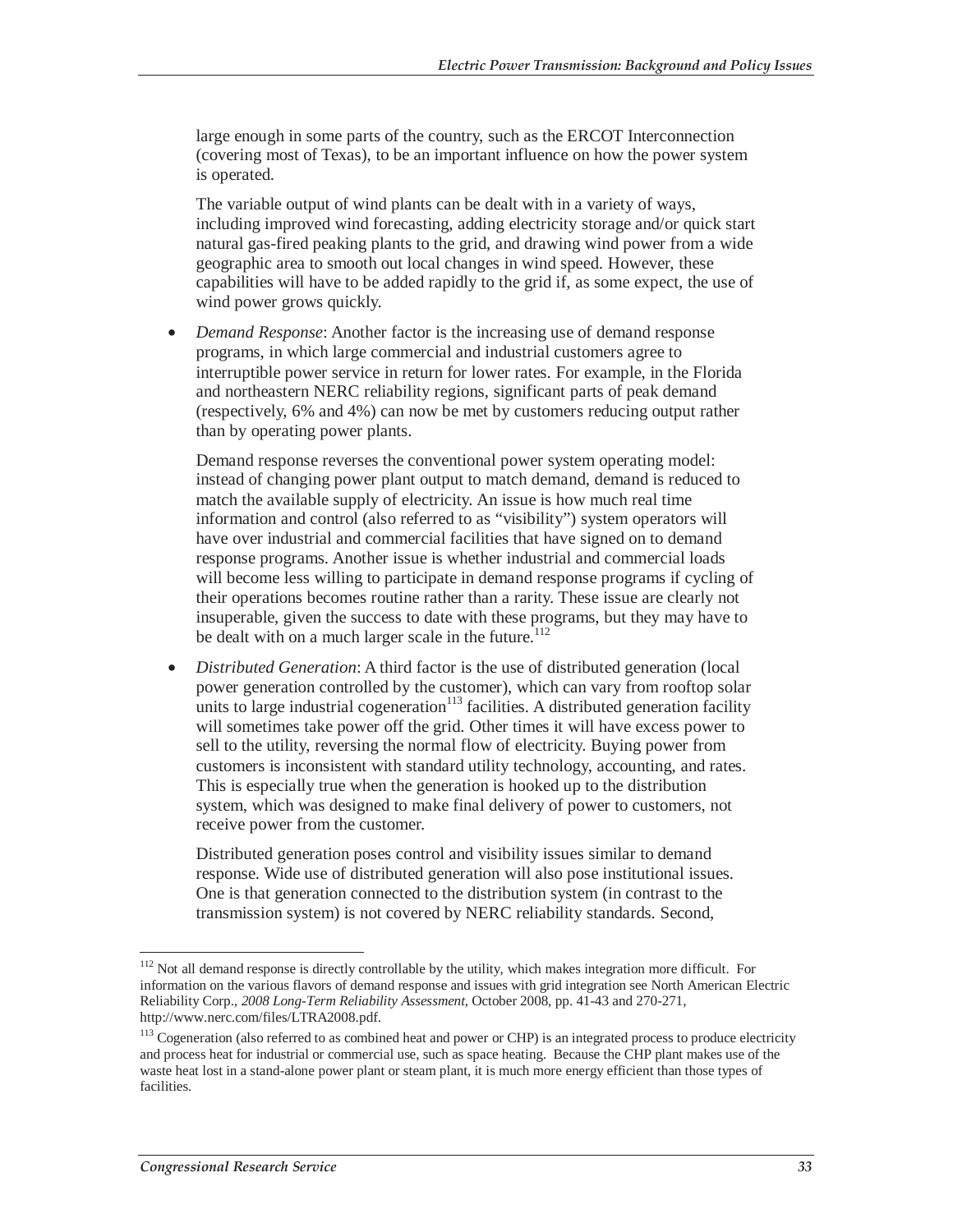realizing the full potential of distributed generation may require the states to implement net metering laws that allow owners to sell surplus power back to the grid.

As with demand response, these issues are neither new or insuperable, although the scale may increase greatly. On the other hand, plug-in hybrid electric vehicles would pose a truly unique challenge, since their batteries would be a load on the power system at times and a source of stored electricity at other times. System operators would have to be able to decide on a daily or hourly basis how much they can rely on electricity storage scattered over thousands or millions of batteries, none of which are owned by the utility.

Integrating non-traditional resources into the grid will be a reliability challenge. This is not because these resources are new. For example, distributed generation in the form of industrial cogeneration has been increasingly common since Congress passed the Public Utility Regulatory Policies Act (P.L. 95-617) in 1978. The issue is integration of *much larger amounts* of these resources into a power system primarily designed around a different model. For example, NERC has concluded that "Demand response will become a critical resource for maintaining system reliability over the next ten years."114 In 2008 NERC reported proposals to connect 145,000 MW of new wind capacity to the transmission grid by 2017, equivalent to about 14% of current total generating capacity in the United States.<sup>115</sup> Even if all of the proposed wind capacity is not built, many more wind plants will probably be connected to the grid. The most recent EIA long-term forecast, which assumes no changes to current laws, estimates that wind generation will increase by 300% by 2030.<sup>116</sup>

A characteristic that variable renewable generation, demand response, and distributed generation have in common is potentially less predictability (in respect to availability and level of service) than traditional resources. Improved real time monitoring, analysis, and control of the grid could help compensate for this issue. Another system-wide response may be to collapse the 130 balancing authorities that currently operate the transmission system into a smaller number that could call on a wider range of resources for managing electricity supply and demand.

#### **Transmission Reliability: Summary of Policy Issues**

In response to the 2003 northeastern blackout, Congress gave FERC authority over the reliability of the bulk power system in the 48 contiguous states. Continuing policy issues include:

• *Transmission system information gap*. There is currently no good source of data that measures the reliability of the transmission grid or allows trend analysis. NERC is developing a new process for collecting and analyzing transmission

<sup>-</sup>114 North American Electric Reliability Corp., *2008 Long-Term Reliability Assessment*, October 2008, p. 20, http://www.nerc.com/files/LTRA2008.pdf.

<sup>115</sup> Ibid., p. 12. In 2007, total wind capacity in the United States was 16,515 MW. In 2000 it was 2,400 MW. Total net summer capacity of all types in 2007 was 994,888 MW. Energy Information Administration, *Electric Power Annual 2007*, Table 2.2, http://www.eia.doe.gov/cneaf/electricity/epa/epa\_sum.html, and Energy Information Administration, *Annual Energy Review 2007*, Table 8.11a, http://www.eia.doe.gov/emeu/aer/contents.html.

<sup>116</sup> Energy Information Administration, *Annual Energy Outlook 2009 Early Release*, December 17, 2008, slide 16, http://www.eia.doe.gov/oiaf/aeo/aeo2009\_presentation.html (select presentation with data). Related materials are at http://www.eia.doe.gov/oiaf/aeo/index.html.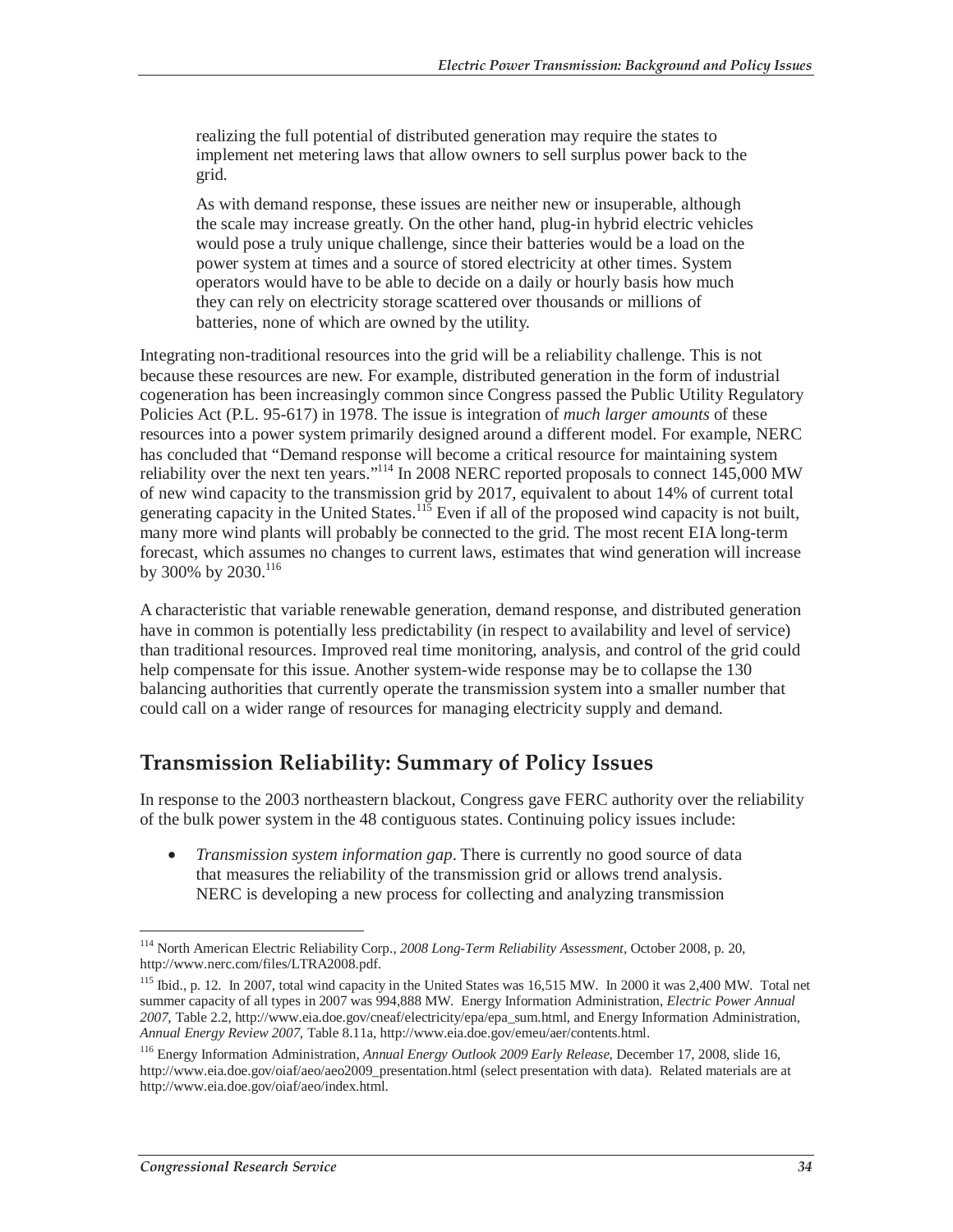reliability data. The progress of this effort may be of interest to Congress, because without good data it will be difficult to judge whether FERC's new reliability standards and other actions are actually improving the reliability of the transmission system.

- *Modernization and reliability*. The implementation of modernized technology and management may be an alternative, or necessary supplement, to building new transmission lines to improve the reliability of the grid. In considering new spending and planning approaches for the transmission system, Congress may wish to ensure that the right balance is struck between modernization and new construction.
- *Reliability and the changing power market.* The power system is changing from a model based on central station power plants to a more diverse range of resources, including variable renewable power, demand response, and distributed generation. Congress may want to exercise oversight to ensure that FERC and NERC are developing reliability standards for a changing grid. Also, certain kinds of distributed generation are not covered by federal reliability authority, a situation Congress may want to revisit in the future.

## **Summary of Transmission Policy Issues**

This concluding section summarizes policy issues of potential interest to Congress.

### **Federal Transmission Planning**

S. 539 and other proposals call for a much larger federal role in transmission planning, and suggest that planning should be conducted on a larger geographic scope than in the past. Policy issues include:

- *What should be the objectives of the planning process?* For example, planning could be focused on renewable power development or on broader objectives, such as congestion relief and reliability enhancement.
- *What should be the scope of authority of the planning entities*. Federal transmission planning could be run by interconnection-wide centralized authorities (the top-down approach) or be conducted primarily at a regional level (the bottom-up approach), or as a hybrid.
- *What is the appropriate scope of the planning process?* Should the planning process extend beyond transmission planning narrowly defined to a include a broader array of solutions to power system issues, such as demand response, distributed power, or conventional power plant construction.
- *Could preferential treatment tied to the planning process distort transmission investment?* The planning proposals typically make available certain benefits, such as a federal permitting option, to projects included in the plan. These benefits could lead developers to add unnecessary features and costs to qualify proposals to meet plan criteria. Avoiding these distortions will require careful oversight or, arguably, limiting the benefits associated with the plan (for example,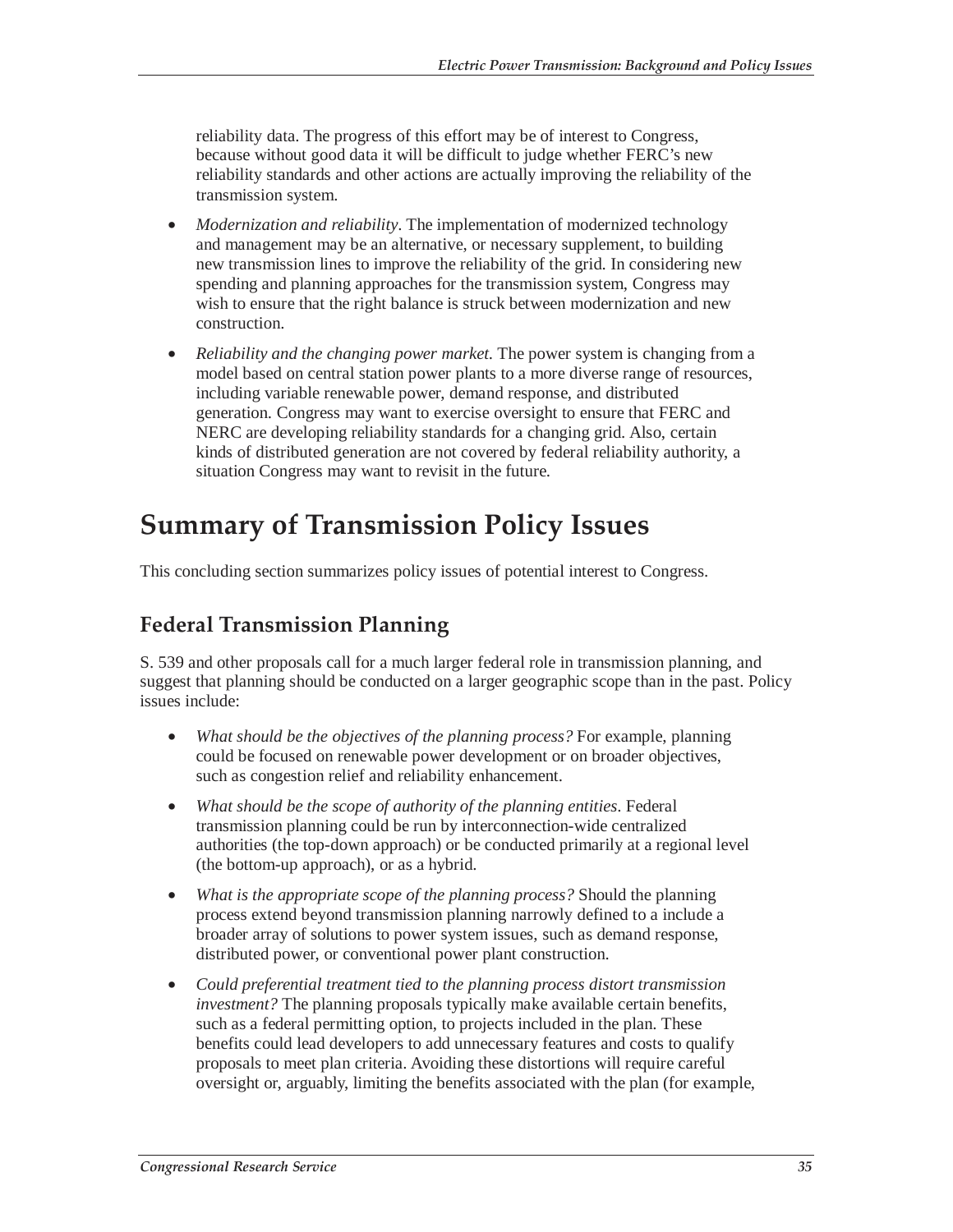putting all new power lines or none, whether or not they are in the plan, under federal government permitting authority).

• *Is the scheme for managing and financing the planning process realistic?* An effective planning process will need realistic schedules and sufficient resources to timely develop and update transmission plans.

#### **Permitting of Transmission Lines**

Transmission line permitting is primarily under the control of the states. Current proposals would extend federal authority, perhaps by completing displacing the state role. Issues include:

- *Should the grid be viewed from a national perspective?* The grid evolved as local systems serving limited utility service areas. Now that the system has evolved into three separate synchronized interconnections, each spanning (other than ERCOT) many states. The question is whether a state-by-state or national view of the grid is most appropriate. The issue does not necessarily have a single answer; for example, a state perspective may be appropriate for "routine" projects, while a national perspective could be applied to "national interest" projects.
- *Can transmission system reliability be separated from authority over new transmission construction?* In EPACT05 Congress put the reliability of the grid under federal jurisdiction. By extension, should the federal government have control over the permitting of transmission lines aimed at enhancing system reliability (which could mean almost any new line in an interconnected power systems)?
- *How important is it to accelerate the construction of new transmission lines?* One criticism of the current regulatory regime is that it takes many years to move a transmission project through the permitting steps. Expanding federal authority over permitting is viewed as a means of accelerating the process. The question is how important is it to quickly build transmission lines to meet reliability, environmental, and other objectives.
- *Management of the permitting process*. If FERC or some other agency is assigned a federal permitting role, it will need the resources to expeditiously process applications. Otherwise the whole point of giving more permitting power to the federal government would largely be obviated.

#### **Transmission Line Funding and Cost Allocation**

Building new transmission lines could cost billions of dollars. Even more contentious than how to fund these projects is the question of how the costs of interstate transmission lines should be allocated to utility customers. Issues include:

• *Should the federal government help pay for new transmission lines?* Some proposals call for the federal government, possibly acting through the federal utilities, to help pay for new transmission lines, pay for expanding projects to meet future needs, or actually build new transmission. How far should the federal government go into financing the expansion of the transmission grid?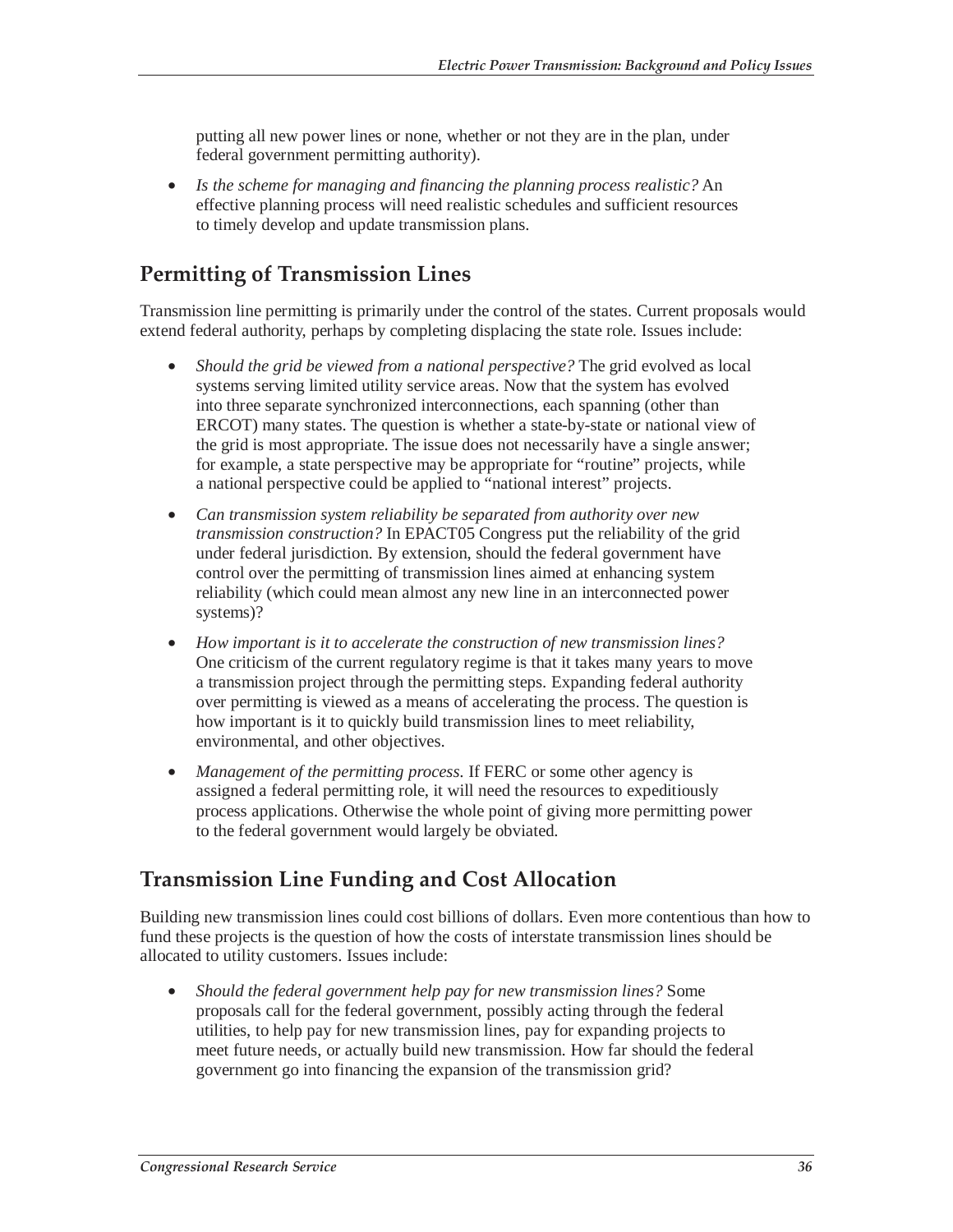• *Should the Congress establish a national cost allocation rule for new transmission projects?* An approach included in several proposals would require all ratepayers in an interconnection to pay for new projects anywhere in the interconnection. The notion is that in a interconnected grid all customers benefit to some degree from enhancements to the system, but a preferential cost allocation mechanism for transmission may bias investment away from other alternatives.

#### **Transmission Modernization and the Smart Grid**

The smart grid is a concept for modernizing the grid with information technology and intelligent features. Congress has already established and funded programs for encouraging development of the smart grid. Policy issues include:

- *Program oversight*. The American Recovery and Reinvestment Act provided funding for previously authorized smart grid programs, including one key effort – development of interoperability standards by the National Institute for Standards and Technology – that has been lagging. Congress may want to monitor how these programs progress.
- *Smart grid cost/benefit oversight*. The balance of costs and benefits that the smart grid will produce for customers has been hotly debated. Many smart grid investment decisions will be made by state utility commissions. However, other investments and rate decisions will be under FERC jurisdiction, so there is ample room for Congressional oversight of the actual costs, benefits, and performance of smart grid investments.

### **Transmission System Reliability**

In response to the 2003 northeastern blackout, Congress gave FERC authority over the reliability of the bulk power system in the 48 contiguous states. Continuing policy issues include:

- *Transmission system information gap*. There is no good source of data that measures the reliability of the transmission grid or allows trend analysis. NERC is developing a new process for collecting and analyzing transmission reliability data. The progress of this effort may be of interest to Congress, because without good data it will be difficult to judge whether FERC's new reliability standards and other actions are actually improving the reliability of the transmission system.
- *Modernization and reliability*. The implementation of modernized technology and management may be an alternative, or necessary supplement, to building new transmission lines to improve the reliability of the grid. In considering new spending and planning approaches for the transmission system, Congress may wish to ensure that the right balance is struck between modernization and new construction.
- *Reliability and the changing power market.* The power system is changing from a model based on central station power plants to a more diverse range of resources, including variable renewable power, demand response, and distributed generation. Congress may wish to exercise oversight to ensure that FERC and